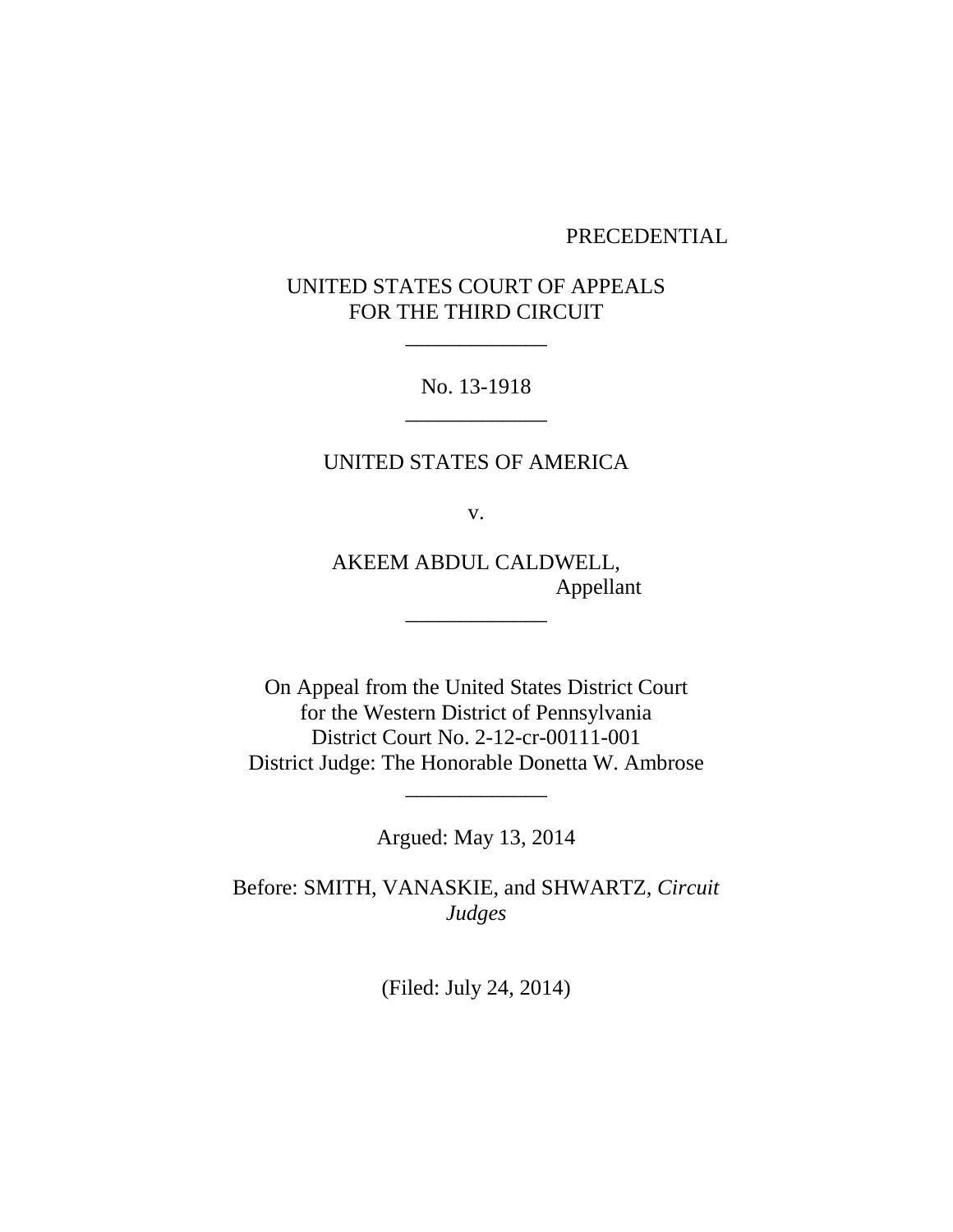Rebecca R. Haywood, Esq. Michael L. Ivory, Esq. [ARGUED] Office of United States Attorney 700 Grant Street Suite 4000 Pittsburgh, PA 15219 *Counsel for Appellee*

Lisa B. Freeland, Esq. Renee Pietropaolo, Esq. [ARGUED] 1500 Liberty Center 1001 Liberty Avenue Pittsburgh, PA 15222 *Counsel for Appellant*

# OPINION \_\_\_\_\_\_\_\_\_\_\_\_\_\_\_\_\_\_\_\_\_

\_\_\_\_\_\_\_\_\_\_\_\_\_\_\_\_\_\_\_\_\_

SMITH, *Circuit Judge.*

Akeem Caldwell brings this appeal following his conviction of being a felon in possession of a firearm under 18 U.S.C. §  $922(g)(1)$ . Caldwell contends that he is entitled to a new trial because the District Court (1) erroneously admitted evidence that he had two prior convictions for unlawful firearm possession and (2)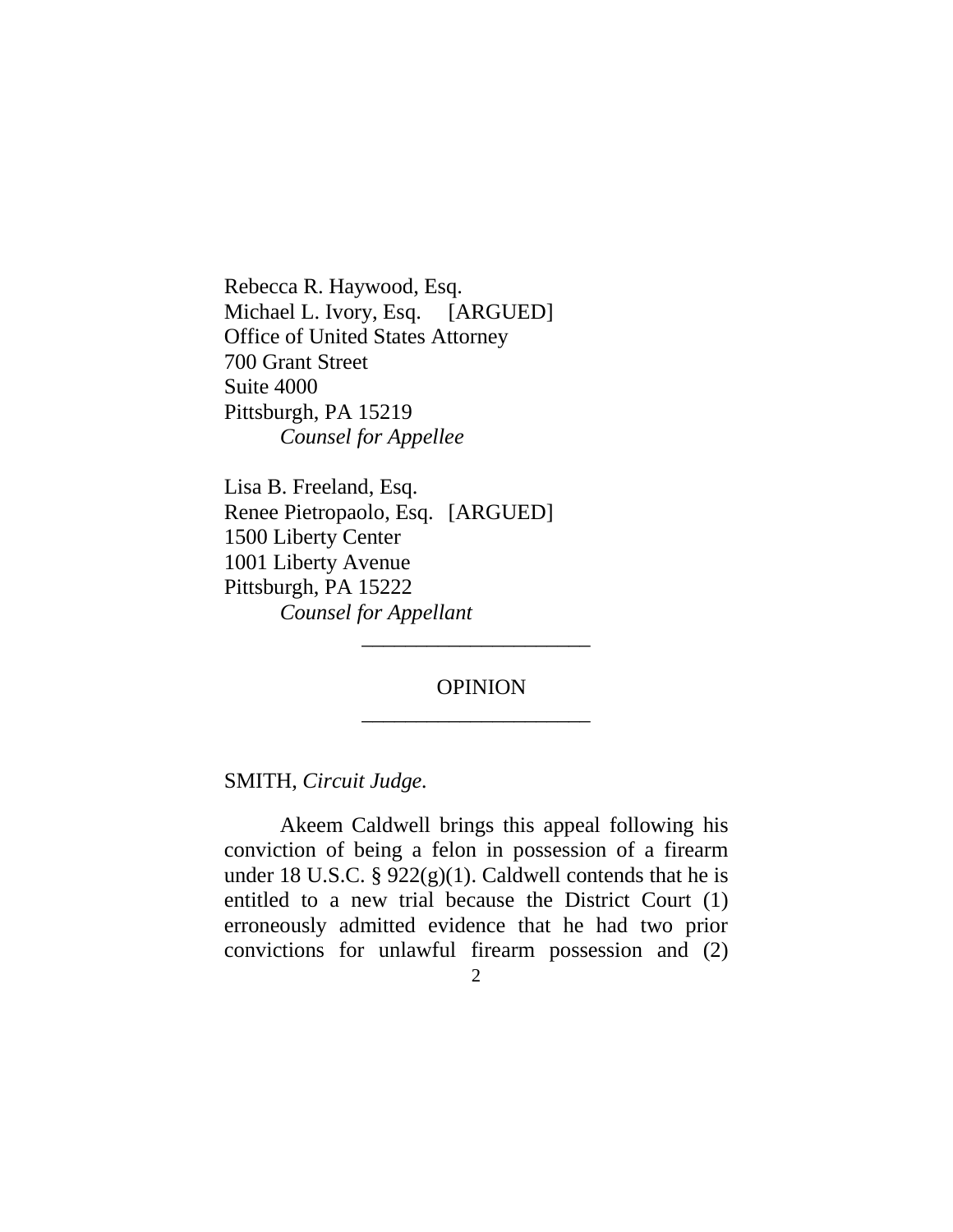improperly excluded a third-party's out-of-court statement admitting responsibility for the offense. Because we conclude that admission of Caldwell's prior convictions was improper, we will vacate the judgment of the District Court and remand for further proceedings.

I.

On January 24, 2012, at approximately 11:45 p.m., three detectives with the Pittsburgh Police Department— Judd Emery, Robert Smith, and Mark Adametz—were on patrol in an unmarked police cruiser near the Northview Heights housing projects. As they approached the intersection of Penfort Street and Mount Pleasant Road, they spotted Akeem Caldwell and Darby Tigney walking side-by-side in the direction of the police car. When the detectives' car turned left onto Mount Pleasant Road, Detective Emery observed Caldwell remove a black firearm from his waistband and hold it behind Tigney's back. Emery immediately alerted the other detectives to the presence of the weapon and brought the cruiser to a stop. He then jumped out and ran to the rear of the car, drew his weapon, and yelled: "Pittsburgh Police. Drop the gun."

Emery later testified that, upon his command, Caldwell released the firearm, letting it fall to the ground directly between Tigney's legs. Emery then directed Caldwell and Tigney to get on the ground, and the other detectives placed them in handcuffs. As he was being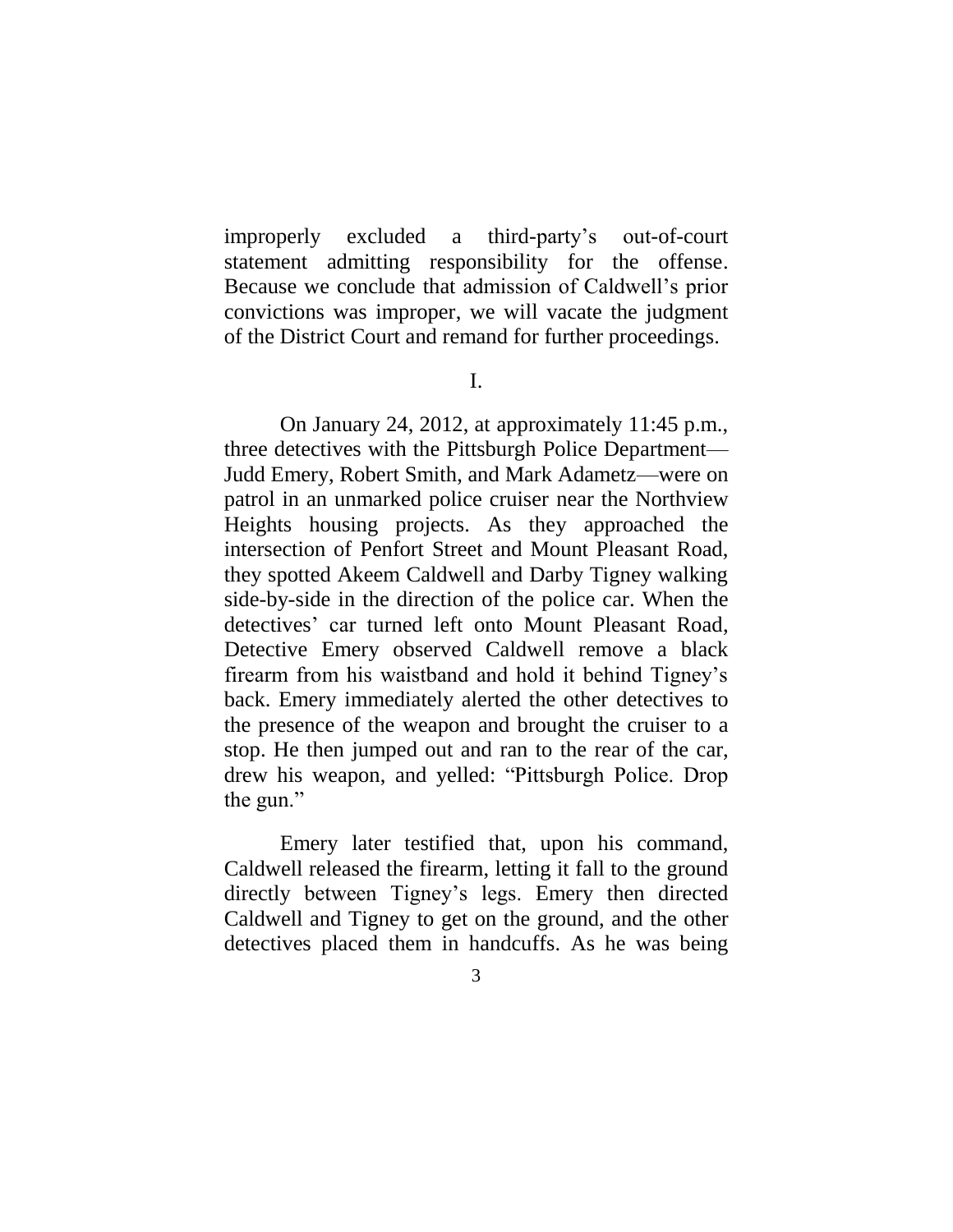placed in custody, Caldwell emphatically insisted that he was not the one who had been holding the gun, exclaiming: "That's not my gun. You didn't see me with a gun." App. 402.

Detective Smith, who was sitting in the front passenger seat at the time of the encounter, testified that he saw Caldwell "brandish" the weapon and later release the gun behind Tigney's back. Detective Adametz, who was seated in the rear passenger seat, testified that he could not see the gun in Caldwell's hands because Caldwell's arm was obstructed by Tigney's body. However, he stated that both of Tigney's hands were visible and empty when the gun fell to the ground.

Caldwell provided his identity to the detectives, and a records search revealed that he had a prior criminal record. After discovering that Caldwell was a convicted felon who was not permitted to possess a firearm, the detectives transported him to the Allegheny County Jail for processing. Tigney, on the other hand, identified himself as "Shakur Jackson." The detectives, unaware that Tigney had falsely identified himself, released him into the custody of a woman who claimed to be his aunt after they determined that "Shakur Jackson" did not have a criminal record.

Caldwell was charged under 18 U.S.C.  $\S 922(g)(1)$ with possession of a firearm by a convicted felon. On April 16, 2012, shortly after that charge was filed, Tigney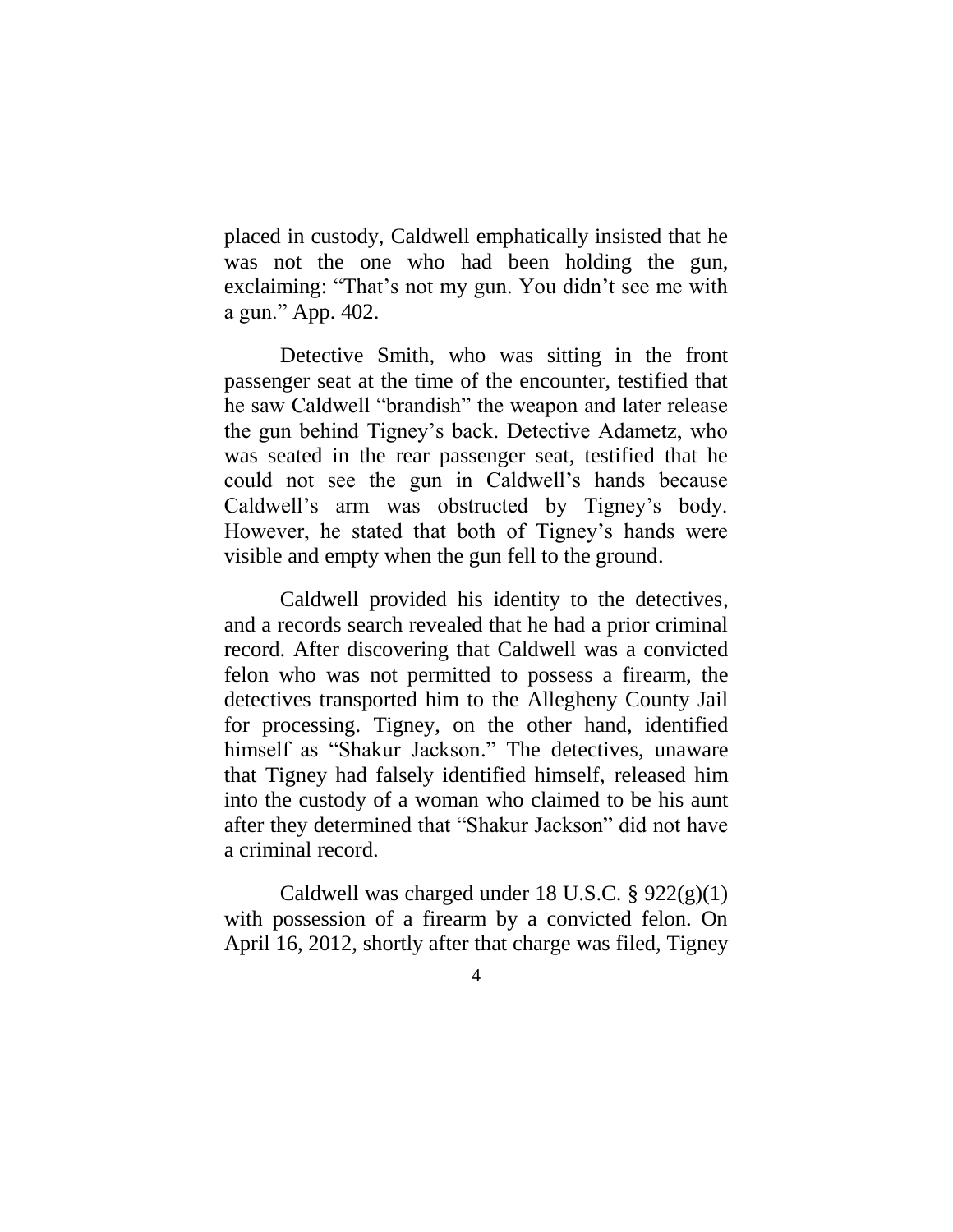contacted Caldwell's defense counsel and claimed that he (Tigney) was the one who had possessed the firearm the evening of Caldwell's arrest and that he intended to turn himself in to prosecutors. During a follow-up interview with a defense investigator, Tigney asserted that the gun had fallen from his pants and that Caldwell did not know about the gun. Tigney also admitted that he lied to the officers about his identity. After providing this statement to Caldwell's defense team, Tigney retained independent counsel and asserted his Fifth Amendment privilege not to testify.

The case against Caldwell proceeded to trial on November 14, 2012. The result was a mistrial after a jury was unable to reach a verdict. *United States v. Caldwell*, No 2:12-cr-0111 (W.D. Pa.), Docket Nos. 72, 112. A second trial commenced on December 4, 2012. This time, the jury returned a verdict finding Caldwell guilty of the  $\S$  922(g)(1) offense.<sup>1</sup>

Caldwell's theory at trial was that Tigney—and

 $\overline{a}$ 

Although the second trial is the operative proceeding for purposes of this appeal, the parties and the District Court repeatedly referenced and incorporated remarks from the earlier proceeding when arguing the evidentiary questions at the second trial. Accordingly, we consider the jointly submitted portions of the record from both the first proceeding as well as the second trial.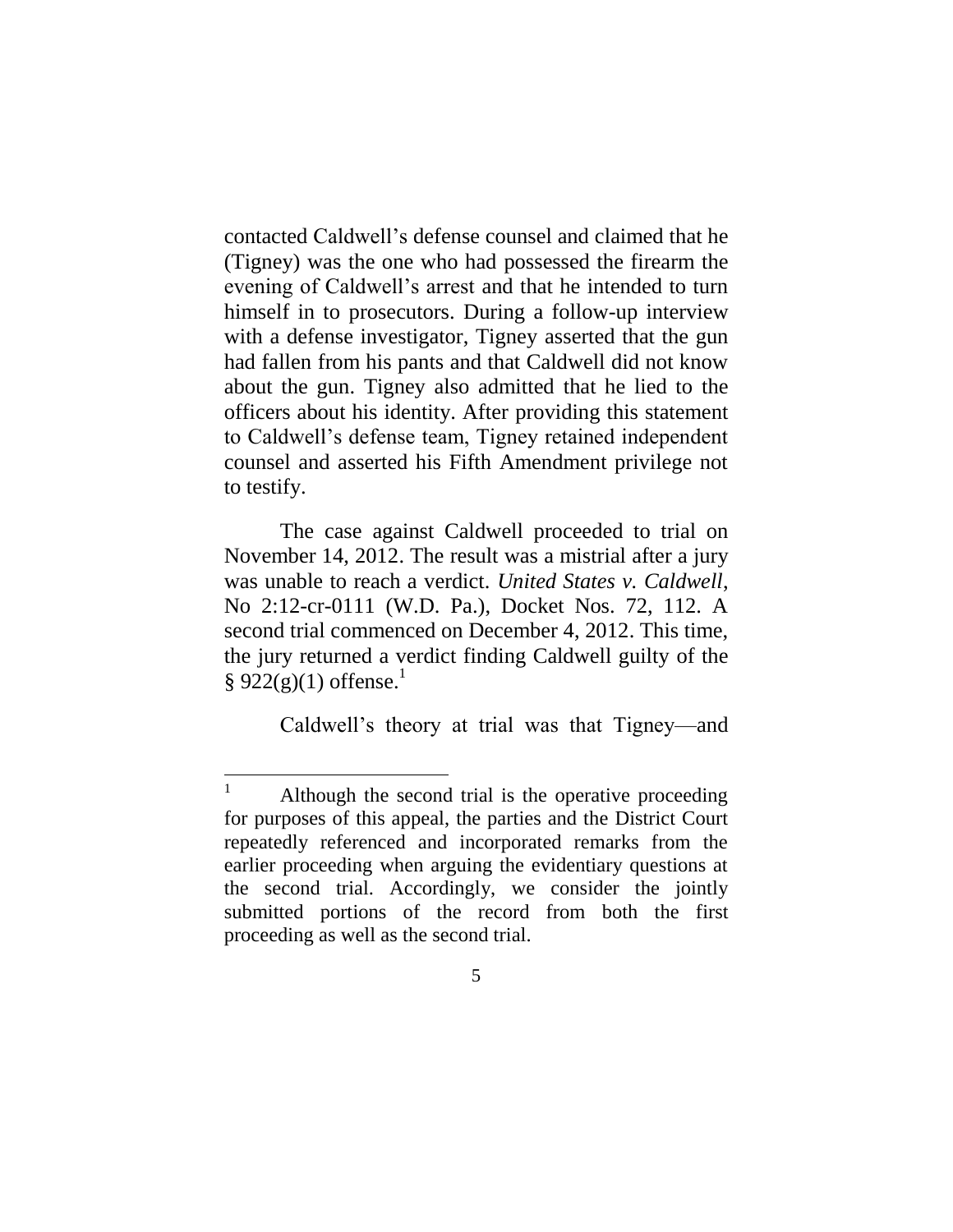only Tigney—possessed the gun on the evening of his arrest. In support of this claim, Caldwell repeatedly emphasized that Tigney provided a false name to the detectives at the scene, and that this indicated a consciousness of guilt. Caldwell also sought to admit, as a statement against interest, Tigney's out-of-court admission to defense investigators that he had possessed the gun. The District Court initially granted Caldwell's motion *in limine* requesting that he be allowed to introduce Tigney's statement. On the Government's motion for reconsideration, however, the Court changed its decision on the morning of the first trial, holding that the statement lacked the corroborating circumstances necessary to satisfy Federal Rule of Evidence 804(b)(3). On the morning of the second trial, prosecutors informed the Court and defense counsel that Tigney had recanted his earlier admission. Noting that Tigney's decision to disavow his prior statement bolstered its ruling from the first proceeding, the Court again held the statement to be inadmissible.

In addition to arguing that Tigney possessed the firearm, Caldwell sought to impeach the credibility of the testifying detectives. Caldwell theorized that the detectives targeted him rather than Tigney as the possessor of the gun because he had a prior felony conviction, thus subjecting him to federal charges, whereas Tigney, a juvenile, was subject to only an adjudication of delinquency. Caldwell also pointed out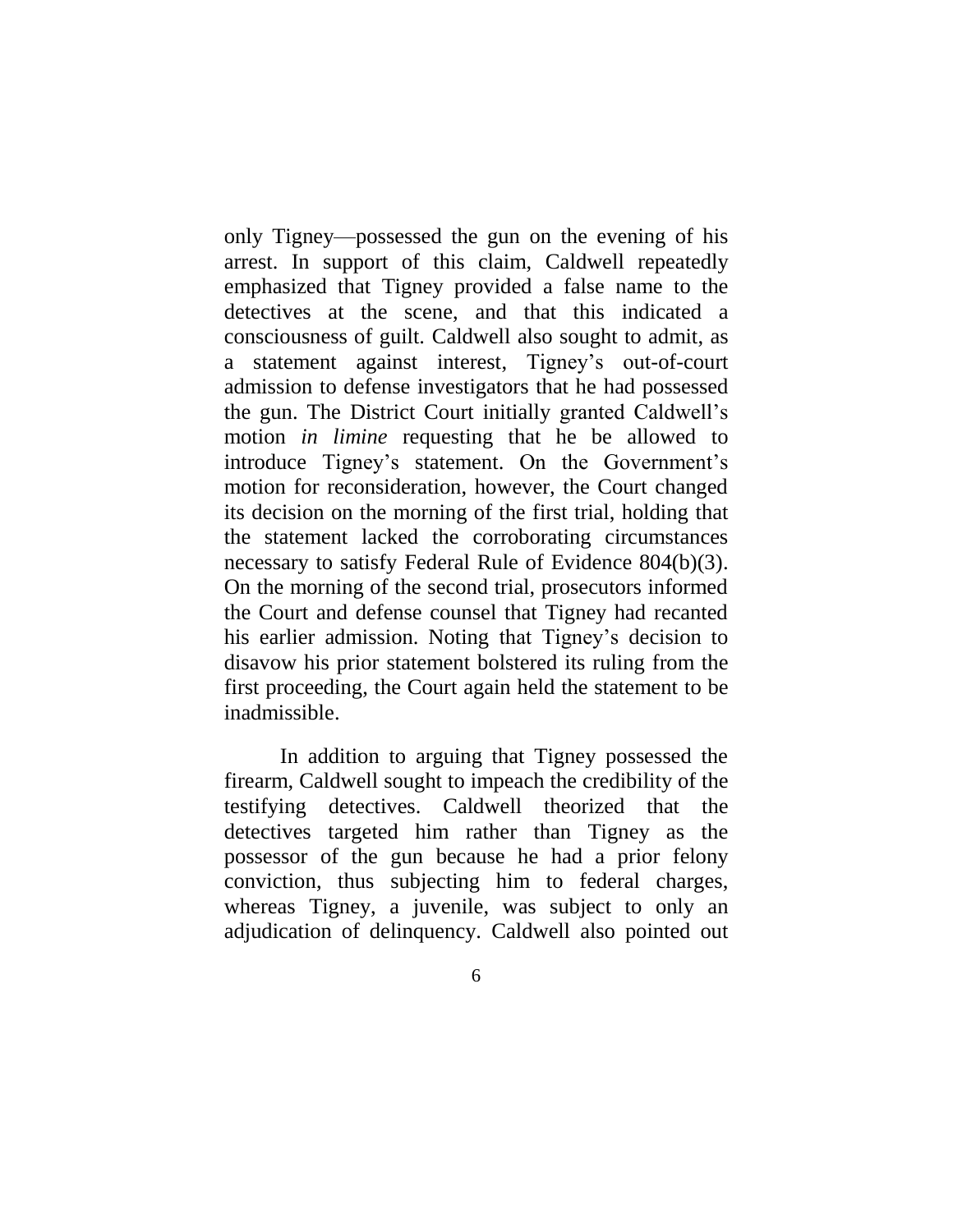that, despite having done so in other cases, investigators never sought to obtain surveillance footage of the Northview Heights scene of his encounter with police from the Housing Authority. Such evidence, he maintained, would have shown that Tigney possessed the gun.

Caldwell testified in his defense at both trials. He claimed that, at the time he was stopped by the detectives, he was holding a cell phone in his hand—not a gun—and was talking to his girlfriend, Tiffany Dungan. Dungan corroborated this claim by testifying that she was on the phone with Caldwell when the police stopped him. She also presented phone records showing that, around the time of the arrest, she participated in a seventeen minute phone call with a number that she claimed belonged to Caldwell. Caldwell also offered the testimony of a bystander, Manly Banks, who stated that he witnessed an officer take a cell phone out of Caldwell's hand and hang up the phone.

In the course of cross-examining Caldwell during the first trial, the Government sought to introduce, under both Rule  $404(b)$  and Rule  $609(a)(1)(B)$  of the Federal Rules of Evidence, two prior convictions for unlawful firearm possession. One of Caldwell's "priors" was a federal conviction for possession of a firearm by a convicted felon—the very offense for which he was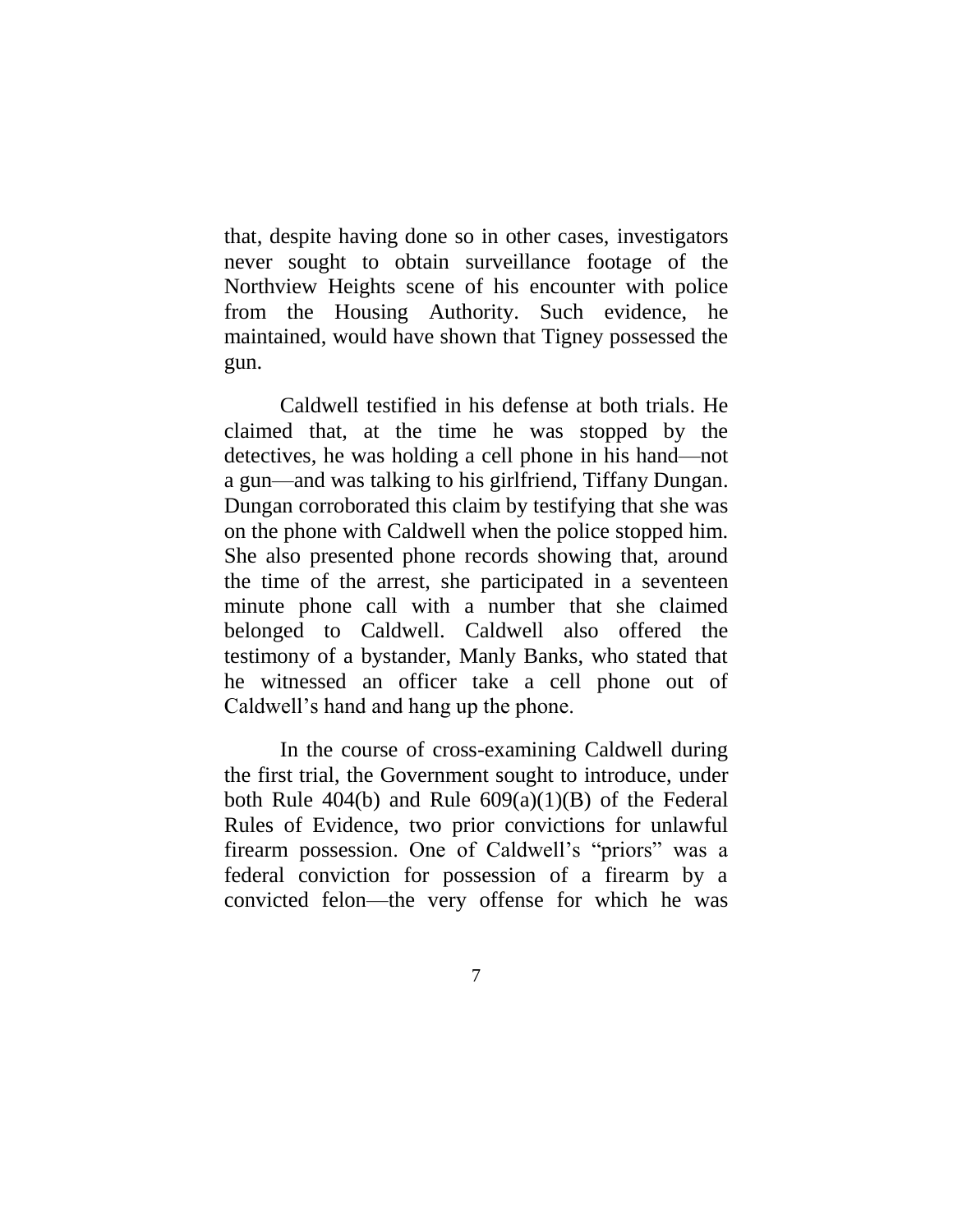being tried.<sup>2</sup> With respect to Rule  $404(b)$ , the Government argued the evidence was admissible to show "knowledge and absence of mistake or accident." App. 313. Caldwell's counsel countered that absence of mistake and knowledge were irrelevant because the only issue in the case was whether Caldwell actually possessed the gun. Indeed, he conceded that "[w]hoever possessed [the gun] knew it."<sup>3</sup> App. 317.

The District Court was initially skeptical of the Government's claim that the evidence was admissible under Rule 404(b). *See* App. 313 ("What do you think he said that would make it more than propensity evidence? What do you think he says that goes to knowledge and

 $\overline{a}$ 

<sup>2</sup> Caldwell filed pretrial motions *in limine* in advance of both trials seeking to exclude evidence of his prior convictions. In both instances, the District Court denied the motions as premature, noting its intention to "rule on the admissibility of [the] evidence at trial after considering its factual context." App. 72; *see also* App. 351–52.

<sup>3</sup> This statement was consistent with Caldwell's position throughout both trials. *See* App. 119 (offering to "stipulate that *whoever* possessed the firearm on January 24, 2012 also had the requisite knowledge and intent to possess that firearm"); App. 600–01 (arguing to the jury at closing that "whoever possessed that gun had the knowledge that it was a gun and intended to possess it. It's who possessed it [that] is the question. Not knowledge and intent").

<sup>8</sup>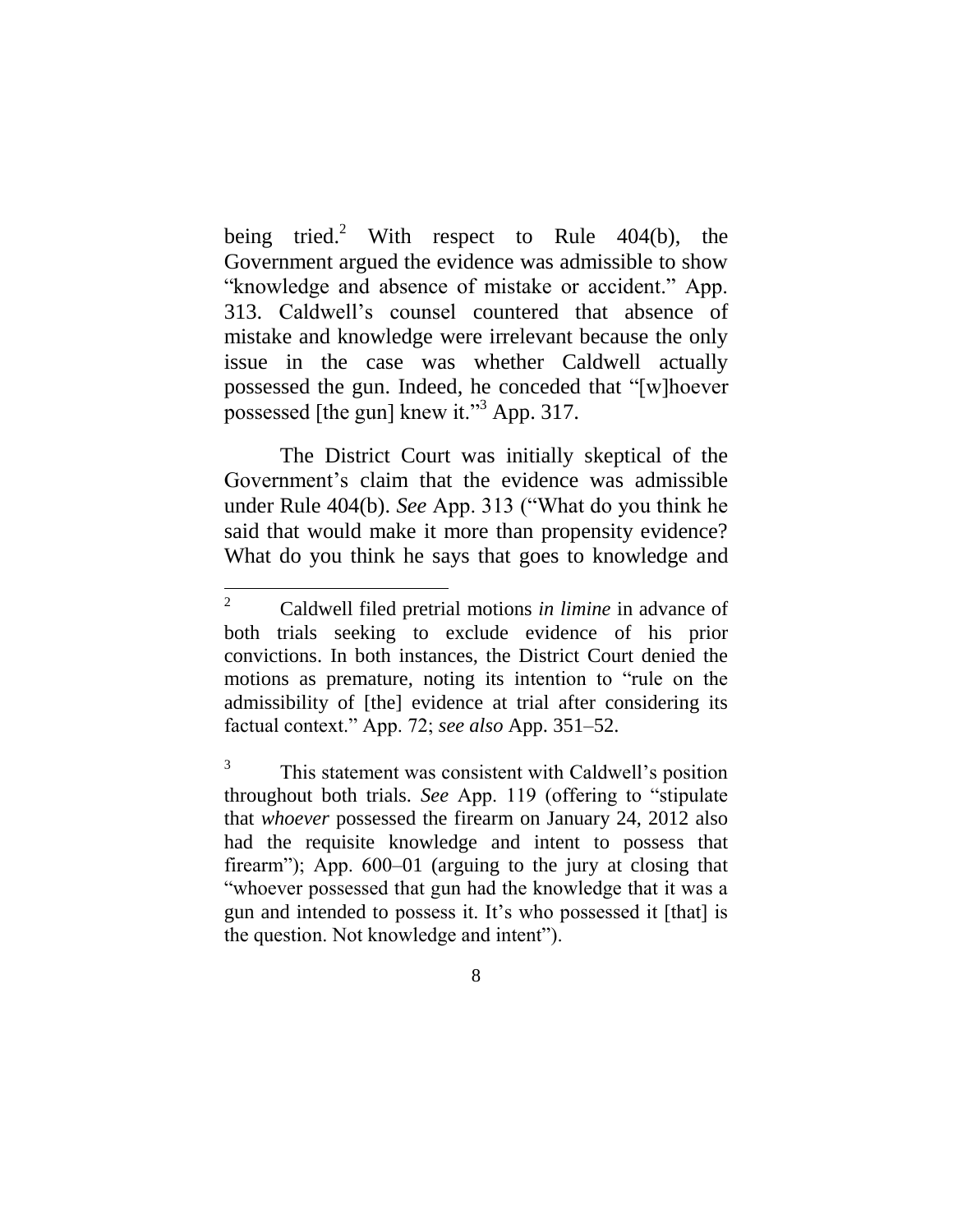intent? He's saying he never had a gun. ... He's not saying I had it and it was somebody else's."). After a short recess, however, the Court ruled in favor of the Government: "[I]n terms of 404(b) evidence, I agree with the government that knowledge and intent is an issue here and I am going to allow [the prosecutor] to question Mr. Caldwell about his prior convictions for firearm violations." App. 318–19. The Court continued:

> I understand it's prejudicial, but when you have a situation where this is a complete credibility determination, Mr. Caldwell has testified in a manner diametrically opposed to those of the police officers and I do believe it is probative for knowledge and intent and that that probative value outweighs the prejudicial effect, which I acknowledge is prejudicial.

App. 319. Defense counsel immediately objected to the Court's reference to Caldwell's "credibility," which is generally not a concern in the 404(b) inquiry. This, in turn, prompted the Court to clarify its position: "So the record is clear, I'm not saying . . . it is admissible for credibility. I'm saying it's admissible for knowledge and intent . . . ." App. 319–20.

This review process was more streamlined when the second trial took place. The Government again sought to introduce Caldwell's prior convictions during cross-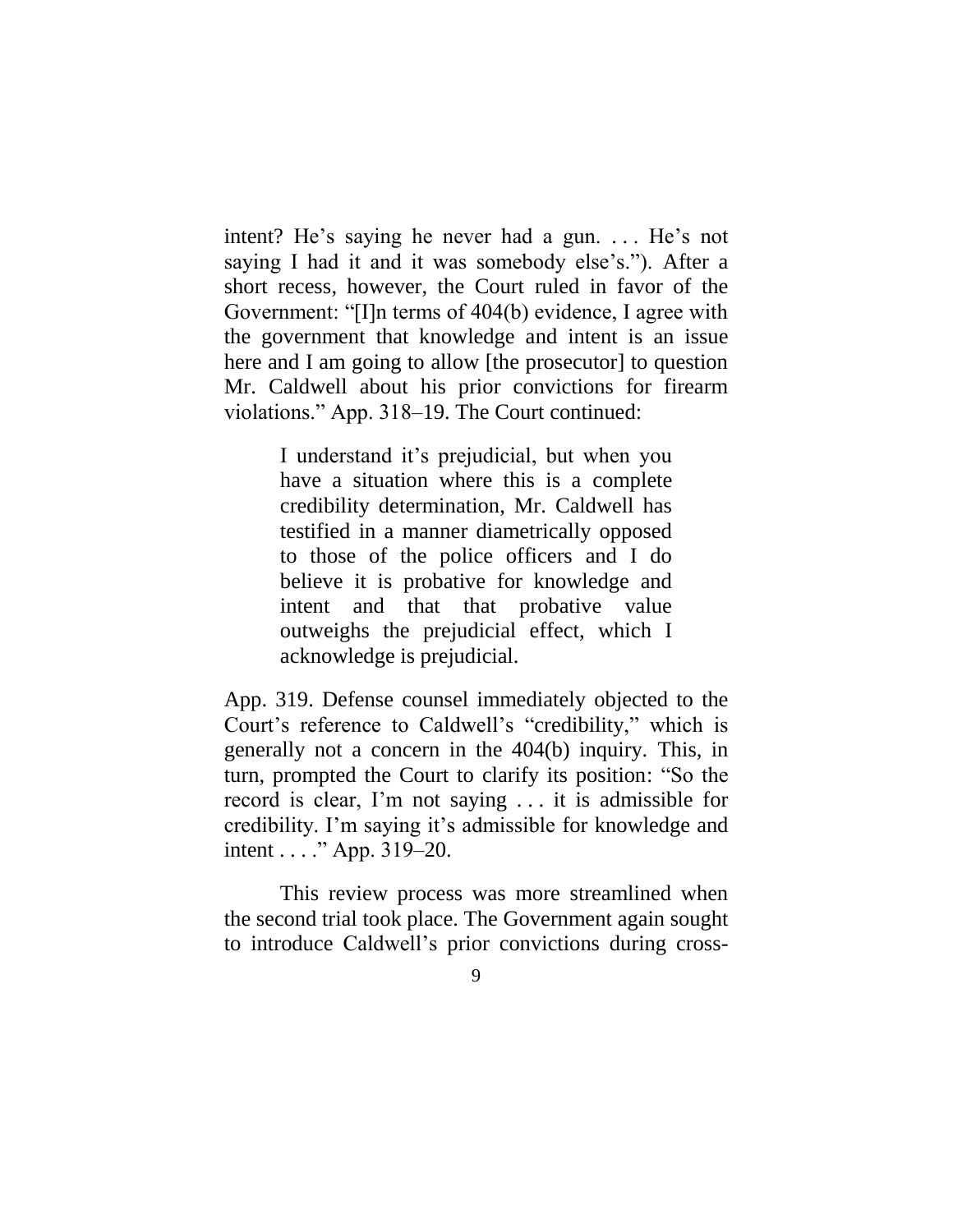examination. But instead of explaining the basis for admissibility, the prosecutor simply asked for "a ruling on which convictions . . . would be permissible for the Government to inquire as to the Defendant about." App. 525. Recalling the Government's proffer and arguments from the previous trial, the Court again ruled the evidence was admissible:

> I know what your arguments are, not only because I've heard them before, but because they've been incorporated into your written submissions. . . . [O]n the prior convictions for illegal possession of firearms, when the Defendant, as here, is charged with a specific intent crime, the knowing possession of a firearm unlawfully, the Government may present other acts or evidence to prove intent and knowledge, and I find that Mr. Caldwell has put his knowledge and intent to possess a firearm at issue by claiming innocence.

App. 525–26. The Court then discussed Rule 403 balancing, stating "not only are [Caldwell's prior convictions] admissible under 404(b), but because knowledge and intent are at issue here, they are more probative than prejudicial. I find that the probative value outweighs any prejudicial effect as well as to their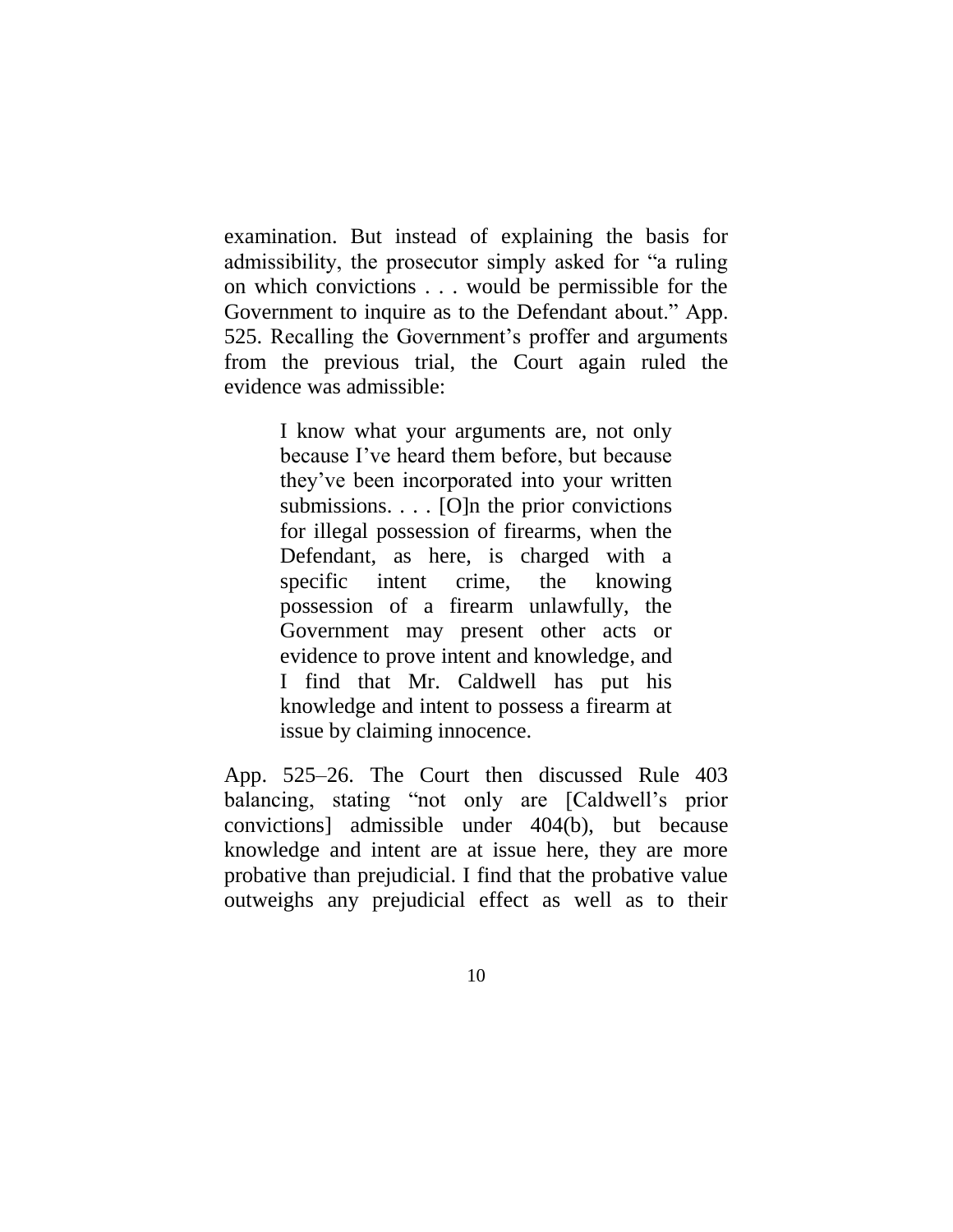admissibility."<sup>4</sup> App. 527.

 $\overline{a}$ 

At the close of the second trial, the jury returned a verdict convicting Caldwell of the charged offense. The District Court sentenced Caldwell to 77 months in prison and three years of supervised release. Caldwell timely filed this appeal.<sup>5</sup>

#### II.

Caldwell's primary argument is that the District Court erred in admitting his two prior convictions for unlawful weapons possession. We review a district court's evidentiary rulings for an abuse of discretion. *United States v. Green*, 617 F.3d 233, 239 (3d Cir. 2010). "We exercise plenary review, however, of [the district court's] rulings to the extent they are based on a legal interpretation of the Federal Rules of Evidence." *Id.* (quoting *Complaint of Consolidation Coal Co.*, 123 F.3d 126, 131 (3d Cir. 1997)). This includes plenary review over "whether evidence falls within the scope of Rule 404(b)." *United States v. Smith*, 725 F.3d 340, 344–45 (3d Cir. 2013) (quoting *Green*, 617 F.3d at 239).

<sup>4</sup> The Court initially neglected to balance the probative value against the prejudicial effect, but later conducted the Rule 403 balancing after the Government requested that the test be made explicit "[f]or the record." App. 526.

<sup>5</sup> The District Court had jurisdiction under 18 U.S.C. § 3231, and we have jurisdiction under 28 U.S.C § 1291.

<sup>11</sup>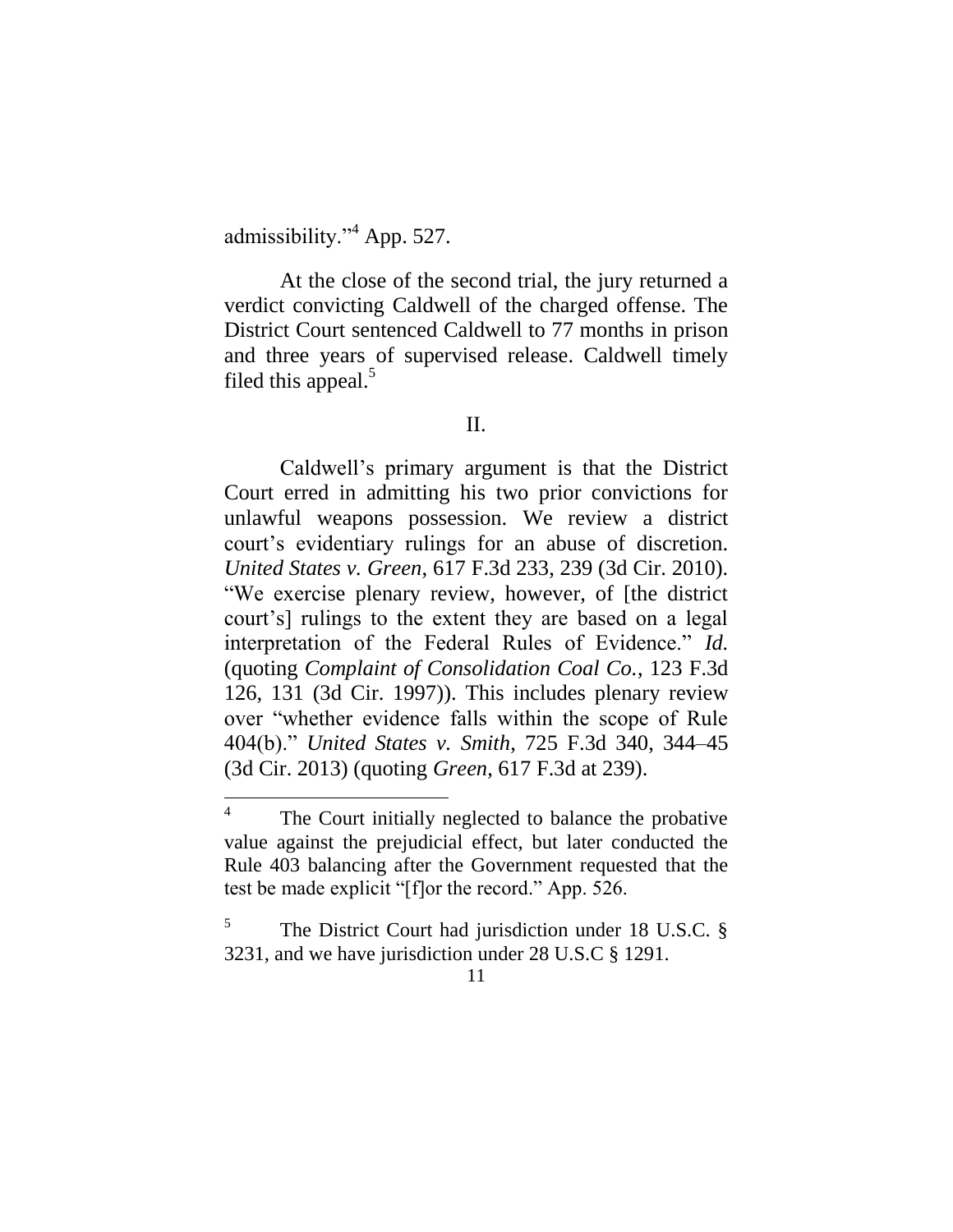We have repeatedly emphasized that Rule 404(b) must be applied with careful precision, and that evidence of a defendant's prior bad acts is not to be admitted unless both the proponent and the District Court plainly identify a proper, non-propensity purpose for its admission. *See United States v. Davis*, 726 F.3d 434, 442 (3d Cir. 2013) (citing *United States v. Sampson*, 980 F.2d 883, 887 (3d Cir. 1992)). For the reasons discussed below, we conclude the evidence of Caldwell's prior convictions was not admitted for a proper purpose.

#### A.

It is indisputable that evidence of Caldwell's prior convictions satisfies Rule 401's definition of relevant evidence, at least to the extent a criminal defendant's prior offenses make it more likely he would commit the same crime again. As our Supreme Court long ago explained, "logically speaking, it is quite clear that an antecedent bad character would form quite as reasonable a ground for the presumption and probability of guilt as a previous good character lays the foundation of innocence." *Michelson v. United States*, 335 U.S. 469, 476 n.9 (1948) (citation omitted); *see also* 1 Wigmore on Evidence § 55 (3d ed. 1940) ("A defendant's character, then, as indicating the probability of his doing or not doing the act charged, is essentially relevant.").

Yet notwithstanding the logical relevance of this evidence, Rule 404(b) provides that "[e]vidence of a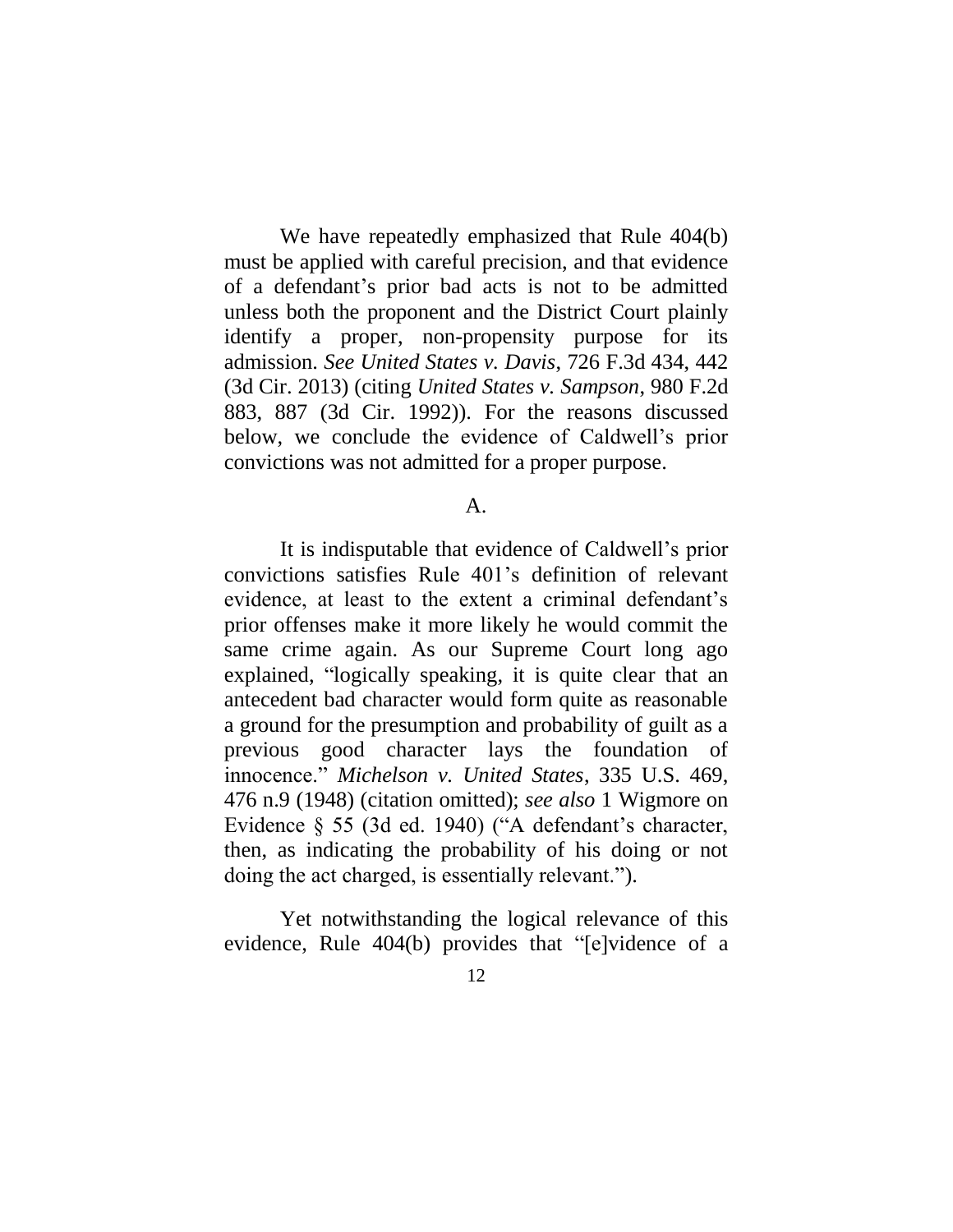crime, wrong, or other act is not admissible to prove a person's character in order to show that on a particular occasion the person acted in accordance with the character." Fed. R. Evid. 404(b)(1). This rule reflects the longstanding concern that evidence of prior bad acts, when offered only to show the defendant's propensity to commit the charged crime, "is said to weigh too much with the jury and to so overpersuade them as to prejudice one with a bad general record and deny him a fair opportunity to defend against a particular charge." *Sampson*, 980 F.2d at 886 (quoting *Michelson*, 335 U.S. at 475).

Derived from English common law, Rule 404(b)'s instruction that prior criminal acts are not admissible to show a defendant's propensity to commit the charged offense is now well-entrenched in our American jurisprudence. But such prior act evidence was not always prohibited. Indeed, early English courts did not recognize a rule excluding evidence of prior bad acts, and instead evaluated the admissibility of such acts according to the ordinary test of relevance. *See* Julius Stone, *The Rule of Exclusion of Similar Fact Evidence: England*, 46 Harv. L. Rev. 954, 958–59 (1933). Prior act evidence was easily admissible under this approach, "even if the only theory of relevance was to establish the defendant's character and, in turn, use character as circumstantial proof of conduct." 1 Edward J. Imwinkelried, *Uncharged Misconduct Evidence* § 2:25 (2009).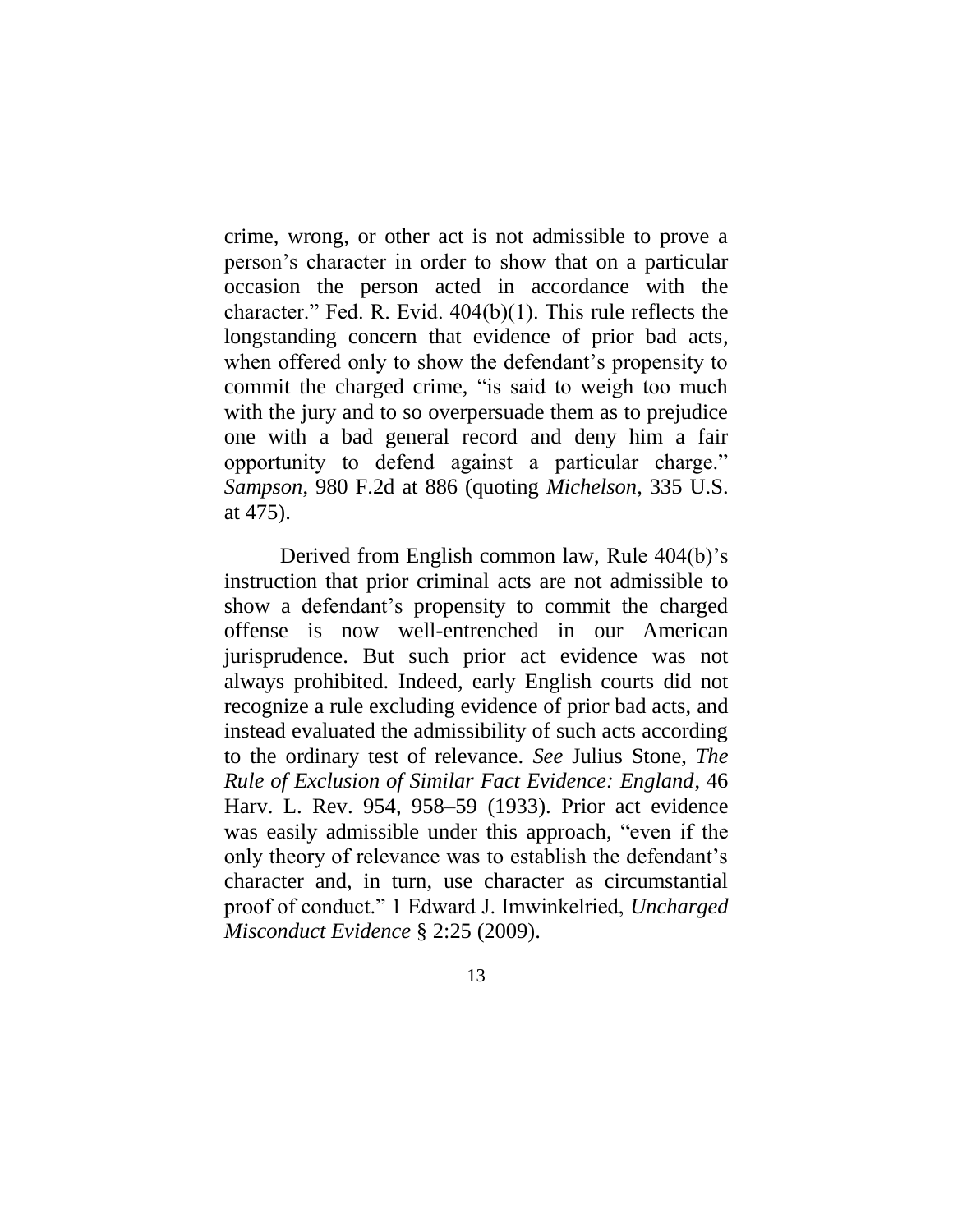Over time, however, courts and commentators came to appreciate the uniquely prejudicial impact that prior bad act evidence has on a jury. By the turn of the nineteenth century, British and American courts were in agreement that prior act evidence introduced for the limited purpose of showing a defendant's propensity to commit the charged offense should be excluded. *Stone*, *supra*, at 958. The evidence in question, however, could still be introduced "if [it] was relevant for any purpose other than, or in addition to, a suggestion of a general propensity to commit the [charged] crimes." Kenneth J. Melilli, *The Character Evidence Rule Revisited*, 1998 B.Y.U. L. Rev. 1547, 1558 (1998). Non-propensity purposes for which evidence was admitted included, *inter alia*, proof of knowledge, intent, motive, and identity. *Stone*, *supra*, at 966.

Throughout the nineteenth century and into the twentieth, American courts differed as to whether the common law rule was "exclusionary" or "inclusionary." *Davis*, 726 F.3d at 441 (citing *United States v. Long*, 574 F.2d 761, 765–66 (3d Cir. 1978)). Both of these descriptors can be misleading. To be sure, no one doubted that evidence relevant only for the limited purpose of showing a defendant's general propensity to commit the charged offense was inadmissible. Instead, the debate concerned whether the list of previously recognized non-propensity purposes was exhaustive (or "exclusive"), or whether *any* non-propensity purpose,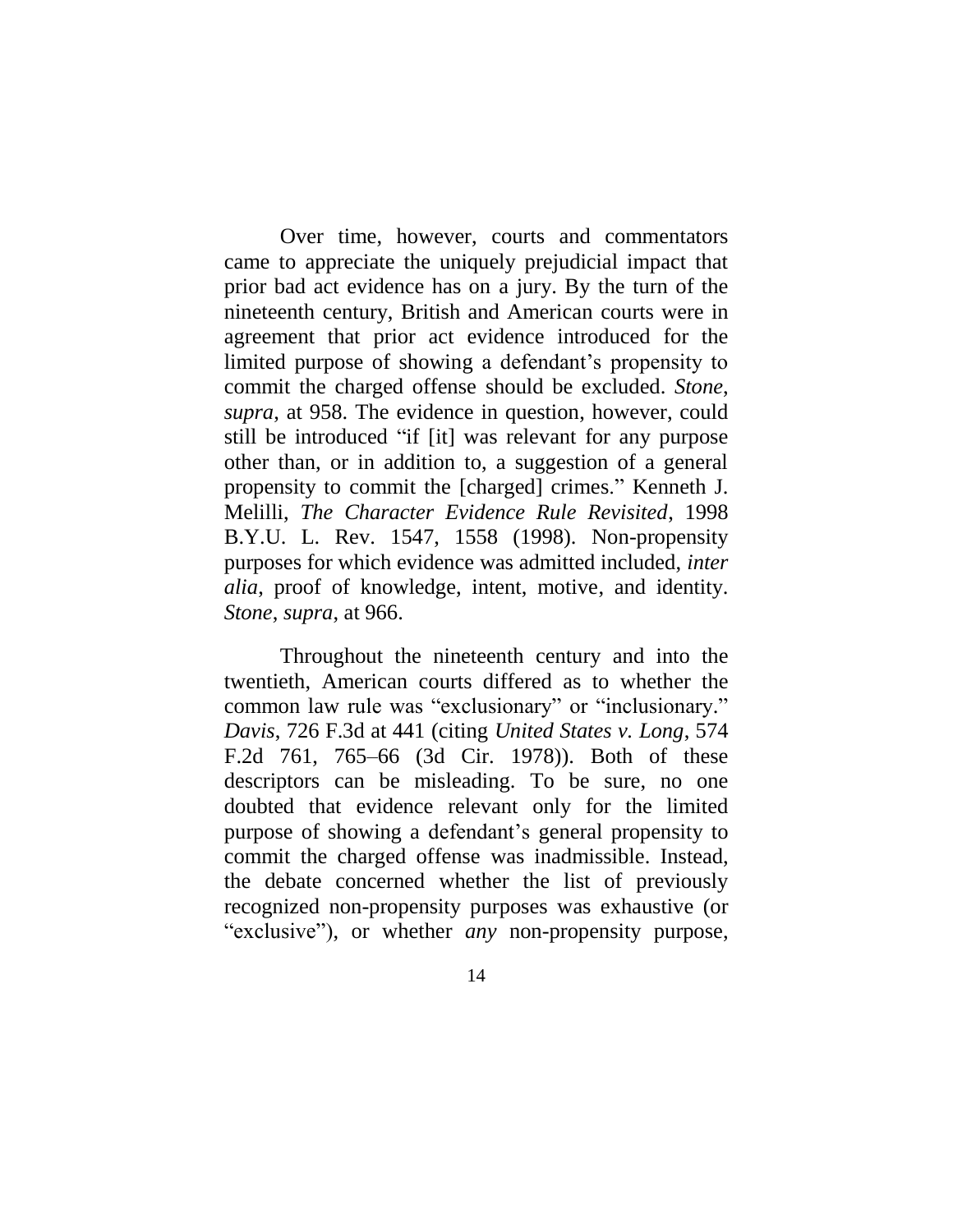even if not previously recognized, could support admission of the prior act evidence (the "inclusive" approach). *See* David P. Leonard, *The New Wigmore: Evidence of Other Misconduct and Similar Events* §4.3.2, at 224 (2009) ("[T]he real question . . . is whether the courts actually confine admissibility to a set of enumerated purposes.").

The matter was settled in 1975 with the adoption of the Federal Rules of Evidence. After noting its general prohibition on prior act evidence to prove a person's character, the text of new Rule 404(b)(2) provided that prior act evidence "may be admissible for another purpose, *such as* proving motive, opportunity, intent, preparation, plan, knowledge, identity, absence of mistake, or lack of accident." Fed. R. Evid. 404(b)(2) (emphasis added). By introducing the list of permissible purposes with the words "such as," the drafters made clear that the list was not exclusive or otherwise limited to a strictly defined class.

We have on occasion noted that Rule 404(b) adopted an inclusionary approach. *See, e.g.*, *Davis*, 726 F.3d at 441. Our use of the term "inclusionary" merely reiterates the drafters' decision to not restrict the nonpropensity uses of evidence. It does not suggest that prior offense evidence is presumptively admissible. On this point, let us be clear: Rule 404(b) is a rule of general exclusion, and carries with it "no presumption of admissibility." 1 Christopher B. Mueller & Laird C.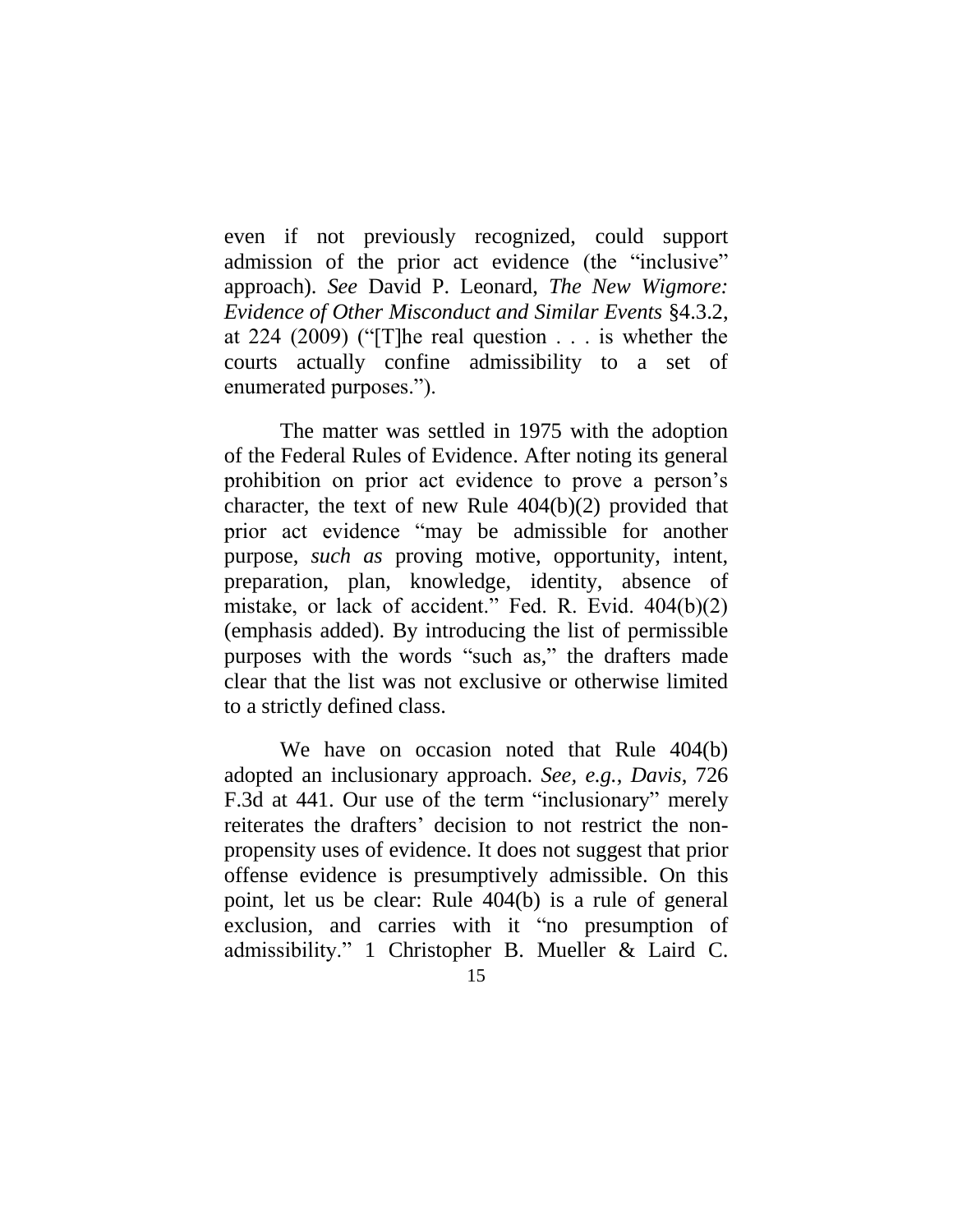Kirkpatrick, *Federal Evidence* § 4:28, at 731 (4th ed. 2013) [hereinafter Mueller, *Federal Evidence*]. The Rule reflects the revered and longstanding policy that, under our system of justice, an accused is tried for *what* he did, not *who* he is. And in recognition that prior offense evidence is generally more prejudicial than probative, Rule 404(b) directs that evidence of prior bad acts be excluded—*unless* the proponent can demonstrate that the evidence is admissible for a non-propensity purpose.

The "permitted uses" of prior act evidence set forth in Rule 404(b)(2) are treated like exceptions to this rule of exclusion. As is generally the case with exceptions, the party seeking to admit evidence under Rule 404(b)(2) bears the burden of demonstrating its applicability. Our opinions have repeatedly and consistently emphasized that the burden of identifying a proper purpose rests with the proponent of the evidence, usually the government. *See, e.g.*, *Davis*, 726 F.3d at 442 (discussing proponent's burden to identify a proper purpose and explain how the proffered evidence is relevant to that purpose); *Sampson*, 980 F.2d at 887 (same). This hurdle is not insurmountable, but it must be satisfied before the exception can be invoked.

There are four distinct steps that must be taken before evidence is admissible for a non-propensity purpose under Rule 404(b)(2). First, the proponent must identify a proper 404(b) purpose for admission (such as knowledge or intent) that is "at issue" in, or relevant to,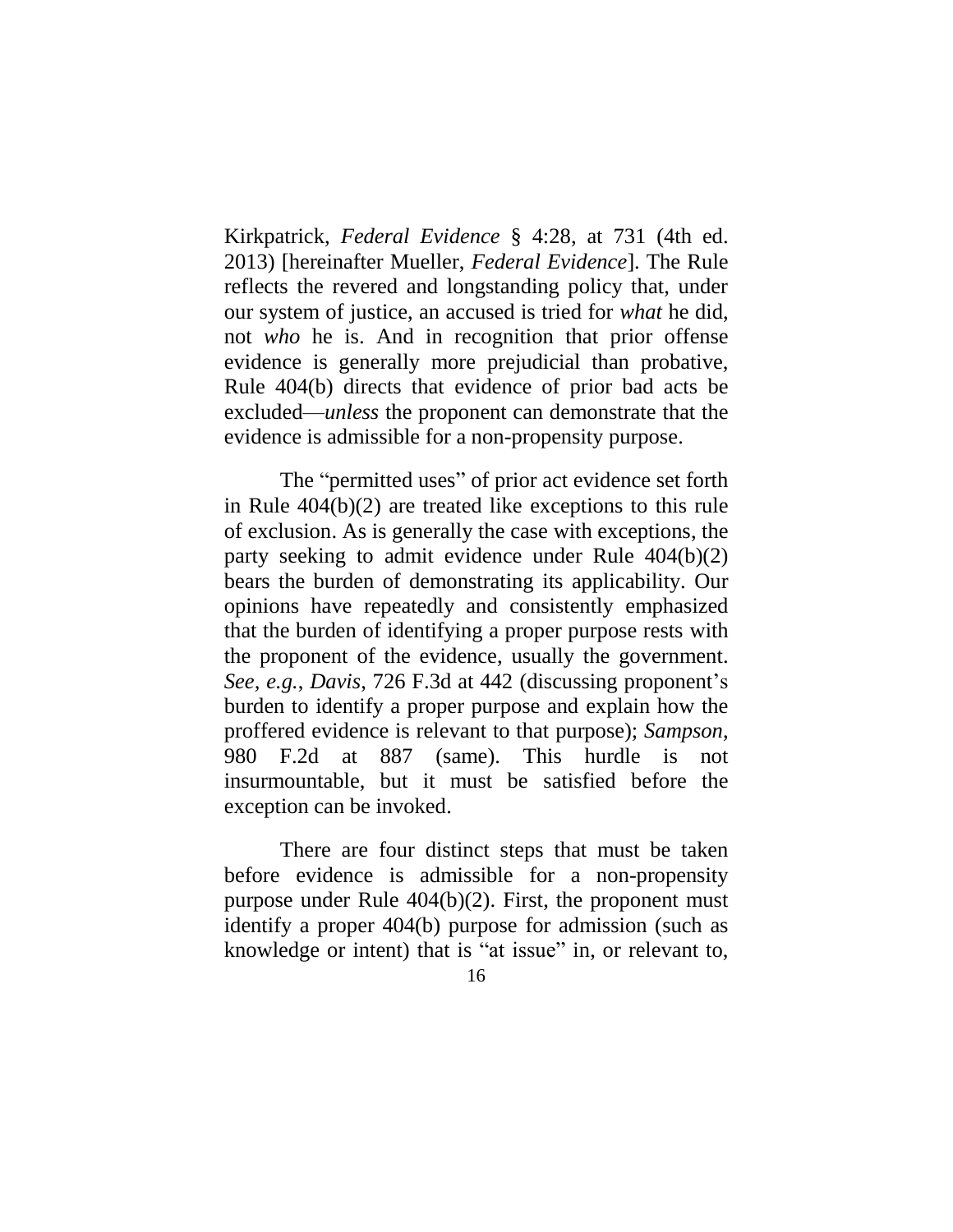the case. In evaluating whether an identified purpose is "at issue," courts should consider the "material issues and facts the government must prove to obtain a conviction." *Sampson*, 980 F.2d at 888. We stress that "a proponent's incantation of the proper uses of [prior act] evidence ... does not magically transform inadmissible evidence into admissible evidence." *United States v. Morley*, 199 F.3d 129, 133 (3d Cir. 1999). Rather, the proponent must identify a specific purpose that "is of consequence in determining the action." Fed. R. Evid. 401(b).

Once the proponent identifies a non-propensity purpose that is "at issue" in the case, the proponent must next explain how the evidence is relevant to that purpose. This step is crucial. The task is not merely "to find a pigeonhole in which the proof might fit," but to actually demonstrate that the evidence "prove[s] something other than propensity."<sup>6</sup> Mueller, *Federal Evidence* § 4:28, at 731.

As we have frequently stated, "[i]n proffering such evidence, the government must explain how it fits into a

<sup>6</sup> We emphasize that steps one and two are distinct inquiries. The first step requires the proponent to identify a proper purpose that is pertinent to the case, whereas the second step requires the evidence tend to establish the identified purpose. Both must be satisfied before evidence may be admitted under Rule 404(b).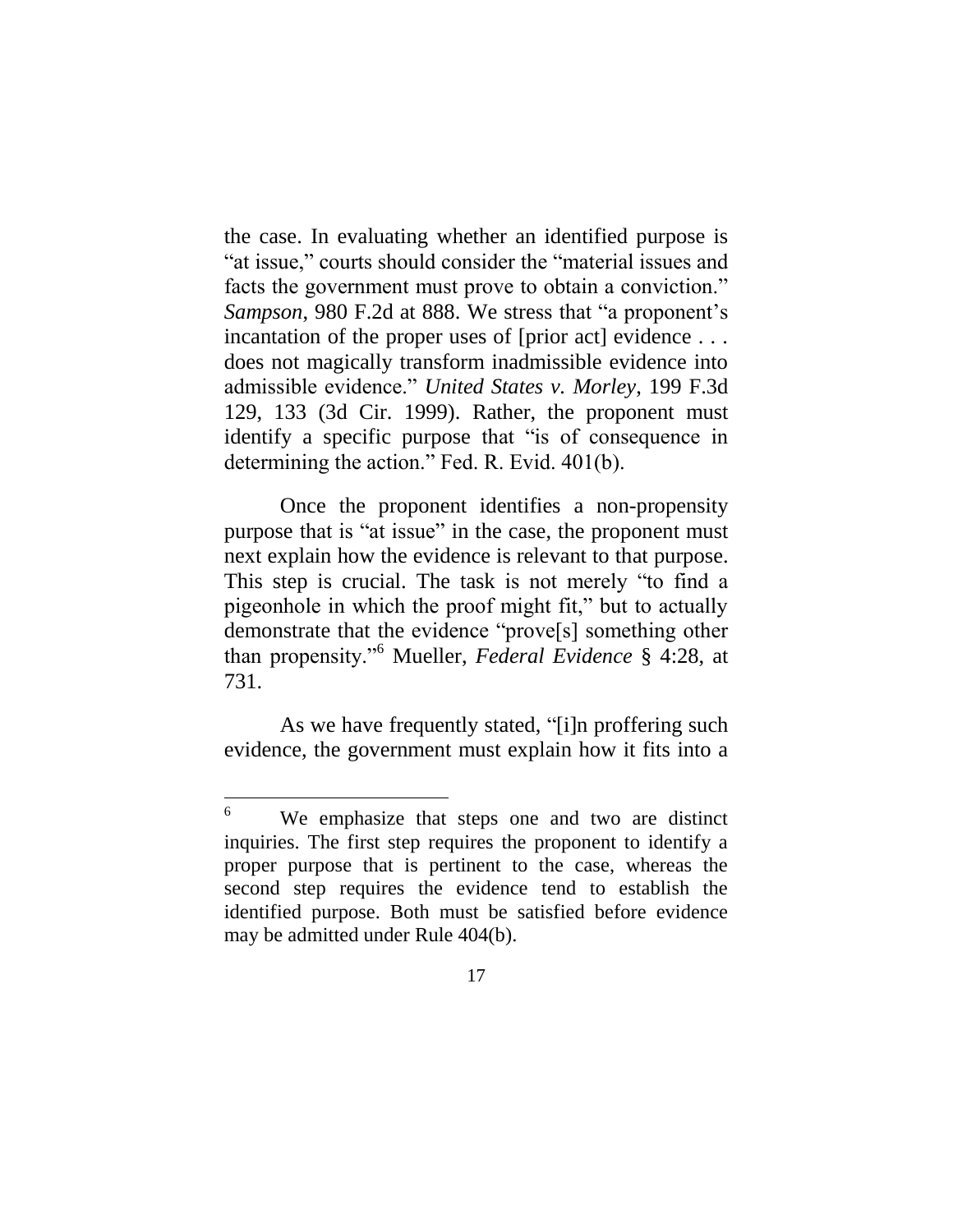chain of inferences—a chain that connects the evidence to a proper purpose, no link of which is a forbidden propensity inference." *Davis*, 726 F.3d at 442 (citing *Sampson*, 980 F.2d at 887). Despite our repeated instructions in this area, some proponents of Rule 404(b) evidence still fail to follow this course. *See United States v. Givan*, 320 F.3d 452, 466 (3d Cir. 2003) (McKee, J., dissenting) (stating that the directive to articulate how proffered evidence is relevant for a non-propensity purpose is "so often honored in the breach that it resonates about as loudly as the proverbial tree that no one heard fall in the forest"). To be sure, the proffered evidence must be excluded if the proponent neglects or is unable to articulate this chain of inferences, and failure to exclude such evidence constitutes reversible error. *See Sampson*, 980 F.2d at 888.

To ensure that protections afforded by Rule 404(b) are not ignored, we also require care and precision by the district court in ruling on the admission of prior act evidence for a non-propensity purpose. "The district court, if it admits the evidence, must in the first instance, rather than the appellate court in retrospect, articulate reasons why the evidence also goes to show something other than character." *Sampson*, 980 F.2d at 888. "The reasoning should be detailed and on the record; a mere recitation of the purposes in Rule 404(b)(2) is insufficient." *Davis*, 726 F.3d at 442.

In reviewing a proffer of relevance, the court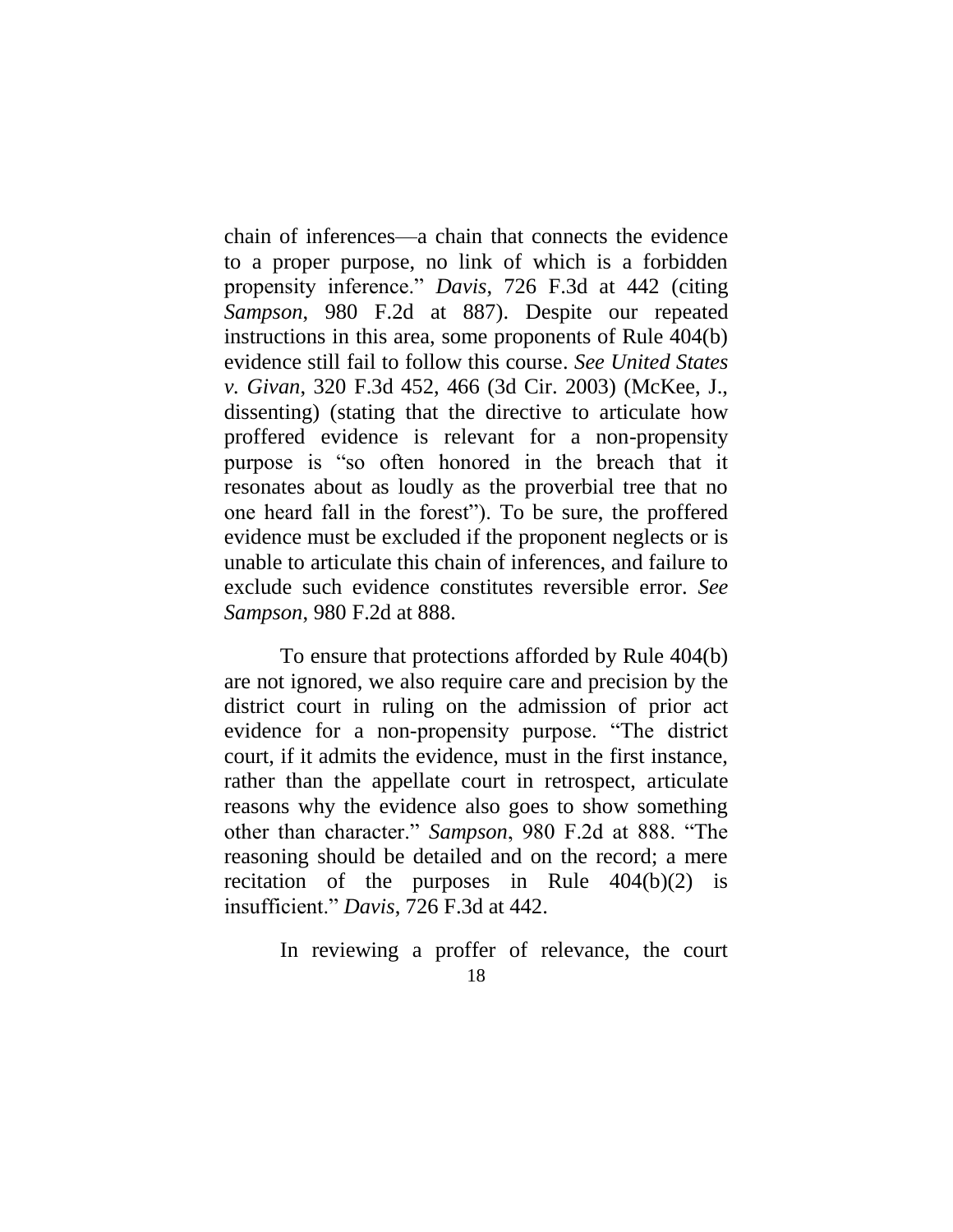should remain mindful that "[r]elevance is not an inherent characteristic" of the purposes under Rule 404(b). *Sampson*, 980 F.2d at 888 (citation omitted). Indeed, "evidence that may be relevant for some purposes may be irrelevant for the purpose for which it is offered," or only relevant in some impermissible way. *Morley*, 199 F.3d at 133. "Relevance is a relationship between the evidence and a material fact at issue which must be demonstrated by reasonable inferences that make a material fact more probable or less probable than it would be without the evidence." *Sampson*, 980 F.2d at 888. That is why our decisions are so emphatic in requiring the proponent and the trial judge to articulate, with precision, a chain of inferences that does not contain a propensity link.

Importantly, the district court's job is not complete once it finds the proponent has shown that the evidence is relevant for a proper, non-propensity purpose. Under the third step of our analysis, the court must evaluate pursuant to Rule 403 whether the evidence is sufficiently probative, such that its probative value is not outweighed by the inherently prejudicial nature of prior bad act evidence. *Sampson*, 980 F.2d at 889 (reversing because Rule 403 balancing not apparent from the record); *Smith*, 725 F.3d at 349 (same). This balancing requires great care on the part of the district court, "because few categories of evidence bring greater risk of prejudice to the accused under Rule 403." Mueller, *Federal Evidence*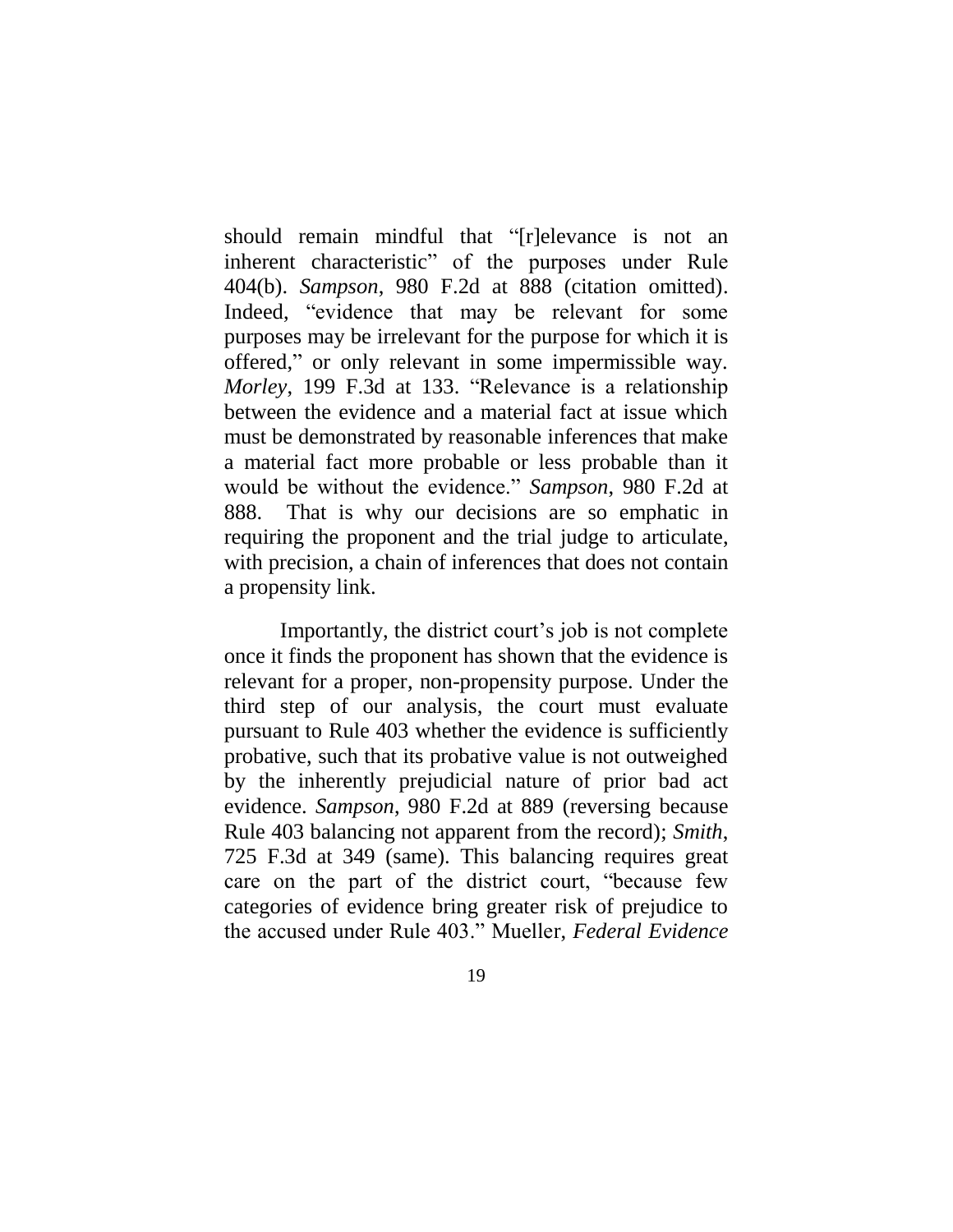§ 4:28, at 731.

Finally, and if the defendant requests it, the court must provide a limiting instruction, which advises the jury that the evidence is admissible for a limited purpose and may not be considered in another manner. *Davis*, 726 F.3d at 445. If such a request is made, the court should provide the instruction at the time the evidence is admitted. *Id.* 

To summarize, Rule 404(b) provides that prior act evidence is inadmissible unless the evidence is (1) offered for a proper non-propensity purpose that is at issue in the case; (2) relevant to that identified purpose; (3) sufficiently probative under Rule 403 such that its probative value is not outweighed by any inherent danger of unfair prejudice; and (4) accompanied by a limiting instruction, if requested. *Davis*, 726 F.3d at 441 (citing *United States v. Huddleston,* 485 U.S. 681, 691–92 (1988). With these principles in mind, we turn to whether the evidence of Caldwell's prior convictions was properly admitted. We address the four factors *seriatim*.

B.

## (1)

We first consider whether the government offered Caldwell's prior convictions for an acceptable, nonpropensity purpose—*i.e.*, one that is "at issue" in, or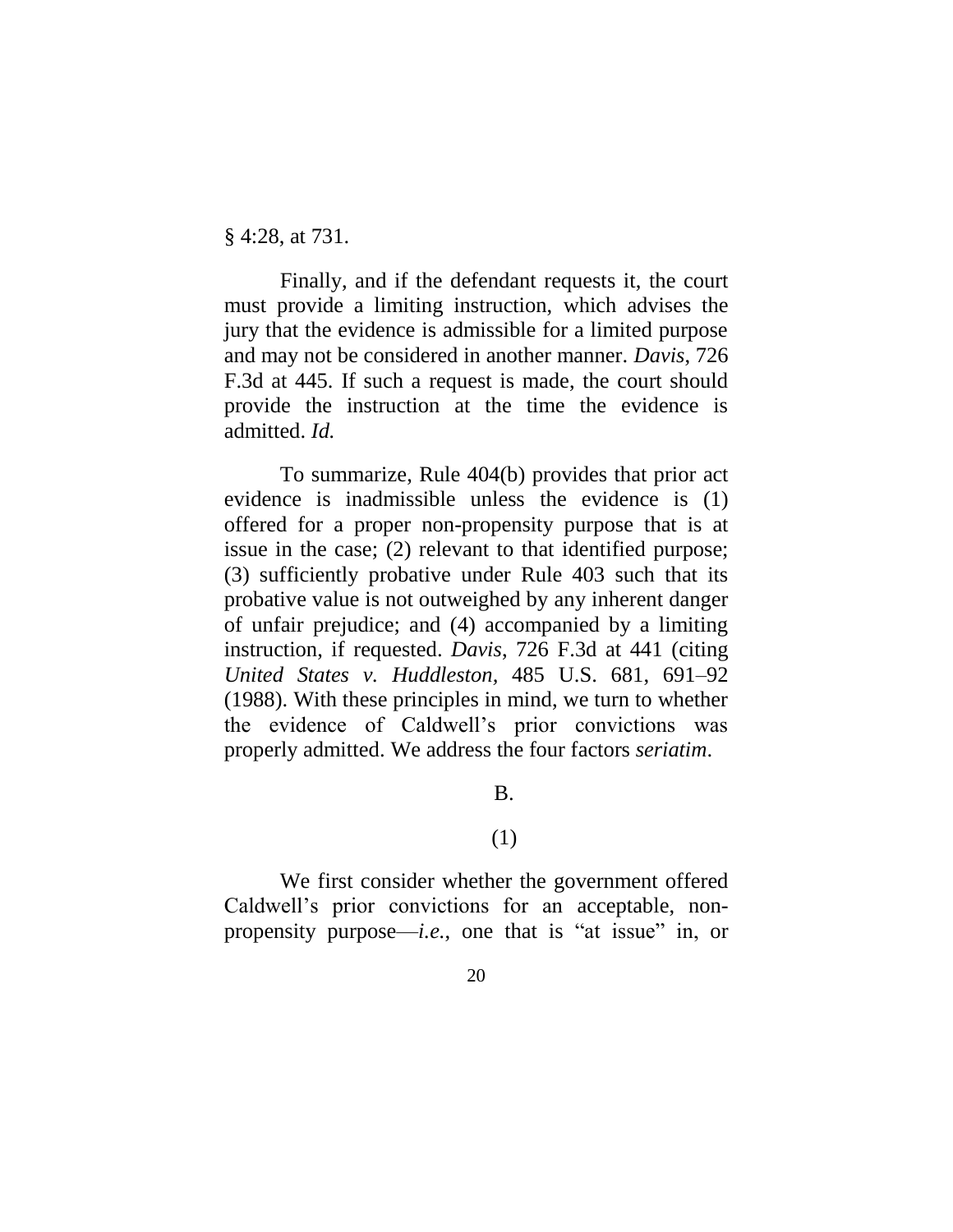relevant to, the prosecution. At trial, the government argued that the evidence was "admissible to show knowledge and absence of mistake or accident." App. 313. The District Court ultimately concluded the evidence was admissible "to prove intent and knowledge," because Caldwell "put his knowledge and intent to possess a firearm at issue by claiming innocence." App. 525–26. Because "knowledge" was the only purpose mentioned by both the Government and the Court, we focus on whether that was a permissible purpose under Rule  $404(b)$ .<sup>7</sup>

 $\overline{a}$ 7 The District Court correctly refused to admit the prior act evidence to show "absence of mistake or accident" because this Rule 404(b) purpose was not at issue in the case. The Government did not present any reason why it would have been necessary to prove that Caldwell's possession was not accidental, nor did Caldwell contend that he mistakenly possessed the gun. The other purpose mentioned by the Court—"intent"—is likewise a non-issue. Caldwell was charged under 18 U.S.C.  $\frac{8}{922(g)(1)}$ , which makes it unlawful for a convicted felon to knowingly possess a firearm. *United States v. Huet*, 665 F.3d 588, 596 (3d Cir. 2012), *cert. denied*, 133 S. Ct. 422 (2012). The Government was not required to prove that Caldwell intentionally possessed the gun. Nor did Caldwell contend that he lacked such intent. *See United States v. Linares*, 367 F.3d 941, 948 (D.C. Cir. 2004) (holding prior act evidence not admissible to show intent in a trial for unlawful firearm possession by convicted felon because  $\S$  922(g)(1) does not require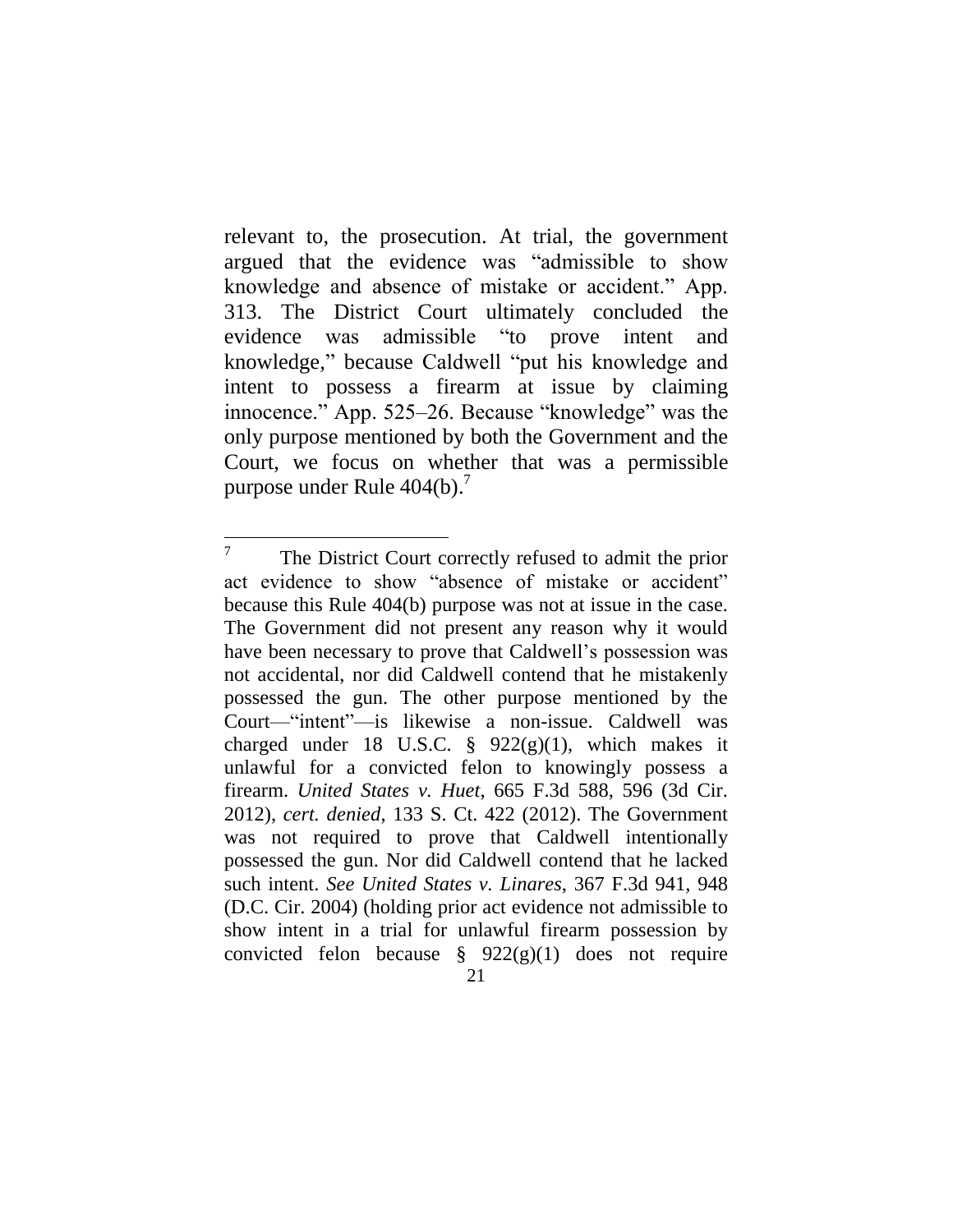In determining whether an identified purpose is at issue in a case, we begin by considering the "material issues and facts the government must prove to obtain a conviction." *Sampson*, 980 F.2d at 888. We have explained that "the government must . . . proffer a logical chain of inference[s] *consistent with its theory of the case*." *Id.* (emphasis added). This makes sense in light of the definition of relevant evidence. Evidence is relevant if it has a tendency to make more or less probable a fact that "*is of consequence* in determining the action." Fed. R. Evid. 401(b) (emphasis added).

The Government charged Caldwell with violating 18 U.S.C. §  $922(g)(1)$ , which makes it unlawful for a convicted felon to "knowingly possess[] [a] firearm." *United States v. Huet*, 665 F.3d 588, 596 (3d Cir. 2012), *cert. denied*, 133 S. Ct. 422 (2012). The government can prove possession of a firearm for purposes of  $\S 922(g)(1)$ in two ways: (1) by showing that the defendant exercised direct physical control over the weapon (actual possession), or (2) by showing that he exercised dominion or control over the area in which the weapon was found (constructive possession). *See United States v. Jones*, 484 F.3d 783, 788 (5th Cir. 2007). At trial, the prosecution offered evidence that two detectives directly observed Caldwell physically remove the gun from his

 $\overline{a}$ 

government to prove intentional possession). Accordingly, we reject both of these purposes as grounds for admitting the evidence under Rule 404(b).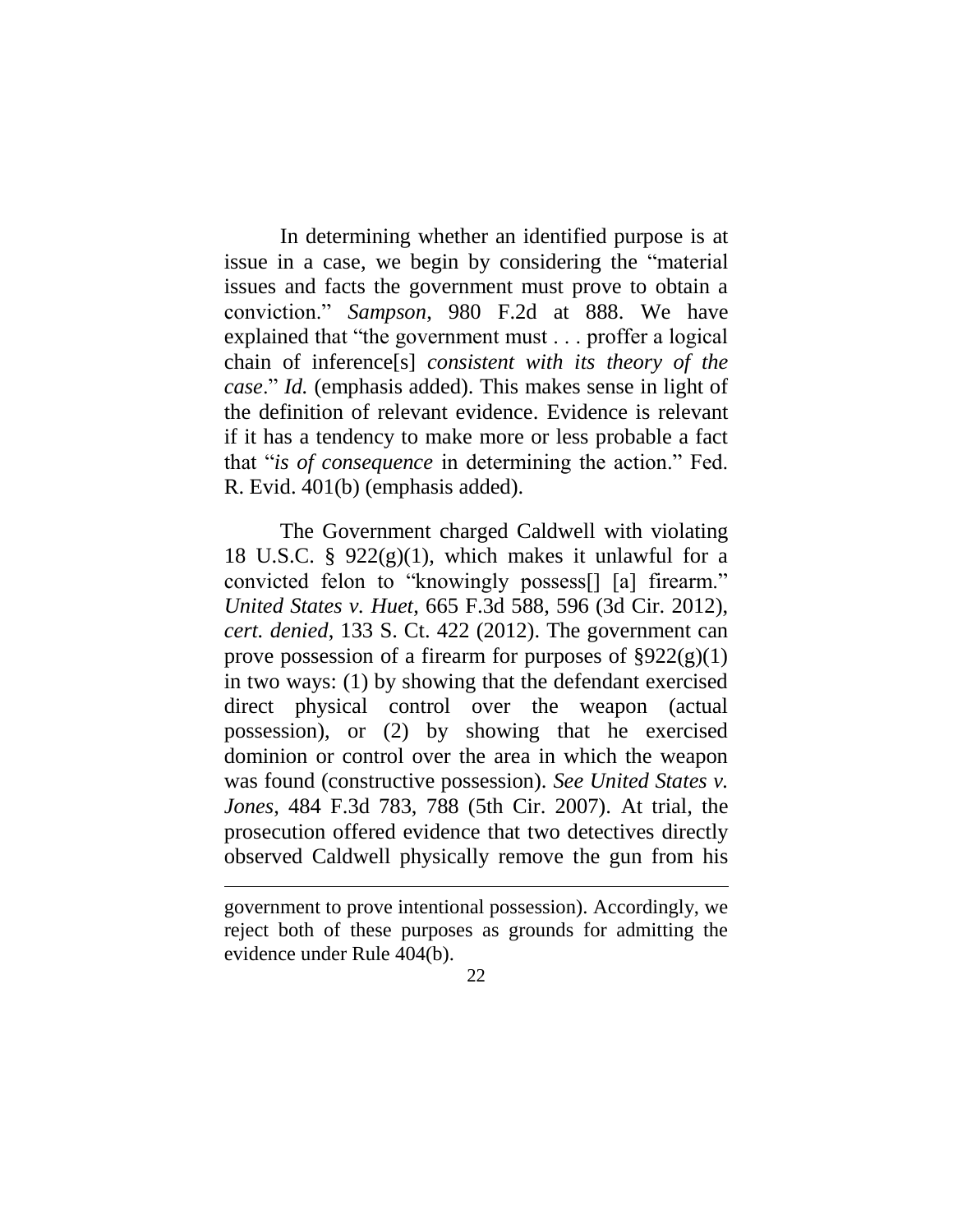waistband and hold it behind Tigney's back. A third detective testified that he observed conduct consistent with this version of events. There was no contention that Caldwell exercised dominion over an area where the gun was later found. Rather, the Government's theory was purely one of actual possession, and the jury was accordingly instructed only on this theory. App. 555 (instructing the jury that "[t]he term possess means to exercise authority, dominion or control over an object," and making no mention of control over an area where an object was found).

Because the Government proceeded solely on a theory of actual possession, we hold that Caldwell's knowledge was not at issue in the case. Although 18 U.S.C. § 922(g)(1) criminalizes the "knowing" possession of a firearm by a convicted felon, a defendant's knowledge is almost never a material issue when the government relies exclusively on a theory of actual possession. Indeed, absent unusual circumstances (such as when a defendant claims he did not realize the object in his hand was a gun), the knowledge element in a felon-in-possession case will necessarily be satisfied if the jury finds the defendant physically possessed the firearm. *See United States v. Linares*, 367 F.3d 941, 946– 47 (D.C. Cir. 2004) (stating that no reasonable jury in an actual possession case would acquit a defendant "based on the belief that the government proved possession but failed to prove knowledge"). This is true here, and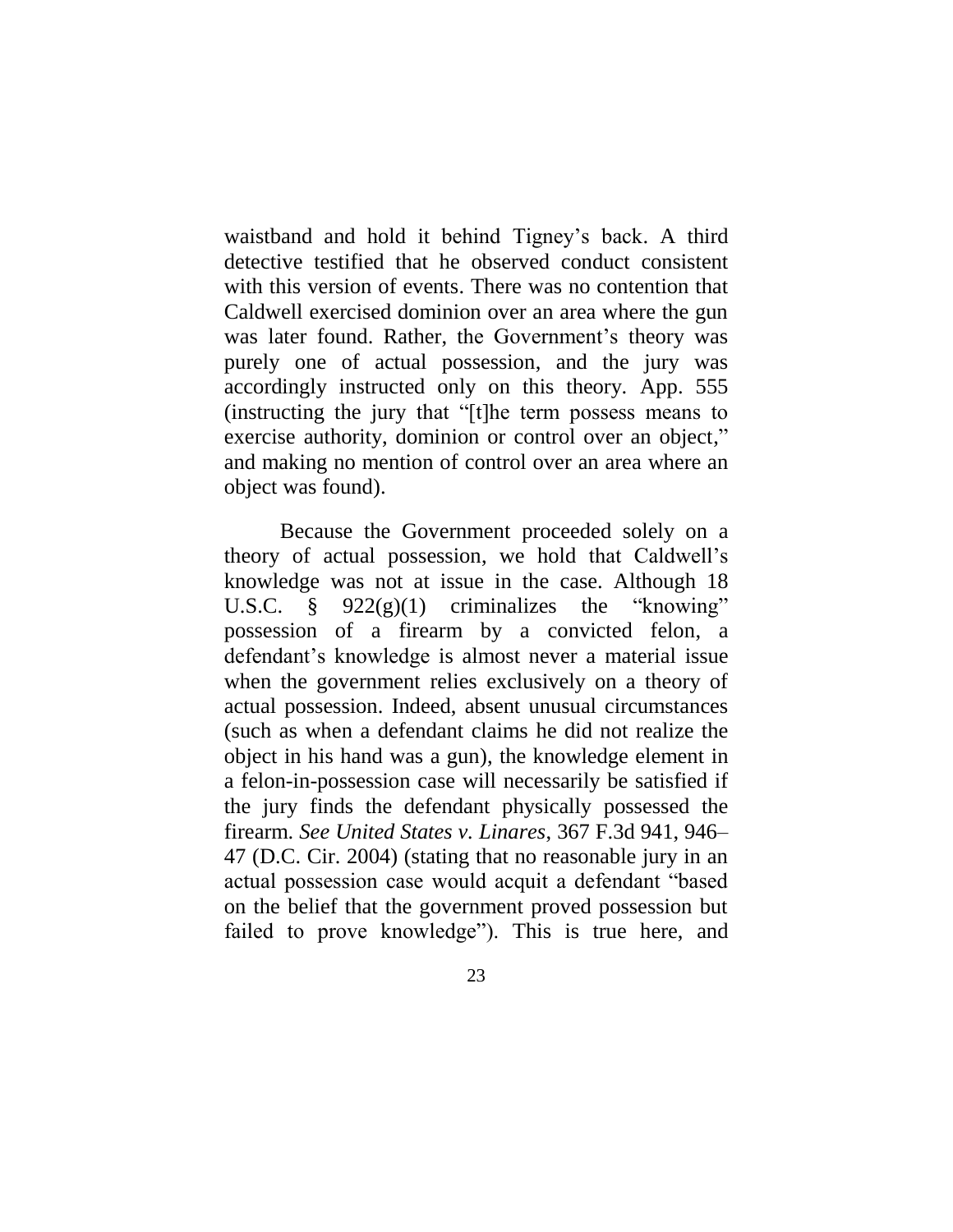Caldwell conceded as much. His counsel repeatedly noted that if the jury found that Caldwell possessed the gun, then it must also find that his possession was knowing. $8^8$ 

In *United States v. Lee*, 612 F.3d 170 (3d Cir. 2010), we recognized that, in a trial for a violation of §  $922(g)(1)$ , knowledge and intent are not proper  $404(b)$ purposes where the prosecution is based on the defendant's actual possession of the firearm. The defendant in *Lee* was pulled over pursuant to a routine traffic stop. While approaching Lee's window, the officer scanned the back seat and observed a large black coat that appeared to be wrapped around a long narrow object. *Id.* at 174. Immediately suspicious, the officer commanded Lee to raise his hands, but instead, Lee drove off. *Id.* Investigators later found the black coat and an AK-47 assault rifle about a mile down the road near where Lee abandoned his vehicle. *Id.* at 175. At trial, Lee

 $\overline{a}$ 

<sup>8</sup> *See* App. 119 (offering to "stipulate that *whoever* possessed the firearm on January 24, 2012 also had the requisite knowledge and intent to possess that firearm"); App. 317 (arguing that knowledge was not at issue because "[w]hoever possessed [the gun] knew it."); App. 600–01 (stating in closing arguments that "whoever possessed that gun had the knowledge that it was a gun and intended to possess it. It's who possessed it [that] is the question. Not knowledge and intent.").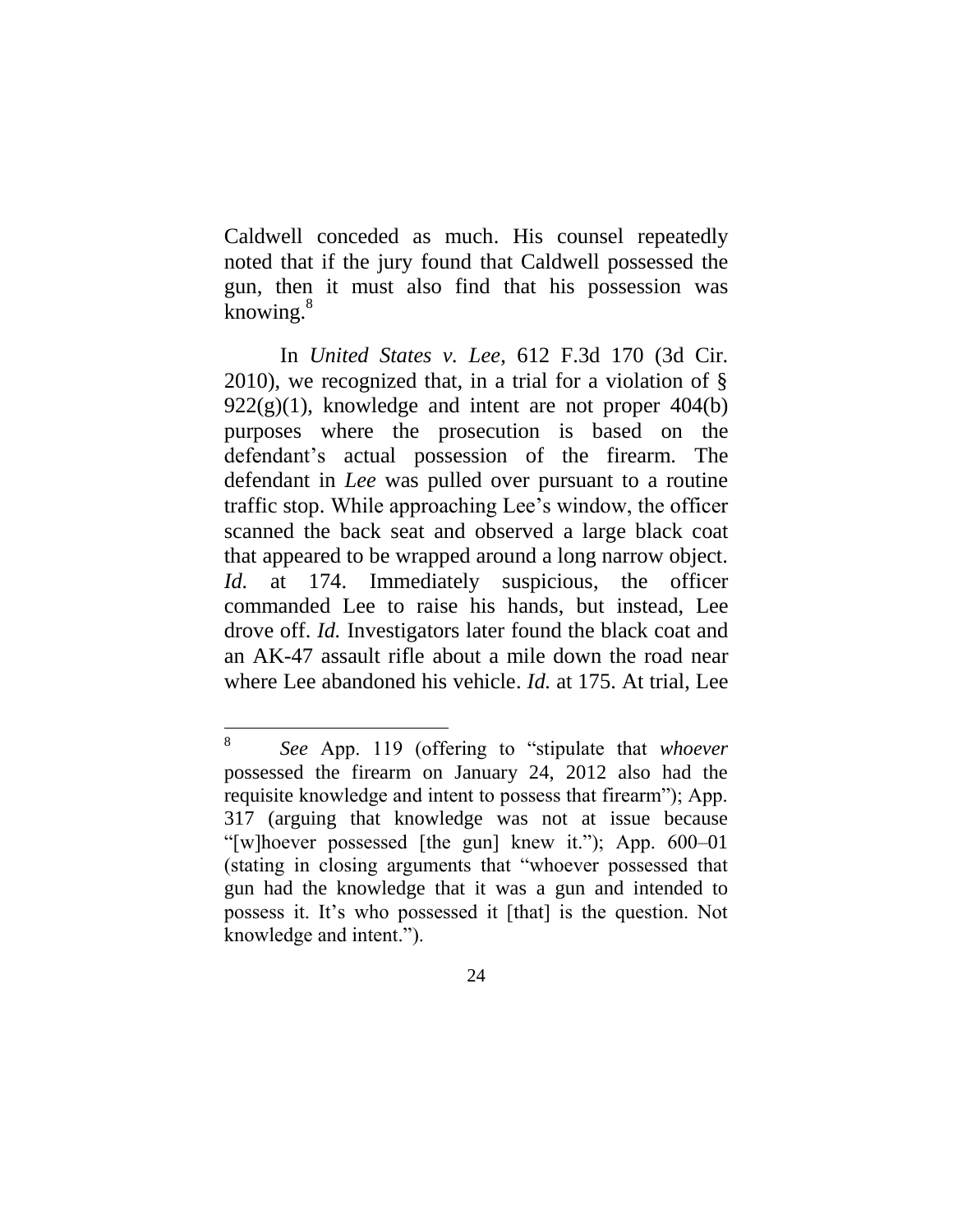denied possessing the firearm, claiming that it was never in his vehicle and that he was not the person who disposed of it. *Id.* at 176. Over the defense's objection, the district court admitted, as relevant to Lee's knowledge and intent, statements that he made to investigators, including that "he had access to a lot of guns and would use them against anyone who threatens him or his family." *Id.* On appeal, we held that these statements were not admissible to show Lee's knowledge:

> Lee's trial . . . was not about whether he knew that he had a rifle in the back seat of his Jeep. There was no question of accident or mistake. Rather, Lee's defense was simply that there was no rifle in his Jeep and that the rifle recovered at the Apartments was not his.

. . . .

. . . Lee has not put knowledge at issue. Lee is not arguing that he did not know there was a rifle in his back seat. His argument is a straightforward denial that any gun was there.

*Id.* at 186–87. Because Lee's knowledge was not at issue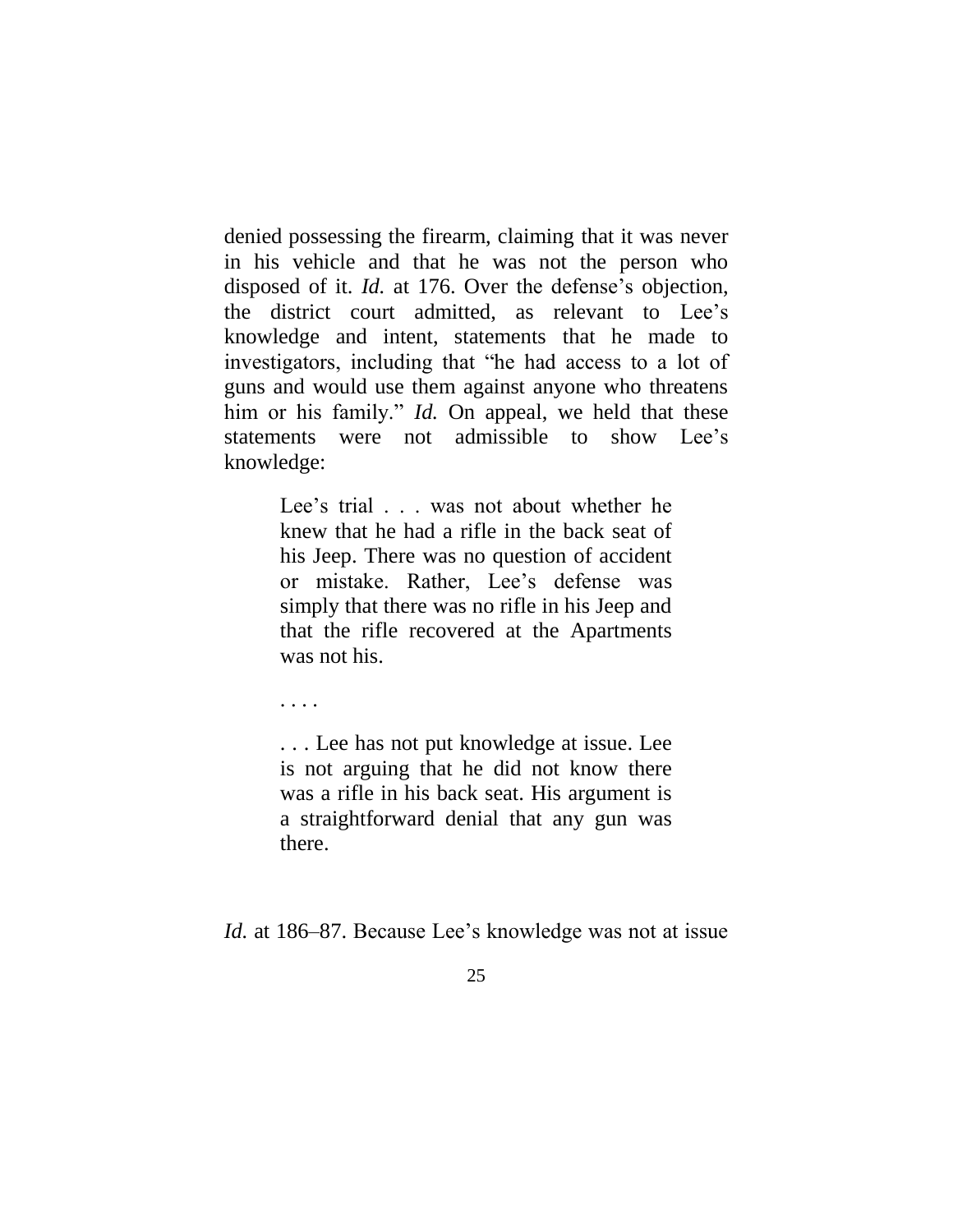in the case, we concluded that knowledge was not a proper Rule 404(b) purpose for admitting the statements.<sup>9</sup> *Id.*; *see also Lee*, 612 F.3d at 200 (Rendell, J., dissenting) (agreeing with majority's conclusion that "the knowledge and intent rationales for admitting the statements [about guns] do not hold water").

Our sister circuits that have considered this question agree that knowledge is generally not at issue in a prosecution under §  $922(g)(1)$  where the government claims the defendant actually possessed the gun. In *United States v. Linares*, the defendant was prosecuted for being a felon in possession of a firearm based on three eye witness accounts that he fired a gun from the window of his car and later tossed it away. 367 F.3d at 944. Over objection, the district court permitted the government to introduce evidence of Linares's prior conviction for unlawful firearm possession in order to show his "intent, knowledge, and absence of mistake." *Id.* at 946. On appeal, the D.C. Circuit concluded the evidence was erroneously admitted. The court explained: "If the jury believed these eyewitnesses, then Linares

 $\overline{a}$ 

<sup>9</sup> The majority ultimately concluded the statements were admissible for another Rule 404(b) purpose: motive. *United States v. Lee*, 612 F.3d at 189. The Government has not offered motive as a proper purpose in this case, nor is there a colorable argument for admitting Caldwell's prior convictions to show motive to possess the gun found at the scene.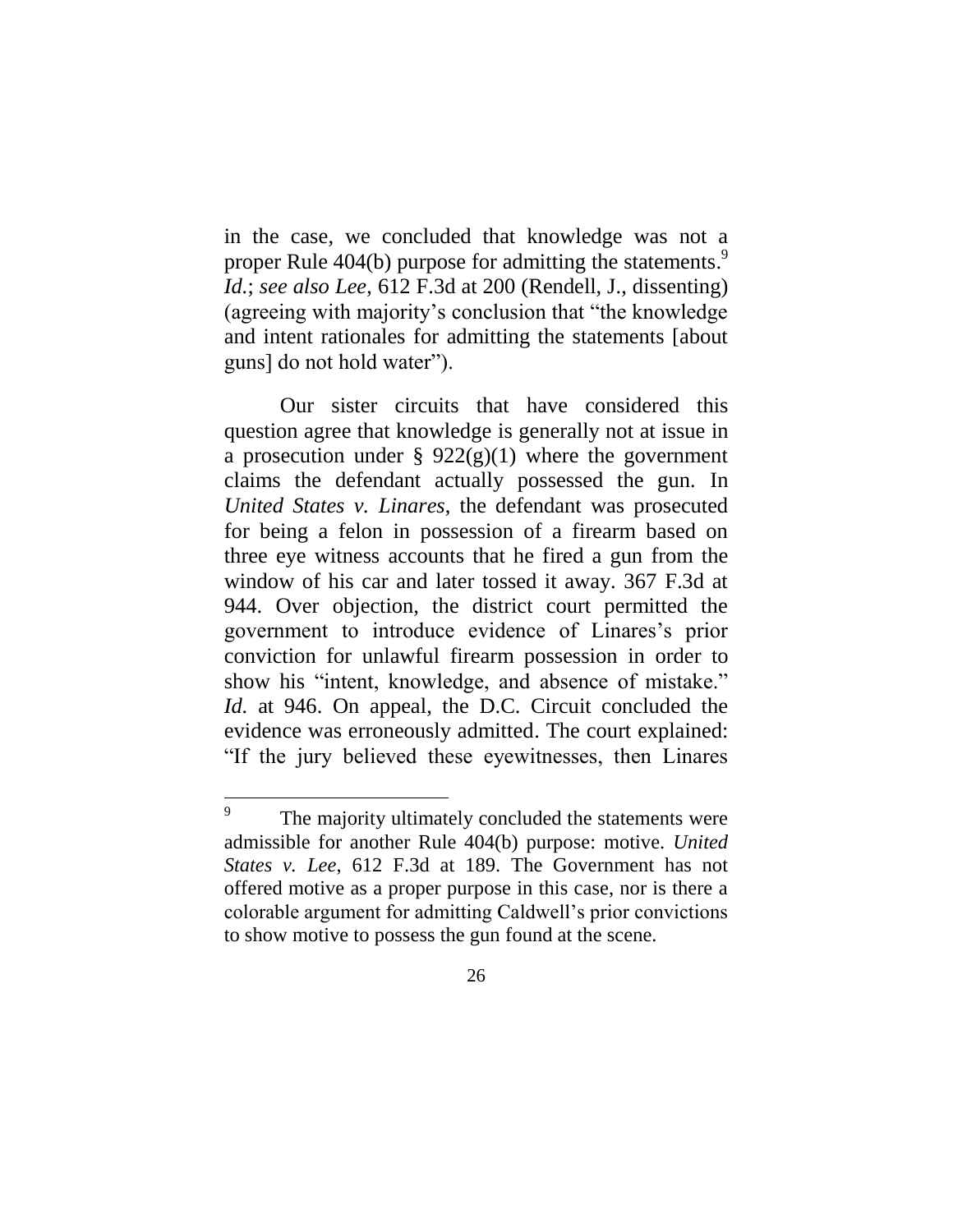possessed the gun knowingly; if it did not, then it should have acquitted based on the government's failure to prove possession rather than its failure to prove knowledge." *Id.* Left with this disjunctive choice between actual possession or no possession, the court held the evidence was inadmissible because "no reasonable jury could have concluded that the defendant possessed a firearm either unknowingly or mistakenly."<sup>10</sup> *Id.* at 950.

Similarly, in *United States v. Jones*, the Fifth Circuit concluded that knowledge was not a proper 404(b) purpose where the government's case was premised on a theory of actual possession. A New Orleans police officer witnessed Jones remove a gun from his waistband and place it under a house. *Jones*, 484 F.3d at 785. Jones claimed he never possessed the weapon. *Id.* Over Jones's objection, the district court permitted the government to introduce evidence that he had previously been convicted of the same offense. *Id.* In reversing the conviction, the Fifth Circuit explained that, unlike constructive possession cases where "knowledge and intent are frequently at issue," actual possession cases require the government to show only that the defendant was aware that he physically possessed the gun. *Id.* at 788. After concluding that the government's

<sup>10</sup> Despite concluding the evidence was improperly admitted, the court upheld Linares's conviction because it concluded the error was harmless. *Linares*, 367 F.3d at 953.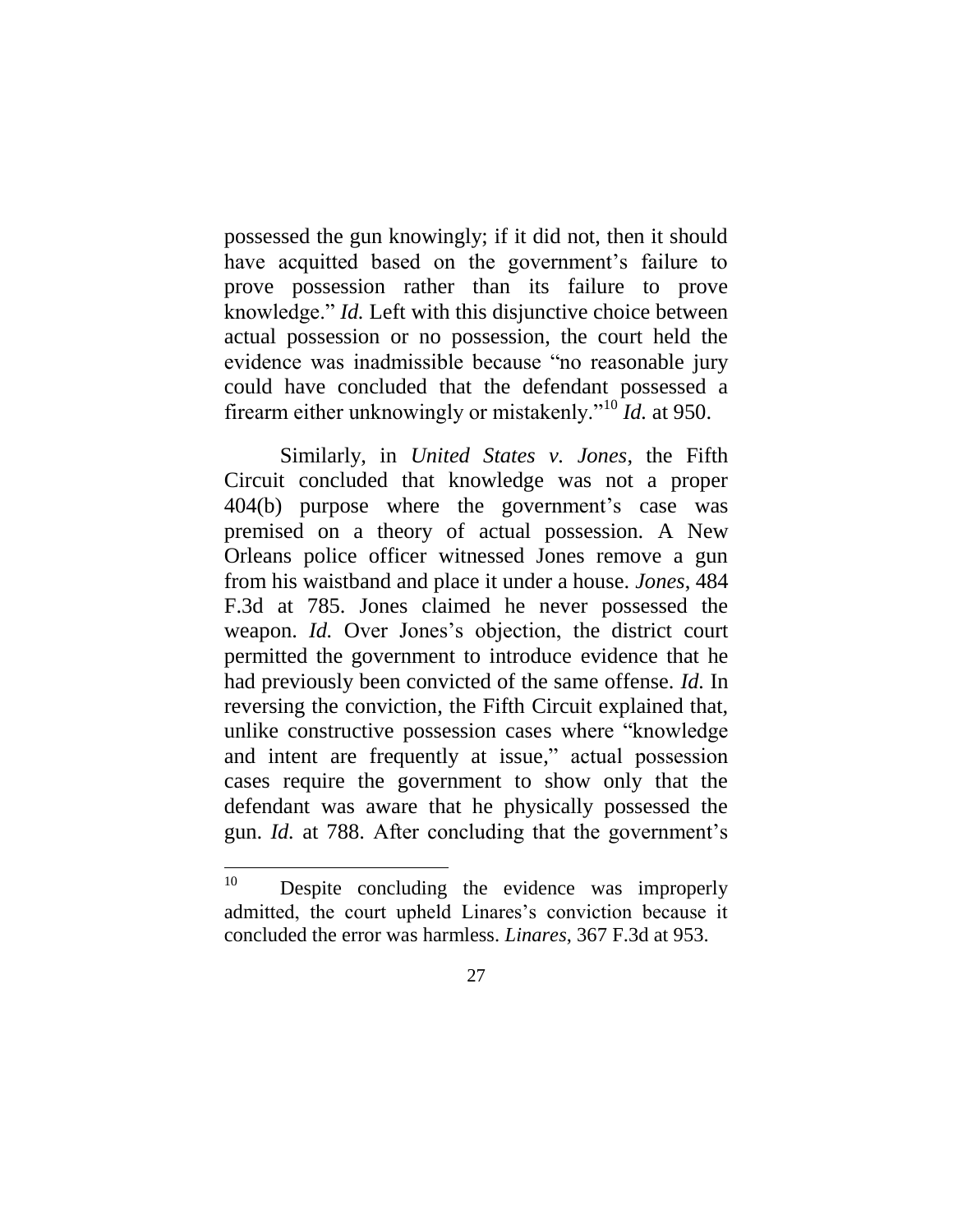case relied on an actual possession theory, *see id.* at 790 (rejecting the constructive possession theory because Jones did "not own, rent, occupy, or otherwise exercise any dominion over" the house underneath which the gun was recovered), the court held that knowledge was not a proper basis for admitting the evidence. *Id.*

The record here suggests that the able District Judge initially understood these principles and recognized that Caldwell's knowledge was not a material issue since the only disputed fact was whether he actually possessed the gun. The Court even noted that knowledge might be at issue "in a constructive possession kind of situation," app. 314, but not where Caldwell was "saying he never had a gun." App. 313. Yet despite starting in the right direction, the Court ultimately changed course, concluding that Caldwell "put his knowledge . . . at issue by claiming innocence." App. 526. Based on the principles we have recited above, this decision was incorrect.

Finally, we believe it necessary to address the District Court's suggestion that Caldwell "put his knowledge at issue by claiming innocence." It is unclear whether the District Court understood Caldwell to have "claimed innocence" by testifying at trial, or more broadly by pleading not guilty. Either way, we believe this line of reasoning is improper.

Situations may indeed arise where the content of a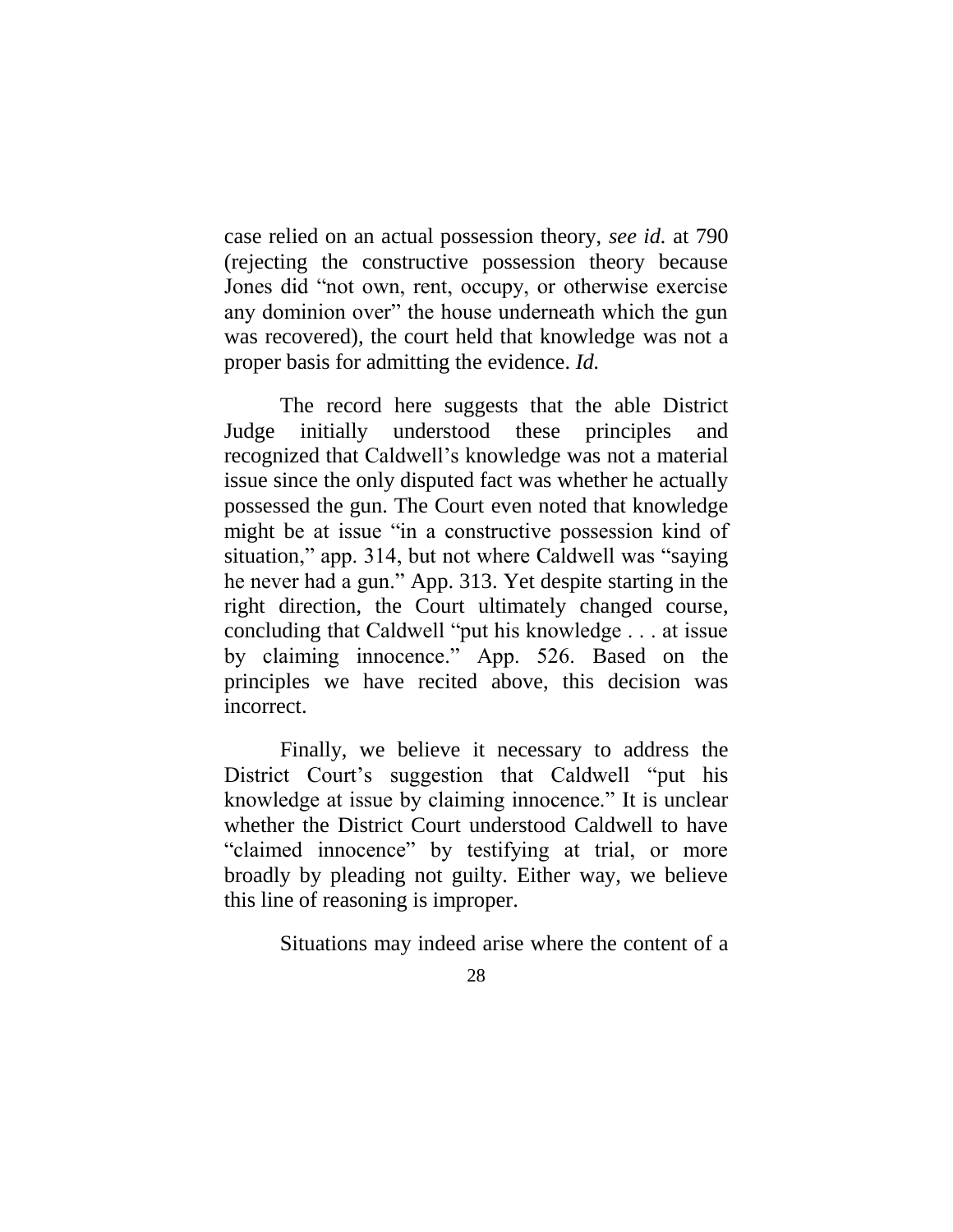defendant's trial testimony transforms a previously irrelevant 404(b) purpose into a material issue in a case. For example, if Caldwell had testified that he thought the object in his hand was something other than a gun, then it would immediately become critical for the prosecution to rebut his claim of mistake and to show his knowledge of the true nature of the thing possessed. We disagree, however, with the proposition that, merely by denying guilt of an offense with a knowledge-based *mens rea*, a defendant opens the door to admissibility of prior convictions of the same crime. Such a holding would eviscerate Rule 404(b)'s protection and completely swallow the general rule against admission of prior bad acts. *See United States v. Miller*, 673 F.3d 688, 697 (7th Cir. 2012) (citing *United States v. Hicks*, 635 F.3d 1063, 1071 (7th Cir. 2011)) (explaining that "if a mere claim of innocence were enough to automatically put intent at issue, the resulting exception would swallow the general rule against admission of prior bad acts"). Accordingly, we reject the suggestion that "claiming innocence" is sufficient to place knowledge at issue for purposes of Rule 404(b).

Based on the foregoing reasons, we conclude that knowledge was not at issue in this case and, thus, was not a proper basis for admitting evidence of Caldwell's prior convictions.

(2)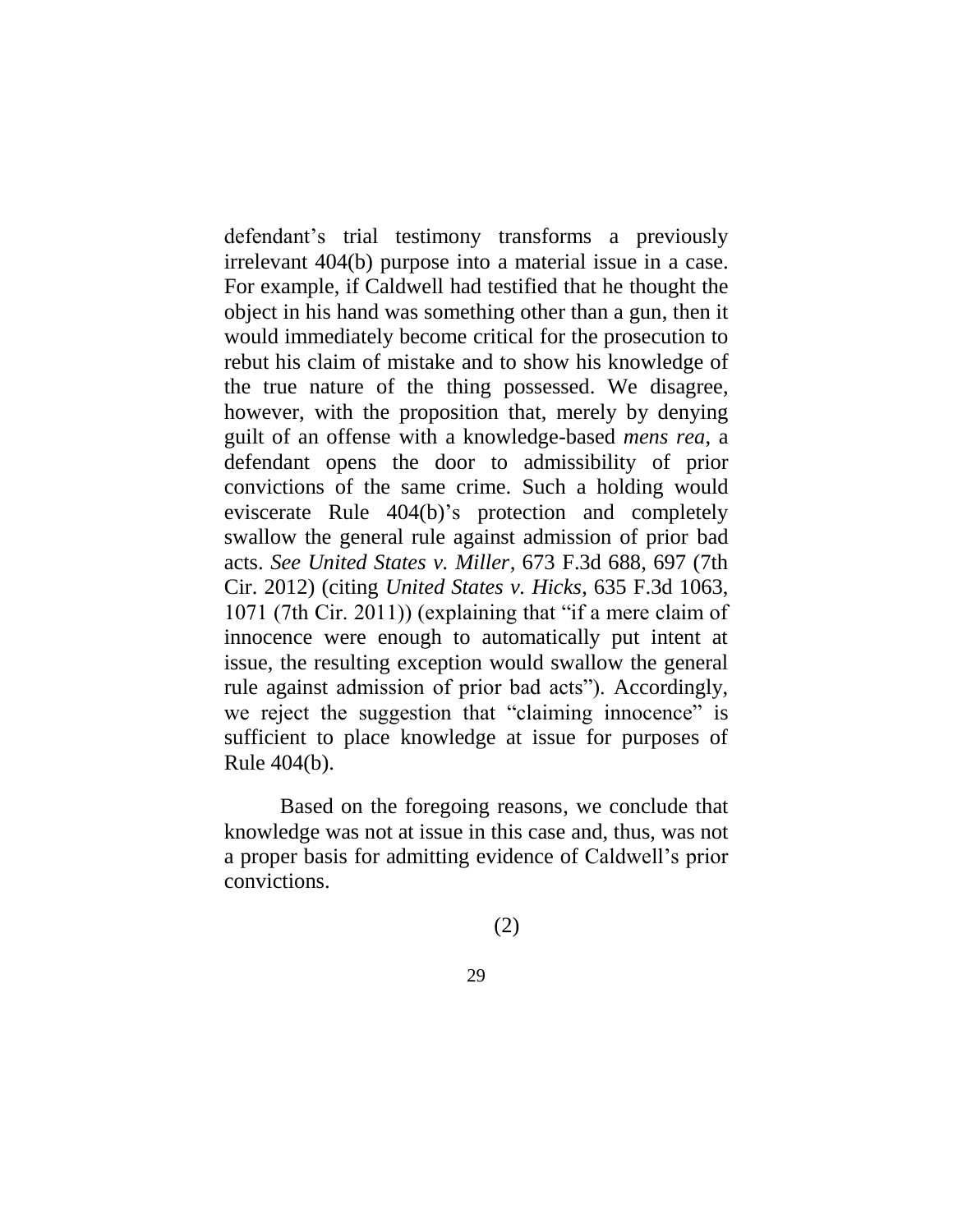We also conclude that the Government failed to satisfy the second step of the 404(b) inquiry which requires that it show that the proffered evidence is actually relevant to the identified non-propensity purpose. "In proffering [prior act] evidence, the government must explain how [the evidence] fits into a chain of inferences—a chain that connects the evidence to a proper purpose, no link of which is a forbidden propensity inference." *Davis*, 726 F.3d at 442 (citing *Sampson*, 980 F.2d at 887). We require that this chain be articulated with careful precision because, even when a non-propensity purpose is "at issue" in a case, the evidence offered may be completely irrelevant to that purpose, or relevant only in an impermissible way.

The Government argues that Caldwell's prior convictions are relevant to show his knowledge, yet it has failed to satisfactorily explain why this is so. There is in the record no articulation by the Government of a logical chain of inferences showing *how* Caldwell's prior convictions are relevant to show his knowledge. Nor does the Government present such a chain of logical inferences in its argument on appeal. Instead, the Government repeatedly returns to its baseline position that the evidence is generally relevant to show Caldwell's knowledge that he possessed the gun. This tells us nothing about how the evidence accomplishes this task, and is insufficient to secure admission under Rule 404(b).

The record reveals that the District Court likewise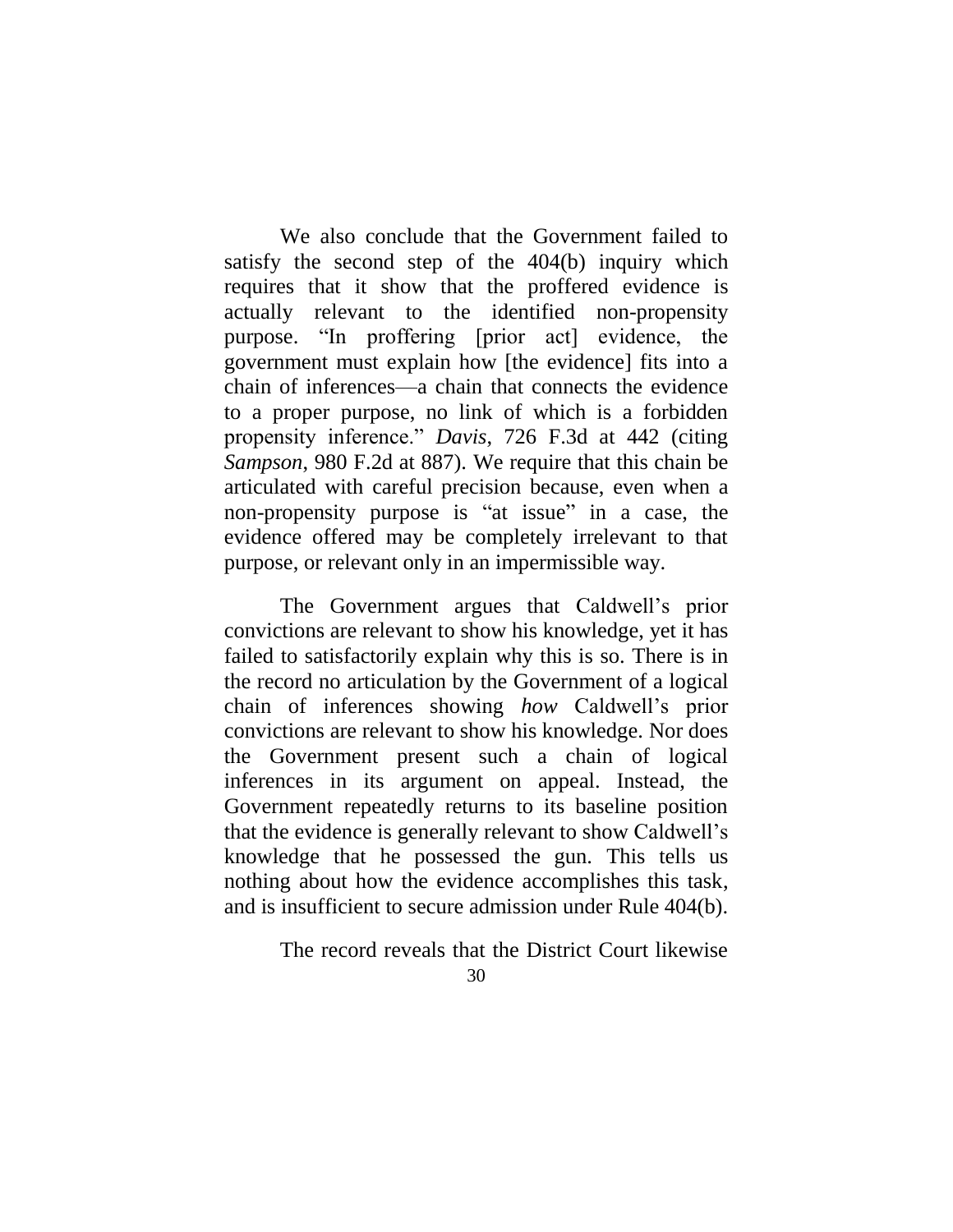failed to articulate how the disputed evidence tends to show that Caldwell knowingly possessed the gun. During the first trial, the District Court connected the admissibility of the evidence to Caldwell's credibility as a witness, stating that because "this is a complete credibility determination . . . [the evidence] is probative for knowledge." App. 319. We fail to see what bearing Caldwell's credibility as a trial witness has on whether he knowingly possessed a gun the evening of the stop. Caldwell's prior convictions may tend to impeach his credibility as a witness, but the admissibility of evidence for impeachment purposes is an entirely distinct question from its admissibility under  $404(b)$ .<sup>11</sup>

Perhaps recognizing that credibility was another matter entirely, the District Court provided a different rationale for admitting the evidence in the second trial. The Court explained that, because the charged offense was "the knowing possession of a firearm . . . , the Government may present other acts or evidence to prove . . . knowledge." App. 525–26. We have already expressed our disagreement with the suggestion that knowledge was at issue in this case. Aside from that, however, the Court's statement still does not explain *how* the evidence tends to prove Caldwell's knowledge that he possessed the gun. Again, we emphasize that it is not

 $\overline{a}$ 

<sup>&</sup>lt;sup>11</sup> We address the admissibility of the evidence for impeachment under Rule 609 in Part III, *infra*.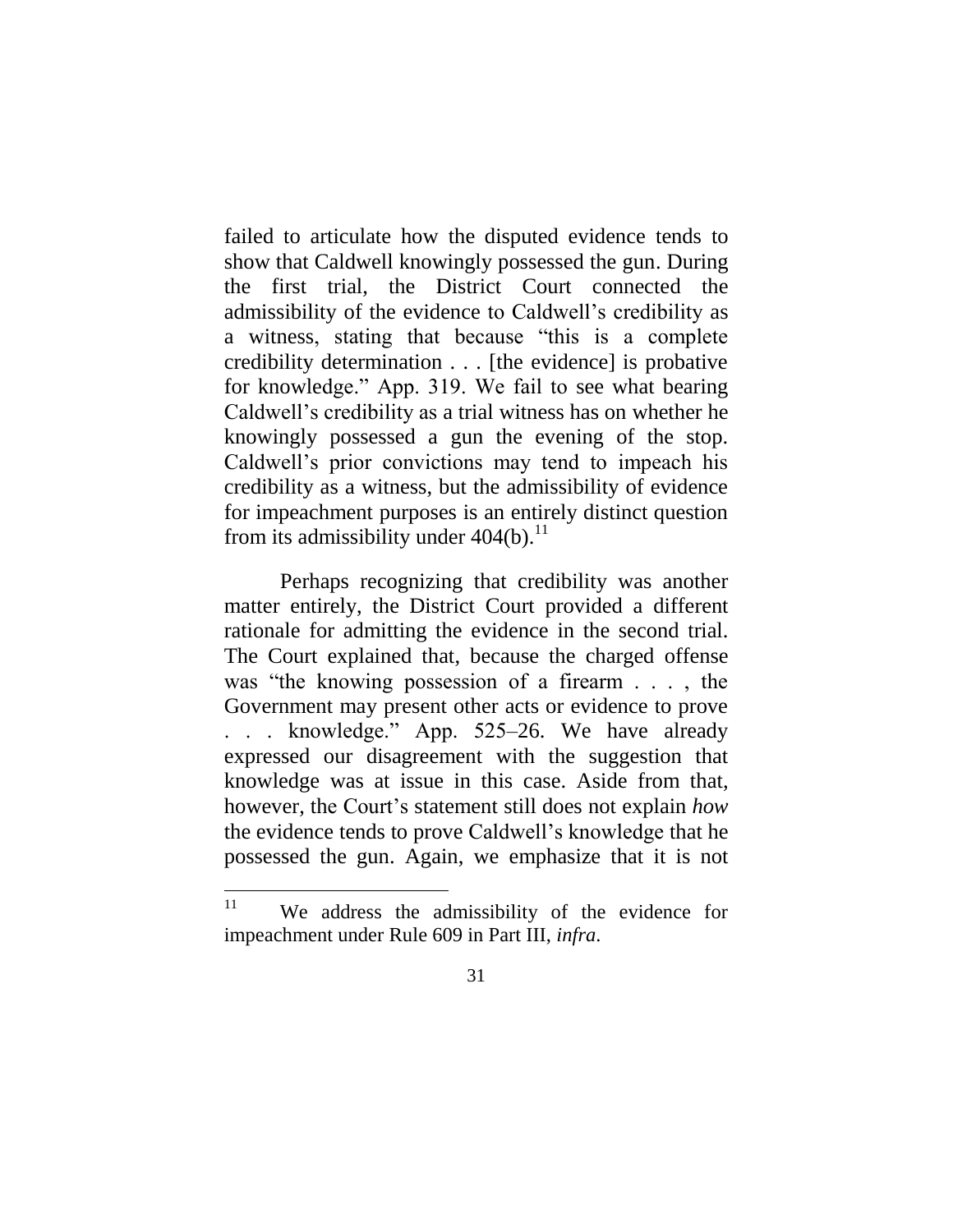enough to merely recite a Rule 404(b) purpose that is at issue; the Court must articulate how the evidence is probative of that purpose.

The reason we require the proponent and the court to articulate a logical chain of inferences connecting the evidence to a non-propensity purpose is because we must assure that the evidence is not susceptible to being used improperly by the jury. Another way to frame this requirement is to ask the prosecution to explain "exactly how the proffered evidence should work in the mind of a juror to establish the fact the government claims to be trying to prove." *Miller*, 673 F.3d at 699. Framed this way, the flaw in the evidence proffered in this case becomes apparent.

The prosecution's fundamental task was to prove that Caldwell unlawfully possessed the gun recovered by the detectives. Caldwell's defense was that he never possessed the gun. The prosecution sought to admit evidence that, on two prior occasions, Caldwell was convicted of unlawfully possessing firearms. The question the prosecution must answer is this: "How, exactly, do Caldwell's two prior convictions for unlawful firearm possession suggest he knowingly possessed this gun on this occasion?" Hard as we try, we see only one answer to that question: If Caldwell knowingly possessed firearms in the past, he was more likely to have knowingly possessed the firearm this time. This is precisely the propensity-based inferential logic that Rule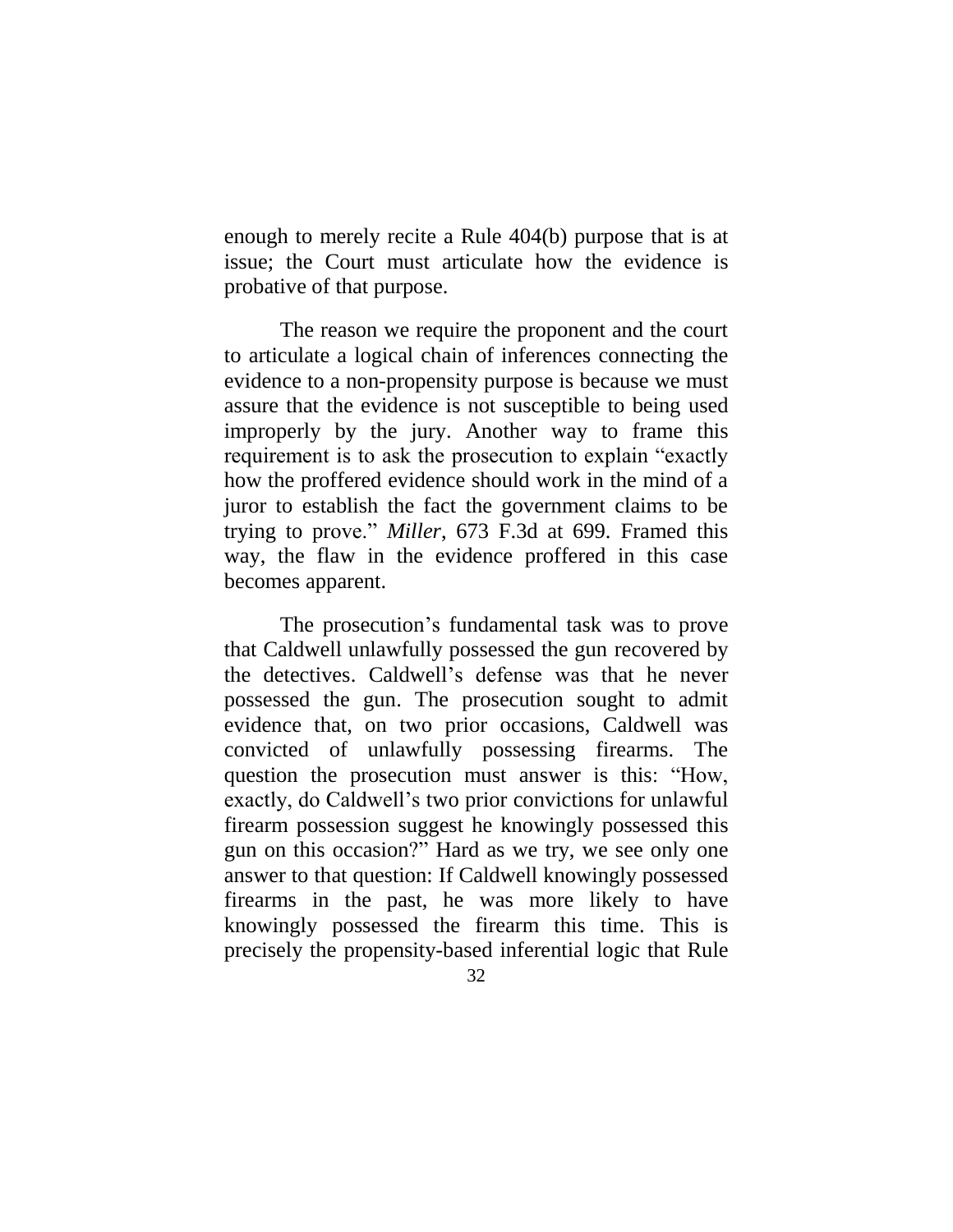404(b) forbids.

We can envision numerous scenarios where, with slightly different facts, a proper, non-propensity chain might be forged. For example, assume that Caldwell's knowledge was at issue because he claimed to have believed the gun in his hand was a toy. Under this hypothetical, the chain of inferences leading to the admissibility of the evidence would be as follows: Caldwell was twice previously convicted of unlawful firearm possession; he is, thus, familiar with the touch and feel of an authentic firearm; and because he knows what a real firearm feels like, it is more likely that he knew the gun in his hand on this occasion was a real firearm.

Alternatively, assume the gun was discovered inside a backpack that Caldwell was carrying, and that he defended the charge by claiming the gun was placed there without his knowledge. If the proffered evidence consisted of eyewitness testimony that Caldwell threatened another individual with a black handgun two hours before his arrest, the chain of logical inferences could be forged as follows: Caldwell possessed a black handgun earlier that evening, therefore it is less likely that a similar black handgun was unknowingly deposited in his backpack.

Importantly, however, the chain of inferences in this latter hypothetical may not necessarily extend to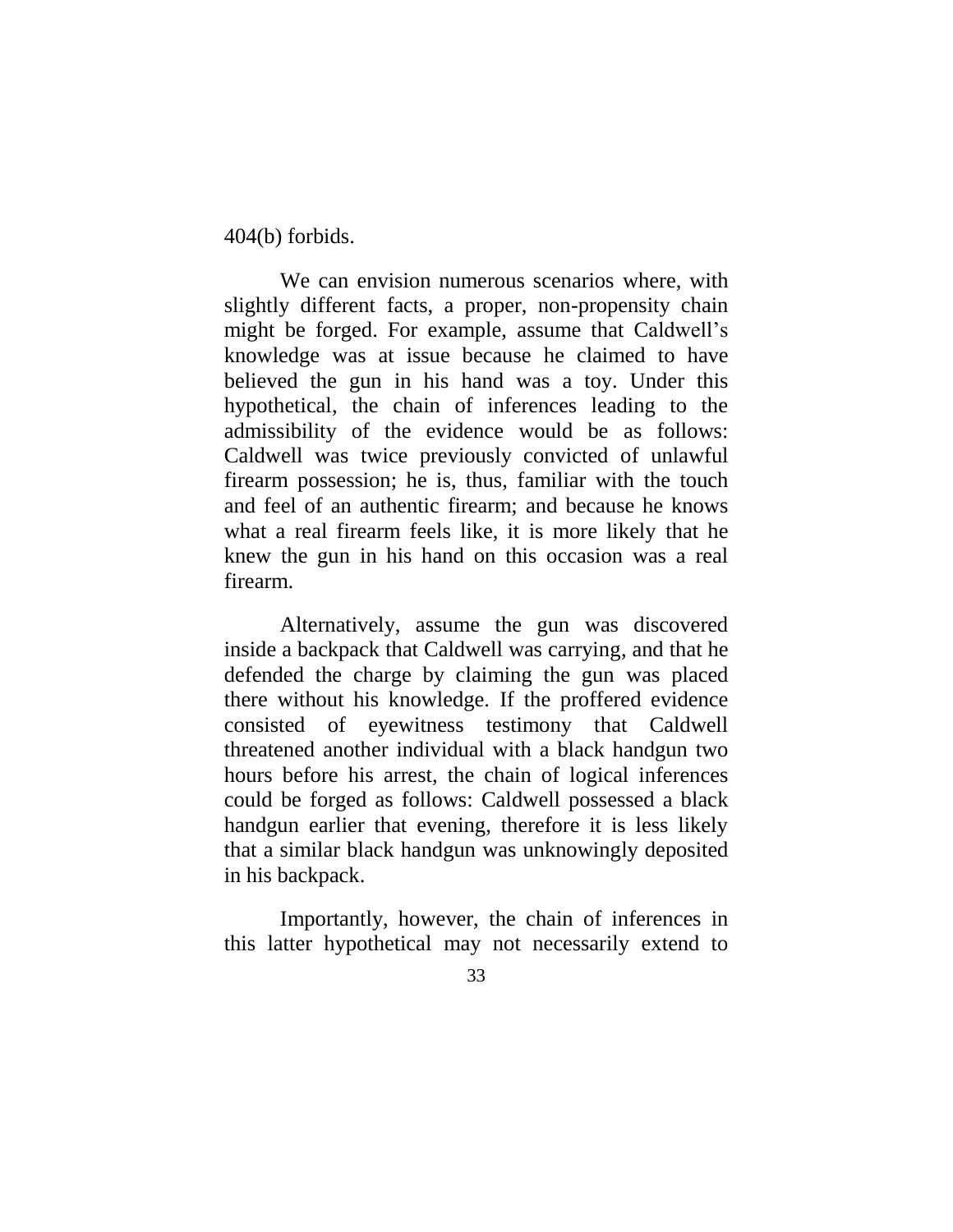permit the prosecution to introduce evidence of prior convictions for unlawful gun possession, particularly where those convictions involved different firearms and are remote in time. As the Seventh Circuit explained, "If the prior possession was of a different gun, then its value as direct or circumstantial evidence of the charged possession drops and the likelihood that it is being used to show propensity to possess guns rises considerably. Similarly, as the prior possession is further removed in time, it becomes less probative of possession on the date charged." *Miller*, 673 F.3d at 695.

We engage in the foregoing exercise simply to demonstrate why it is important that a district judge go beyond the question of whether knowledge, or any other non-propensity purpose, is directly at issue in a case. The judge must also analytically consider whether the proffered evidence does in fact tend to establish the fact the proponent is trying to prove. The case before us proves the point. The record suggests that once the District Court concluded that knowledge was at issue, it was content to allow any evidence offered for that purpose. Yet had the Court been more exacting in requiring the prosecution to articulate how Caldwell's 2005 and 2006 firearms convictions tended to prove his knowledge that he was holding this gun some seven years later, it would have been clear that the evidentiary chain cannot survive close scrutiny.

The Government was unable to articulate any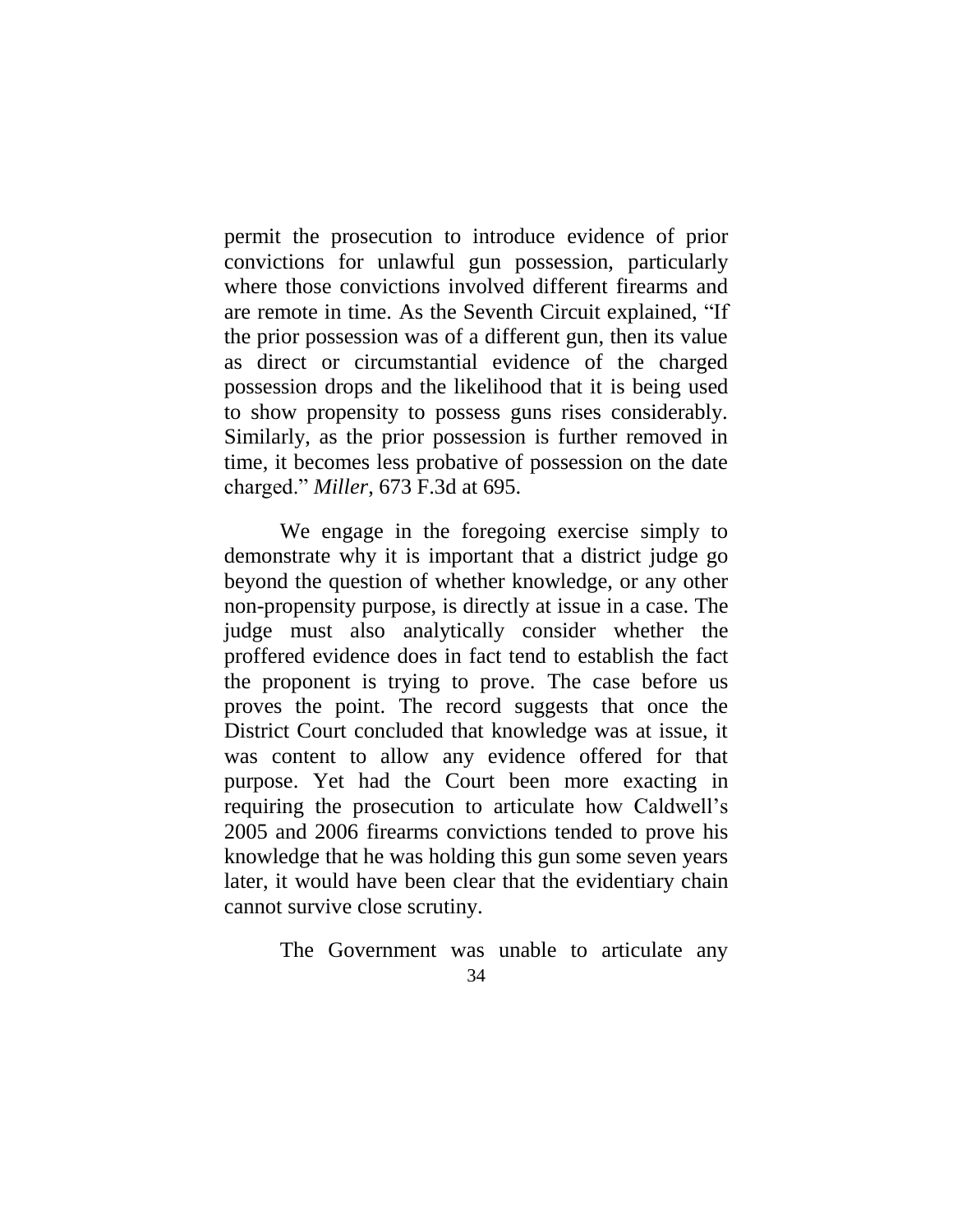theory that united the prior convictions to Caldwell's knowledge on the night of his arrest. The evidence provided the jury with nothing more than the ability to draw inferences about Caldwell's propensity to possess guns. That evidence should not have been admitted.

(3)

We also conclude that the District Court's Rule 403 analysis did not provide the meaningful balancing required by our precedent. Before prior act evidence may be admitted under Rule 404(b), we require district courts to balance the probative value of the proffered evidence against its prejudicial effect under Rule 403. We will reverse where the Court's reasoning "is not apparent from the record." *Smith*, 725 F.3d at 348 (quoting *Sampson*, 980 F.2d at 889).

We are not required here to perform Rule 403 balancing because the proffered 404(b) purpose was not at issue in the case, nor was the evidence probative of the identified purpose. Nonetheless, in the interest of providing guidance on this issue, we will explain why the District Court's analysis fell short of the mark.

Even if Caldwell's prior convictions were probative of his knowledge (which they were not), the probative value would, at best, be minimal. As already explained, in a trial for unlawful firearm possession by a convicted felon, a defendant's knowledge is generally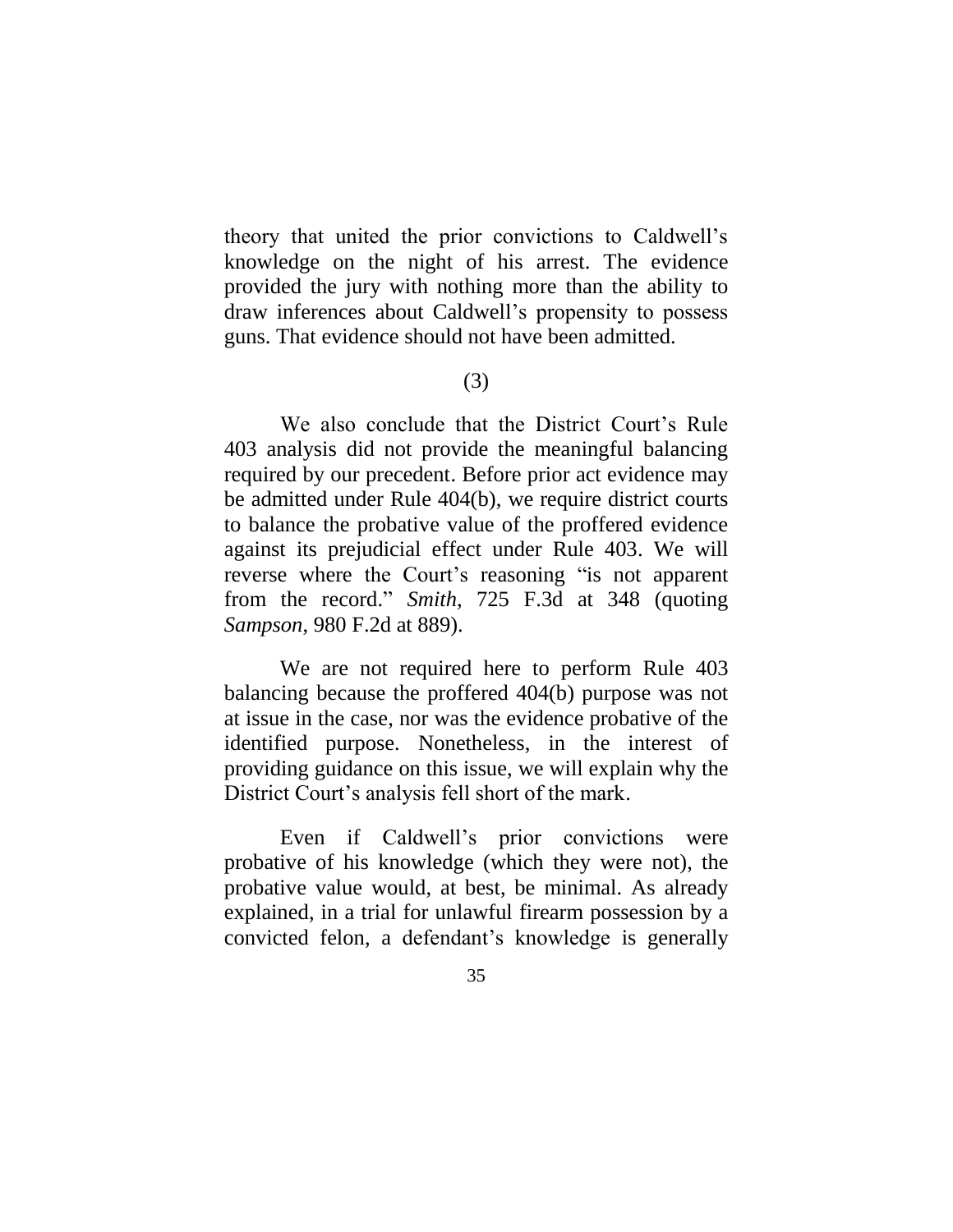subsumed within a finding that he physically possessed the firearm. Accordingly, any value added by the prior convictions on the issue of Caldwell's knowledge would be negligible.

Further, the probative value of prior act evidence is diminished where the defendant does not contest the fact for which supporting evidence has been offered. Such was the case here. Caldwell conceded to the jury that "whoever possessed th[e] gun had the knowledge that it was a gun and intended to possess it." App. 600. We do not mean to suggest that the admissibility of evidence under 404(b) is predicated on the manner in which the defendant frames his defense. It is not. *Sampson*, 980 F.2d at 888 ("Issues are not irrelevant just because the defense's theory presupposes them to be so."). Nevertheless, Rule 403 balancing may tilt in favor of excluding highly prejudicial evidence when it is offered to establish a fact that is completely uncontested by the defendant.

On the other side of the scale, it is beyond cavil that the evidence of Caldwell's prior firearm convictions was highly prejudicial. As the Advisory Committee's Note to Rule 404(a) explains, the prejudice associated with character evidence is quite real:

> Character evidence is of slight probative value and may be very prejudicial. It tends to distract the trier of fact from the main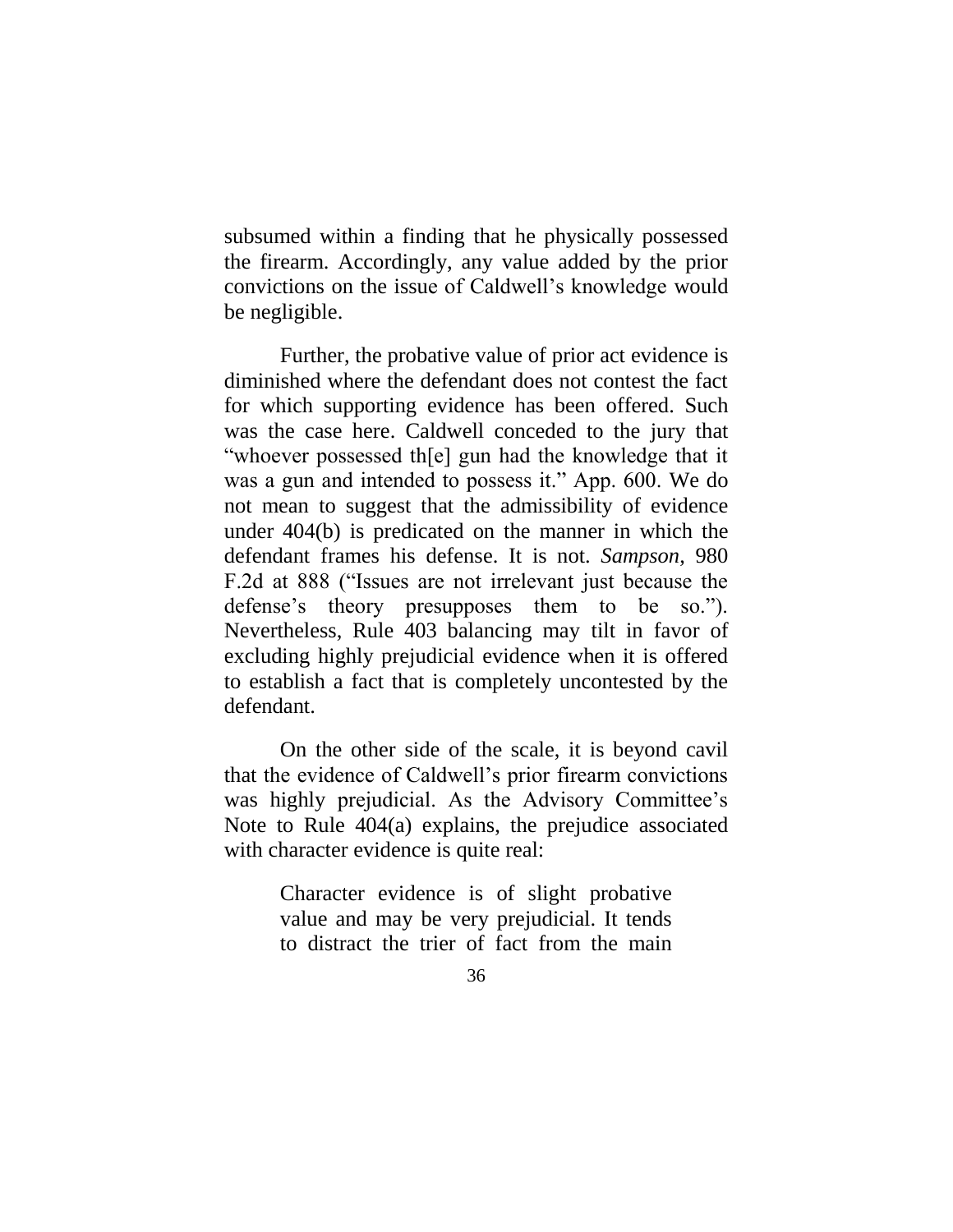question of what actually happened on the particular occasion. It subtly permits the trier of fact to reward the good man and to punish the bad man because of their respective characters despite what the evidence in the case shows actually happened.

Fed. R. Evid. 404(a) Advisory Committee's Note; *see also Michelson*, 335 U.S. at 476 (explaining that character evidence "is said to weigh too much with the jury and to so overpersuade them as to prejudice one with a bad general record and deny him a fair opportunity to defend against a particular charge"). The prejudicial impact is only heightened when character evidence is admitted in the form of a prior criminal conviction, especially a prior conviction for the same crime as that being tried. Of this fact, the Government is fully aware. "Although the government will hardly admit it," its motive for introducing prior bad act evidence is "often mixed between an urge to show some other consequential fact as well as to impugn the defendant's character." *Sampson*, 980 F.2d at 886.

Based on the record before us, we conclude that the District Court's Rule 403 balancing does not reflect the meaningful evaluation of these competing considerations as required by our cases. As a preliminary matter, the Court did not provide a Rule 403 balancing until the Government requested it "[f]or the record."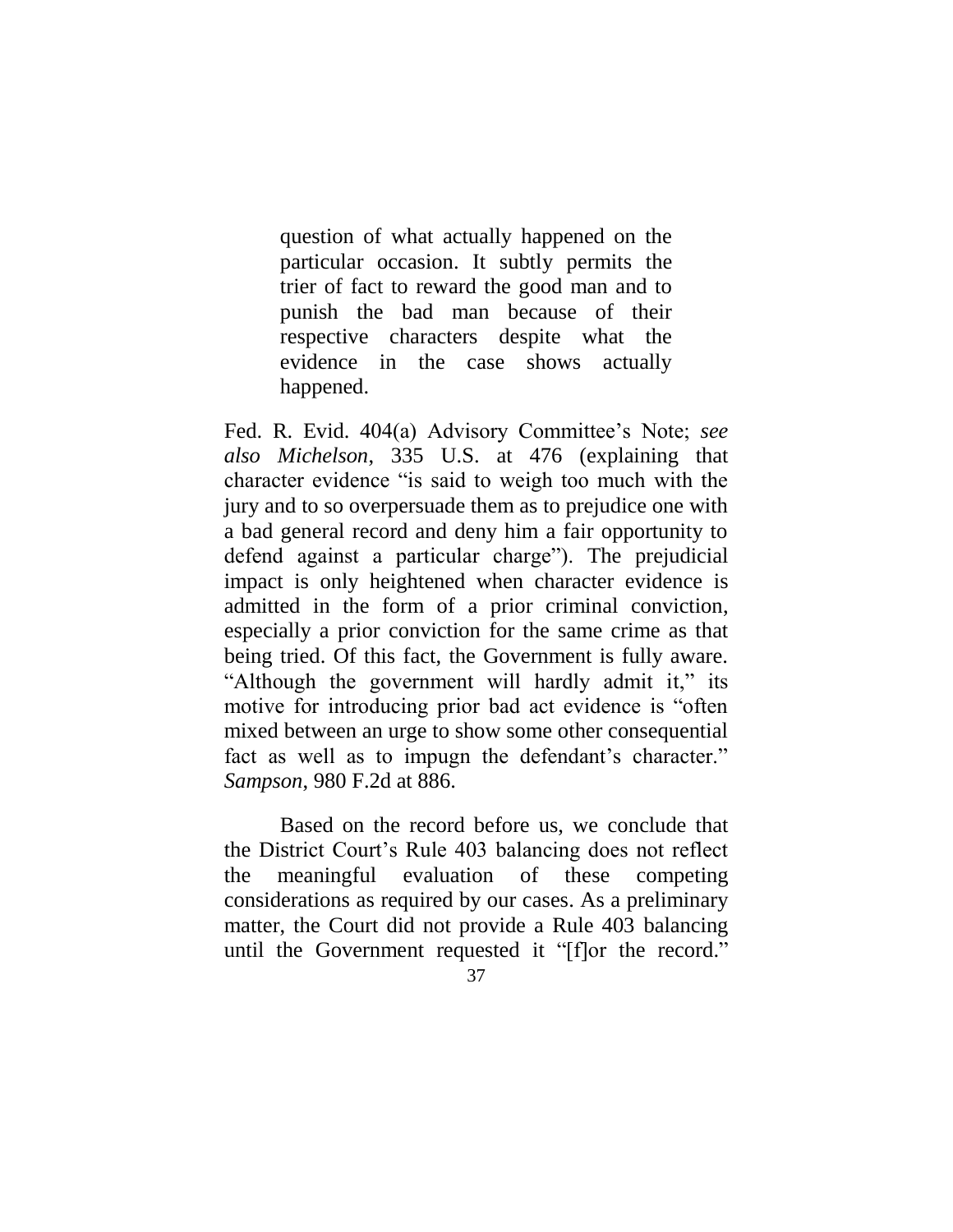App. 526. Following this request, the Court gave the following statement:

> What I want to say is that not only are they admissible under 404(b), but because knowledge and intent are at issue here, they are more probative than prejudicial. I find that the probative value outweighs any prejudicial effect as well as to their admissibility.

App. 527. This statement is nothing more than a bare recitation of Rule 403, with an added notation about the Court's understanding that knowledge is at issue in the case. The Court did not address the diminished probative value of the evidence in light of the fact that the issue of Caldwell's knowledge was unchallenged. Nor did it address the particularly prejudicial impact of introducing evidence that Caldwell was previously convicted of the identical crime for which he was then being tried.

"When a court engages in a Rule 403 balancing and articulates on the record a rational explanation, we will rarely disturb its ruling." *Sampson*, 980 F.2d at 889. But we cannot infer such a "rational explanation" where the court merely recites the text of the rule. The reasoning underlying the Court's Rule 403 balancing was "not apparent from the record." *Smith*, 725 F.3d at 348 (citation omitted). This omission provides an independent ground for reversal.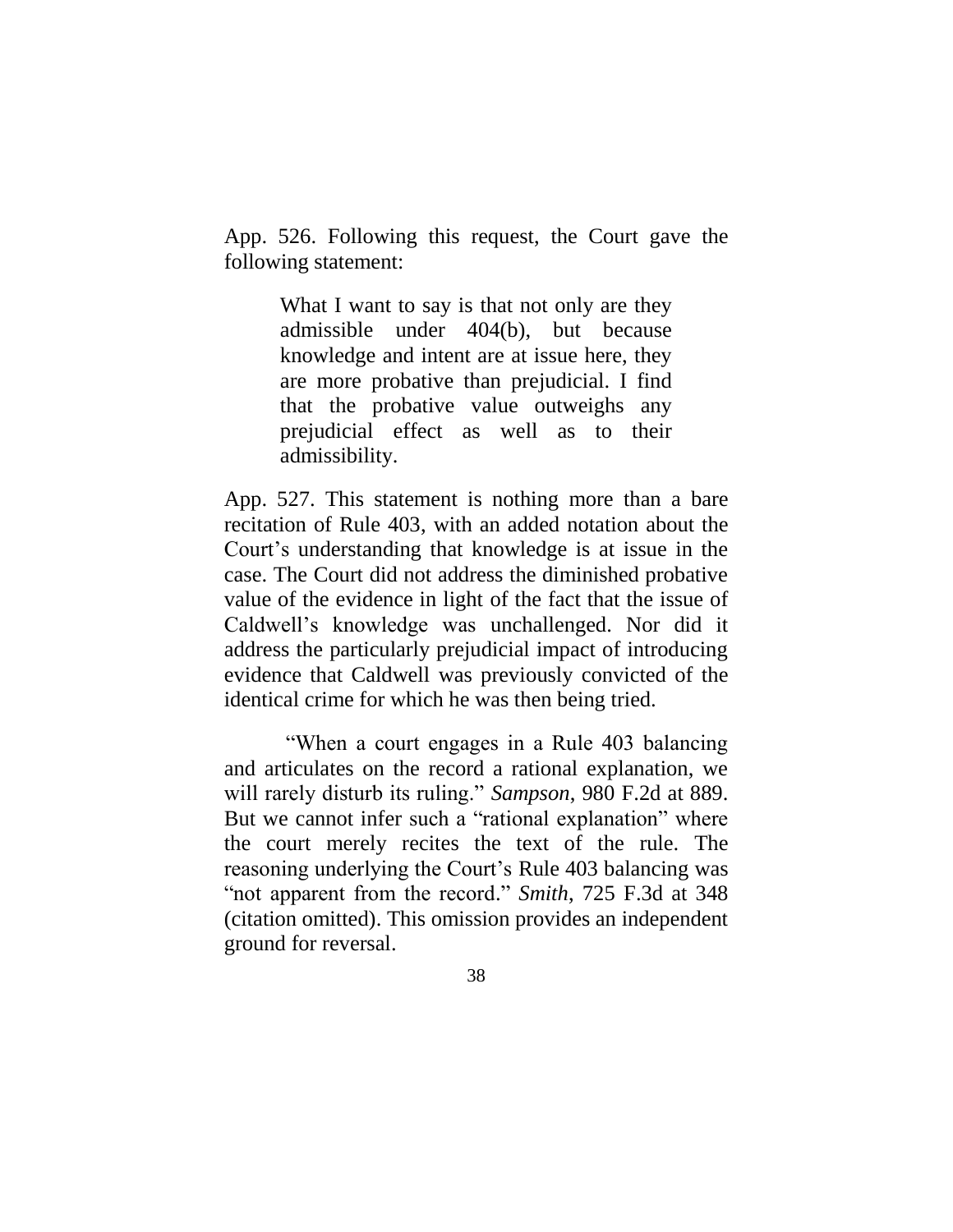C.

The Government maintains that, even if erroneous, the admission of Caldwell's prior convictions does not warrant reversal because any error was harmless. "The test for harmless error is whether it is 'highly probable that the error did not contribute to the judgment.'" *United States v. Cunningham*, 694 F.3d 372, 391–92 (3d Cir. 2012) (citations omitted). "This '[h]igh probability' requires that the court possess a 'sure conviction that the error did not prejudice the defendant.'" *Id.* at 392.

To support its claim that the error was harmless, the Government contends that the remainder of the evidence offered against Caldwell was "overwhelming," noting that two detectives testified that they observed Caldwell with the gun and no one was able to place the gun in Tigney's hands. Though the prosecution's case may have been strong, it does not provide us with a "sure conviction" that the evidence of Caldwell's prior convictions did not contribute to the judgment.

This is not a case where the defendant declined to offer a substantive defense and chose instead to hold the government to its burden of proof. Rather, Caldwell vigorously maintained his innocence throughout both trials, testifying on his own behalf and introducing witness testimony corroborating his claim that he held a cell phone rather than a firearm. Caldwell's theory that Tigney possessed the firearm was bolstered by evidence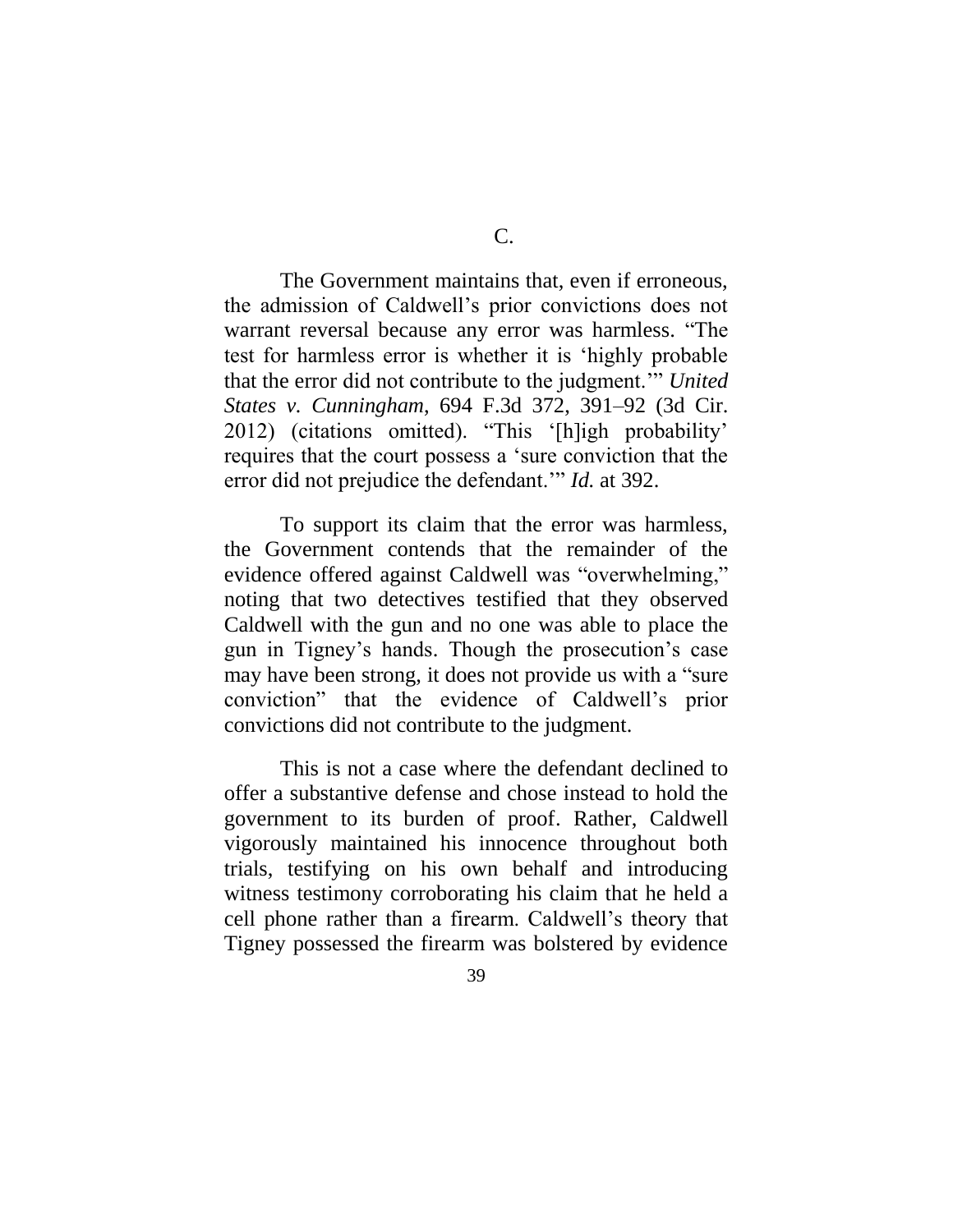that Tigney provided the officers with a false name at the time of the stop. He also managed to poke holes in the Government's investigation, pointing out that it failed to obtain available security surveillance tapes.

We are aware, of course, that the harmless error question in this case is raised against the backdrop of an earlier mistrial in which the jury was unable to agree upon a verdict. Yet our conclusion that the error in this case was not harmless is based solely on our review of the record from the second trial. Our task is not to weigh the evidence anew, but simply to determine whether "it is highly probable that the error did not contribute to the judgment." *Smith*, 725 F.3d at 348 (quoting *United States v. Helbling*, 209 F.3d 226, 241 (3d Cir. 2000)). Based on the record before us, we cannot say the erroneously admitted evidence was inconsequential to the verdict. Accordingly, we are unable to find it harmless.

### III.

The Government alternatively argues that the evidence of Caldwell's prior convictions was admissible for impeachment purposes under Federal Rule of Evidence  $609(a)(1)(B)$ . The Government preserved this argument by proffering Rule 609 as a basis for admission both in its pretrial filings and during trial. App. 66, 315, 525. Because the District Court found the evidence admissible under Rule 404(b), it did not reach the Government's alternative argument. *See* App. 319–20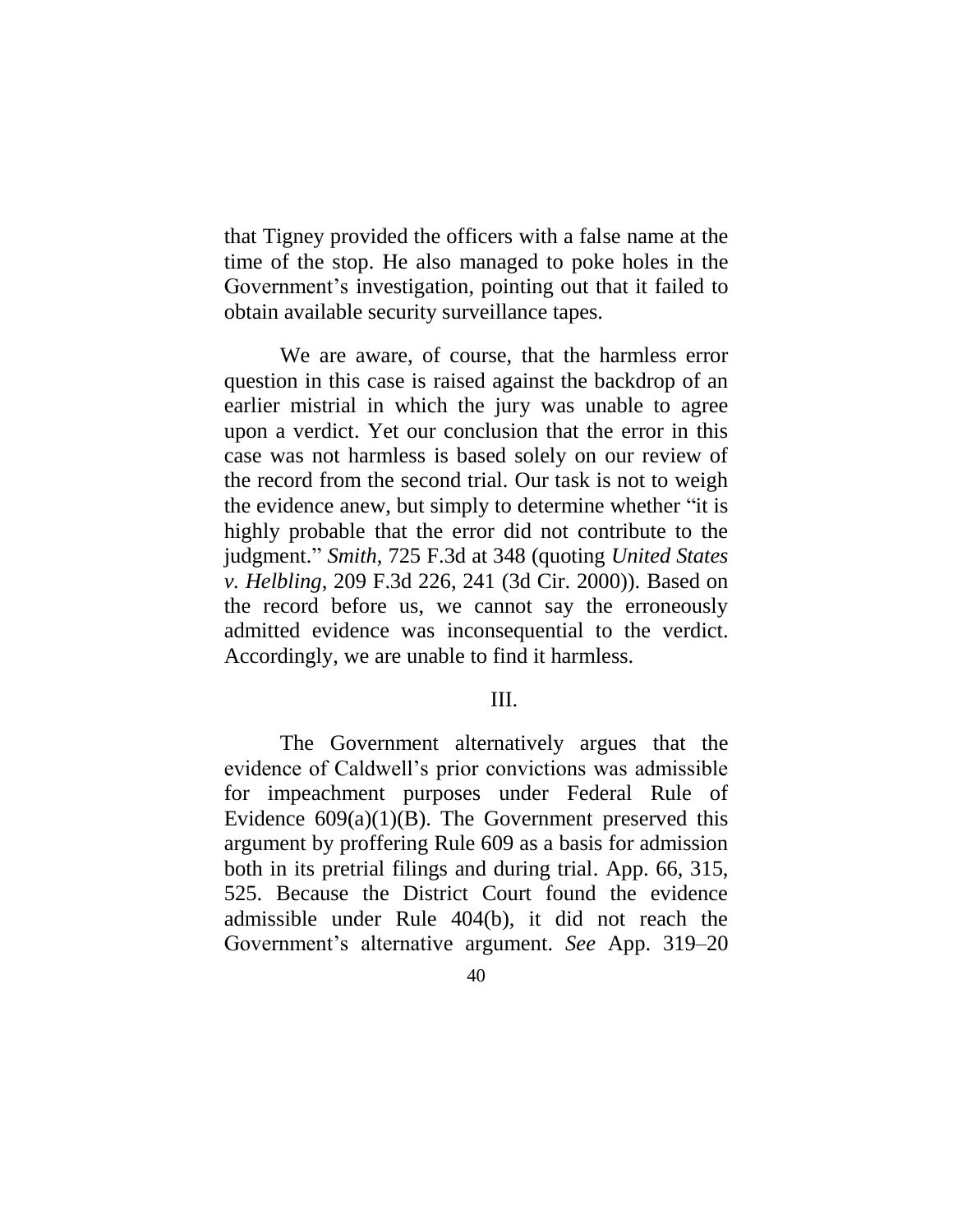("So the record is clear, I'm not saying it is . . . admissible for credibility. I'm saying it's admissible for knowledge and intent.").<sup>12</sup> Although such circumstances may be unusual, it is conceivable that evidence could be excluded under Rule 404(b), yet admissible for impeachment purposes under Rule 609.<sup>13</sup> *See* 28 Charles

[T]he respective rules operate in two completely different situations. In a criminal setting, evidence offered under Rule 404(b) is substantive evidence against the accused, i.e., it is part of the government's case offered to prove his guilt beyond a reasonable doubt. Rule 609 evidence on the other hand has to do with the accused's ability to tell the truth when testifying on his or her own behalf. While both rules speak of "probative value" and "prejudice," it is critical to note that evidence offered under the respective rules is probative as to different matters. The probative character of evidence under Rule 609 has to do with credibility of a witness, while 404(b) "probativeness" essentially goes to the question

 $12$ The Court did, however, explicitly decline to admit several other prior convictions under Rule 609, including cruelty to animals, criminal trespass, and heroin possession. App. 319.

 $13$  The Eight Circuit has cogently explained why this is so: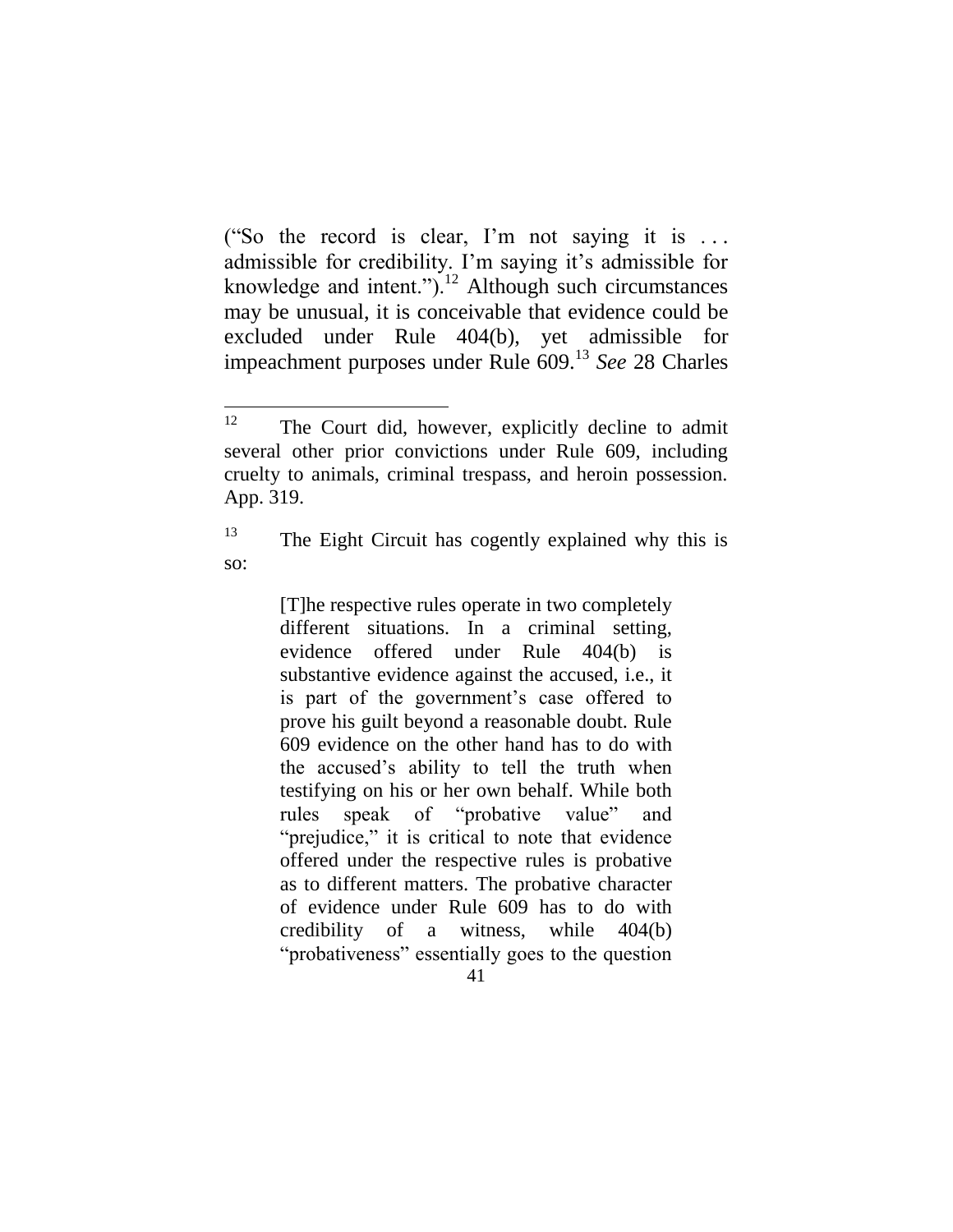Alan Wright & Victor James Gold, *Federal Practice and Procedure* § 6134, at 268 (2d ed. 2012) [hereinafter Wright & Gold, *Federal Practice and Procedure*]. Accordingly, we consider whether Rule 609 provided an alternative basis for admitting the evidence of Caldwell's prior convictions.

Rule 609 permits evidence of a prior felony conviction to be offered to impeach a testifying witness. However, when the testifying witness is also the defendant in a criminal trial, the prior conviction is admitted only "if the probative value of the evidence outweighs its prejudicial effect to that defendant." Fed. R. Evid.  $609(a)(1)(B)$ . This reflects a heightened balancing test and a reversal of the standard for admission under Rule 403. Commentators have observed that structuring the balancing in this manner creates a "predisposition toward exclusion." Wright & Gold, *Federal Practice and Procedure* § 6132, at 216. "An exception is made only where the prosecution shows that the evidence makes a tangible contribution to the

> of whether or not the accused committed the crime charged. Any similarity or overlap in the standards of admissibility under the respective rules is irrelevant because the rules apply to completely distinct situations.

 $\overline{a}$ 

*United States v. Valencia*, 61 F.3d 616, 619 (8th Cir. 1995).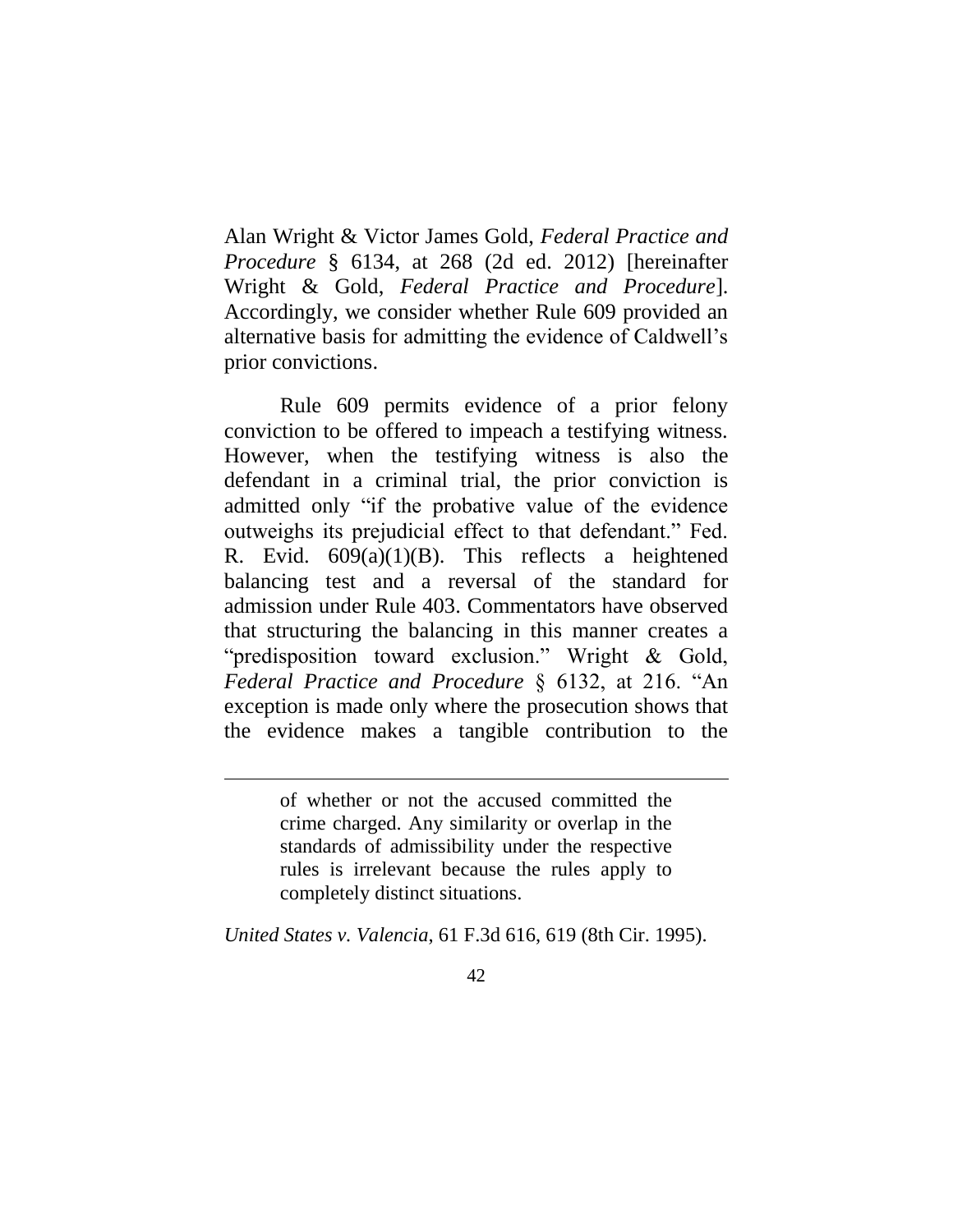evaluation of credibility and that the usual high risk of unfair prejudice is not present." *Id.* § 6132, at 217.

Our Court has recognized four factors that should be considered when weighing the probative value against the prejudicial effect under this heightened test. These factors include: "(1) the kind of crime involved; (2) when the conviction occurred; (3) the importance of the [defendant's] testimony to the case; [and] (4) the importance of the credibility of the defendant." *Gov't of Virgin Islands v. Bedford*, 671 F.2d 758, 761 n.4 (3d Cir. 1982).

When evaluating the first factor—the kind of crime involved—courts consider both the impeachment value of the prior conviction as well as its similarity to the charged crime. The impeachment value relates to how probative the prior conviction is to the witness's character for truthfulness. 5 Jack B. Weinstein & Margaret A. Berger, *Weinstein's Federal Evidence* § 609.06[3][b] (2d ed. 2011) [hereinafter *Weinstein's Federal Evidence*]. Crimes of violence generally have lower probative value in weighing credibility, but may still be admitted after balancing the other factors. In contrast, crimes that by their nature imply some dishonesty, such as theft, have greater impeachment value and are significantly more likely to be admissible. *Id.*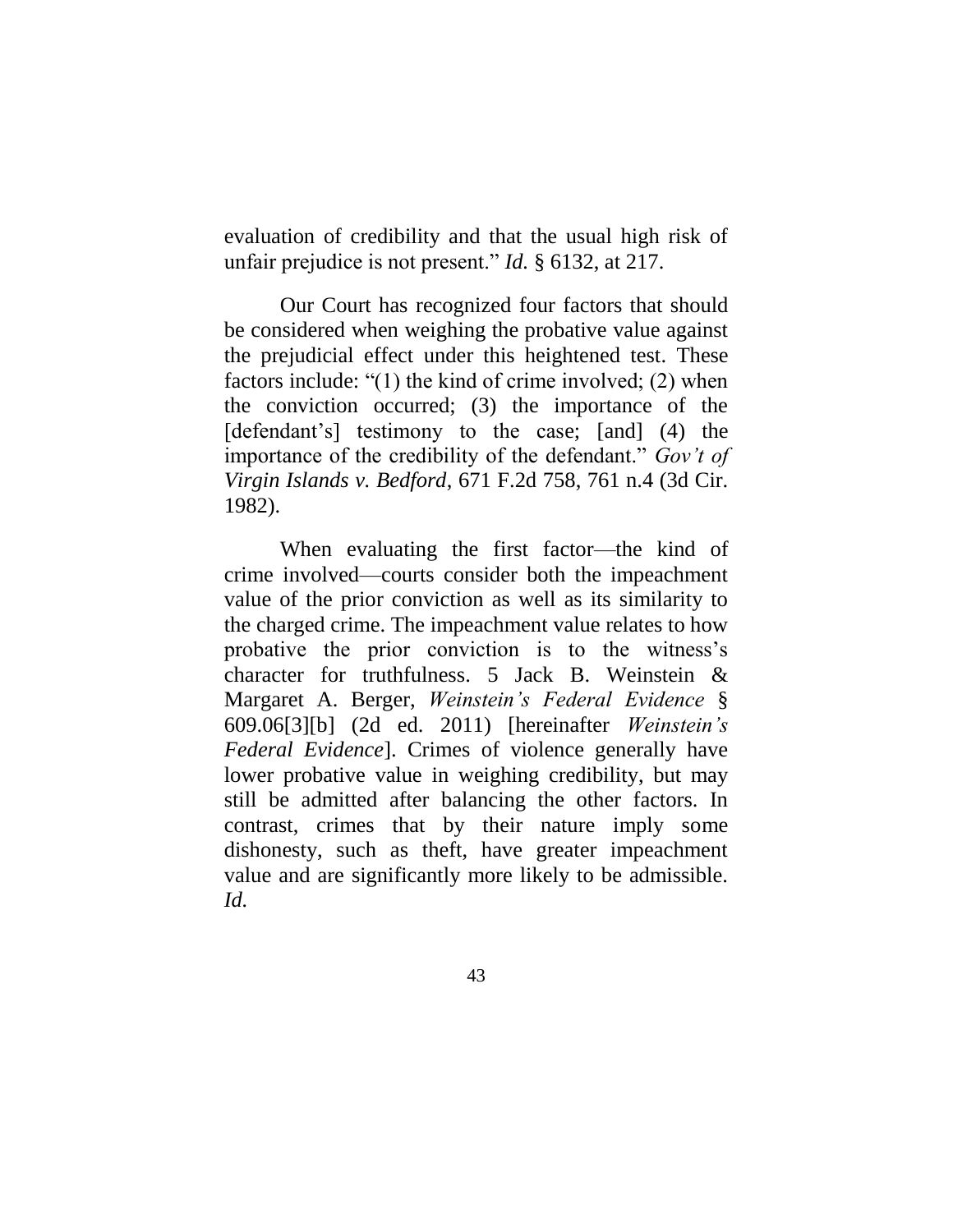With respect to the similarity of the crime to the offense charged, the balance tilts further toward exclusion as the offered impeachment evidence becomes more similar to the crime for which the defendant is being tried. As the Fourth Circuit has explained:

> Admission of evidence of a similar offense often does little to impeach the credibility of a testifying defendant while undoubtedly prejudicing him. The jury, despite limiting instructions, can hardly avoid drawing the inference that the past conviction suggests some probability that defendant committed the similar offense for which he is currently charged. The generally accepted view, therefore, is that evidence of similar offenses for impeachment purposes under Rule 609 should be admitted sparingly if at all.

*United States v. Sanders*, 964 F.2d 295, 297–98 (4th Cir. 1992) (quoting *United States v. Beahm*, 664 F.2d 414, 418–19 (4th Cir. 1981)); *see also Weinstein's Federal Evidence* § 609.05[3][d] ("[P]rior convictions for the same or similar crimes are admitted sparingly."); Wright & Gold, *Federal Practice and Procedure* § 6134, at 253 ("[T]he danger of unfair prejudice is enhanced if the witness is the accused and the crime was similar to the crime now charged, since this increases the risk that the jury will draw an impermissible inference under Rule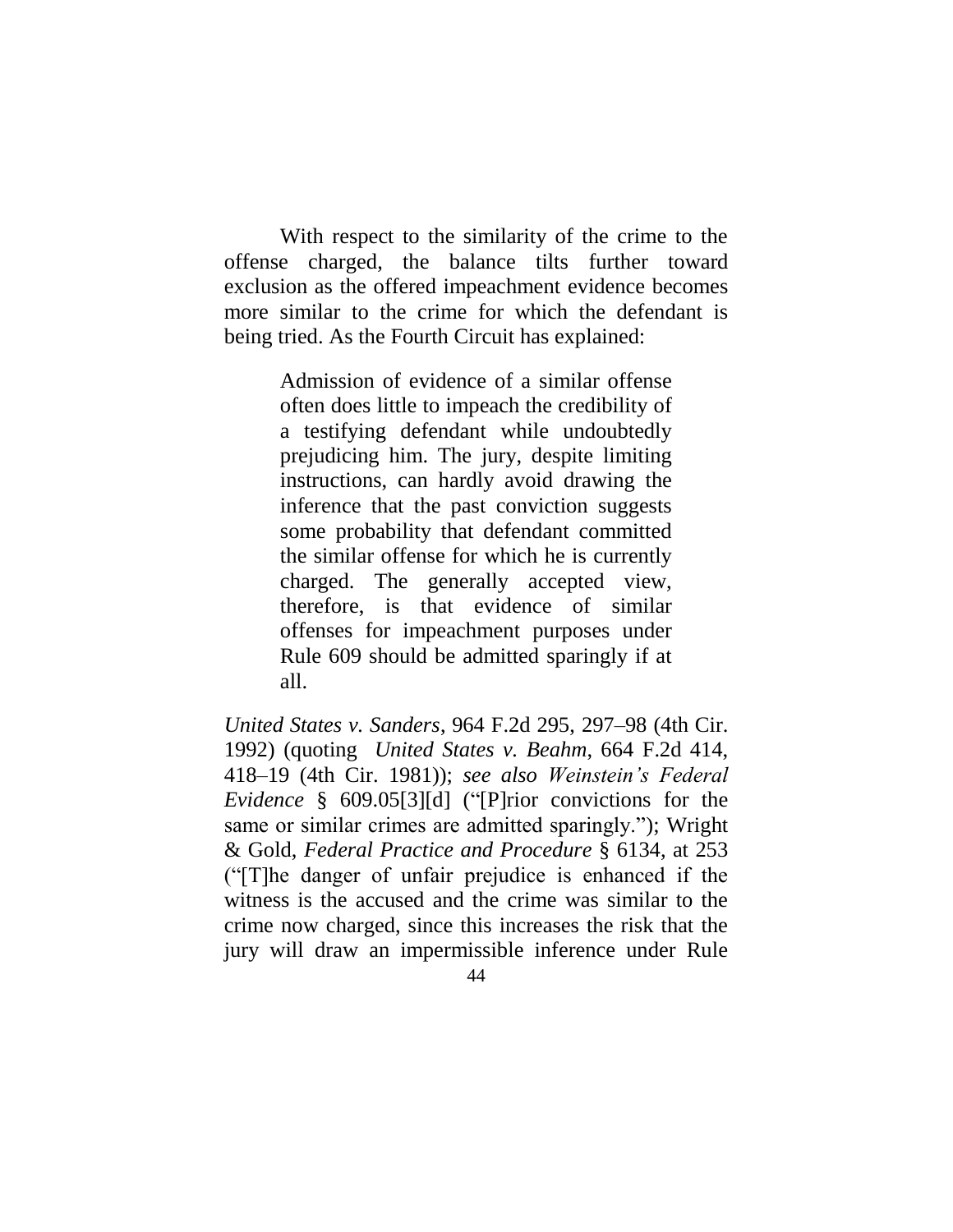404(a)."); *cf. United States v. Hans*, 738 F.2d 88, 94 (3d Cir. 1984) (finding that district court did not abuse its discretion by excluding evidence of prior crime because it was "too similar" to the charged offense). $^{14}$ 

 $14$ Some have suggested that the unfair prejudice of an identical prior conviction can be reduced by permitting the introduction of only the fact and date of conviction, but not the nature of the crime. *See United States v. Beahm*, 664 F.2d 414, 419 (4th Cir. 1981) (stating that the district court should have excluded the similar prior conviction "or at the very least limited disclosure to the fact of conviction without revealing its nature"). Circumstances may exist where redacting the facts underlying the prior conviction in this manner is a viable way to reduce the prejudicial effect of the evidence. However, this approach may create other obstacles to admission. There are many types of felonies, and not all felony convictions strongly support the inference that the defendant is untrustworthy. Thus, the probative value of a prior felony conviction will be diminished where the jury is not provided information about the prior conviction that would help in evaluating the extent to which the offense reflects on the defendant's veracity as a trial witness. Additionally, in a situation such as this one—where the jury is already aware that the defendant is a convicted felon—the probative value is further diminished because introducing only the fact that the defendant has a prior history of unlawful behavior would not tell the jury anything it does not already know.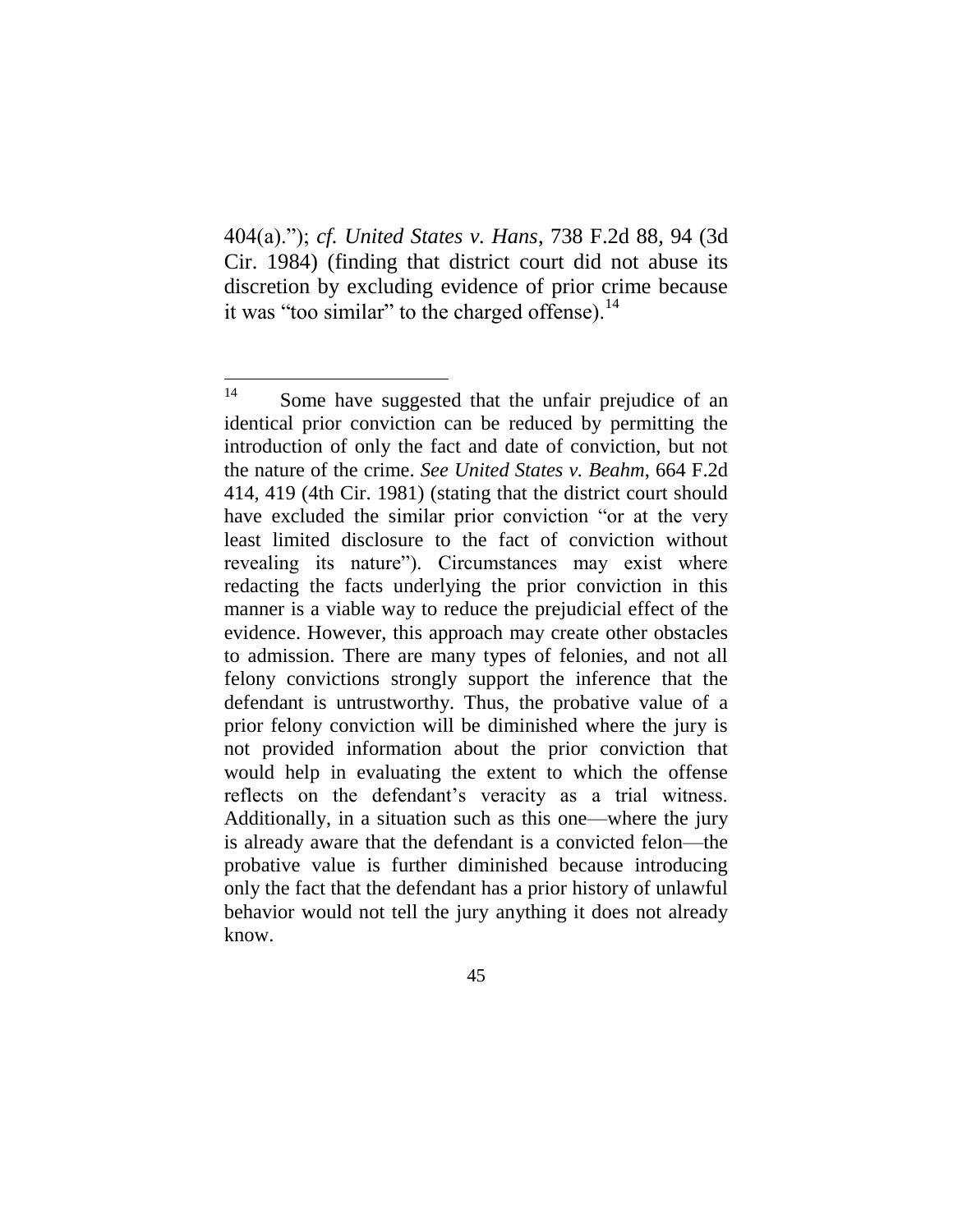The second factor is the age of the prior conviction. Convictions more than ten years old are presumptively excluded and must satisfy the special balancing requirements in Rule 609(b) to overcome this presumption. But even where the conviction is not subject to the ten-year restriction, "the passage of a shorter period can still reduce [a prior conviction's] probative value." Wright & Gold, *Federal Practice and Procedure* § 6134, at 258. The age of a conviction may weigh particularly in favor of exclusion "where other circumstances combine with the passage of time to suggest a changed character." *Id.* For example, a prior conviction may have less probative value where the defendant-witness has maintained a spotless record since the earlier conviction or where the prior conviction was a mere youthful indiscretion. Conversely, the probative value of an older conviction may remain undiminished if the defendant was recently released from confinement or has multiple intervening convictions, both of which could suggest his character has not improved. *See id.* § 6134, at 259 (collecting cases).

The third factor inquires into the importance of the defendant's testimony to his defense at trial. "The tactical need for the accused to testify on his or her own behalf may militate against use of impeaching convictions. If it is apparent to the trial court that the accused must testify to refute strong prosecution evidence, then the court should consider whether, by permitting conviction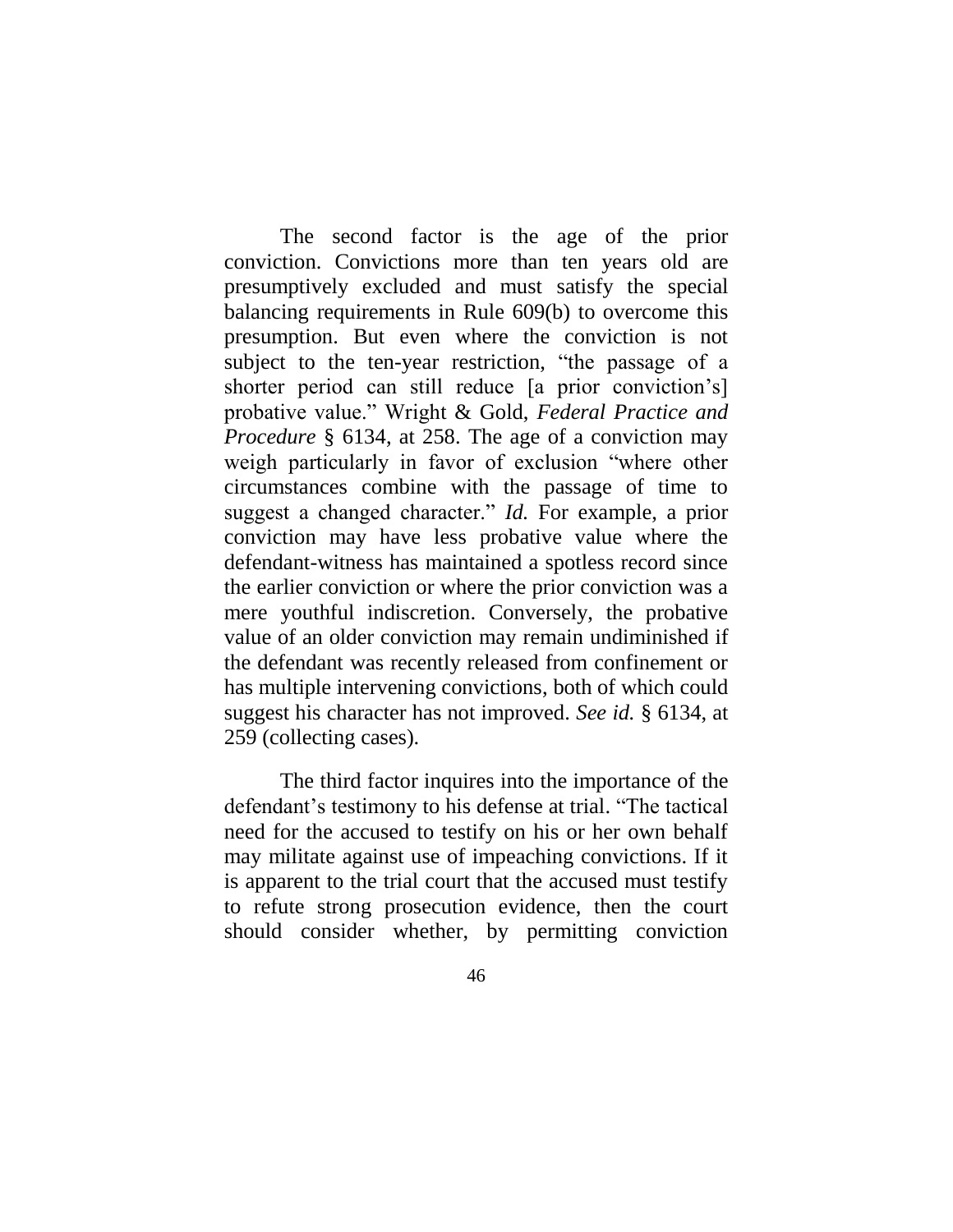impeachment, the court in effect prevents the accused from testifying." Glenn Weissenberger & James J. Duane, *Weissenberger's Federal Evidence* § 609.2 (4th ed. 2001); *see also Weinstein's Federal Evidence* § 609.05[3][e] ("A defendant's decision about whether to testify may be based in part on whether his prior convictions will be admitted for impeachment purposes. Thus, the fact that a defendant's testimony is important to demonstrate the validity of his or her defense constitutes a factor weighing against the admission of a prior conviction."). "If, on the other hand, the defense can establish the subject matter of the defendant's testimony by other means, the defendant's testimony is less necessary, so a prior conviction is more likely to be admitted." *Weinstein's Federal Evidence* § 609.05[3][e]; *see also United States v. Causey*, 9 F.3d 1341, 1344 (7th Cir. 1993) (noting that prejudicial impact diminished where defendant "did not obviously need to testify to raise his various defenses" because several other defense witnesses provided the same testimony).

The final factor concerns the significance of the defendant's credibility to the case. "When the defendant's credibility is a central issue, this weighs in favor of admitting a prior conviction." *Weinstein's Federal Evidence* § 609.05[3][f]. *See United States v. Johnson*, 302 F.3d 139, 153 (3d Cir. 2002) (affirming admission of prior conviction under Rule 609(a) because the defendant's credibility was important). Conversely,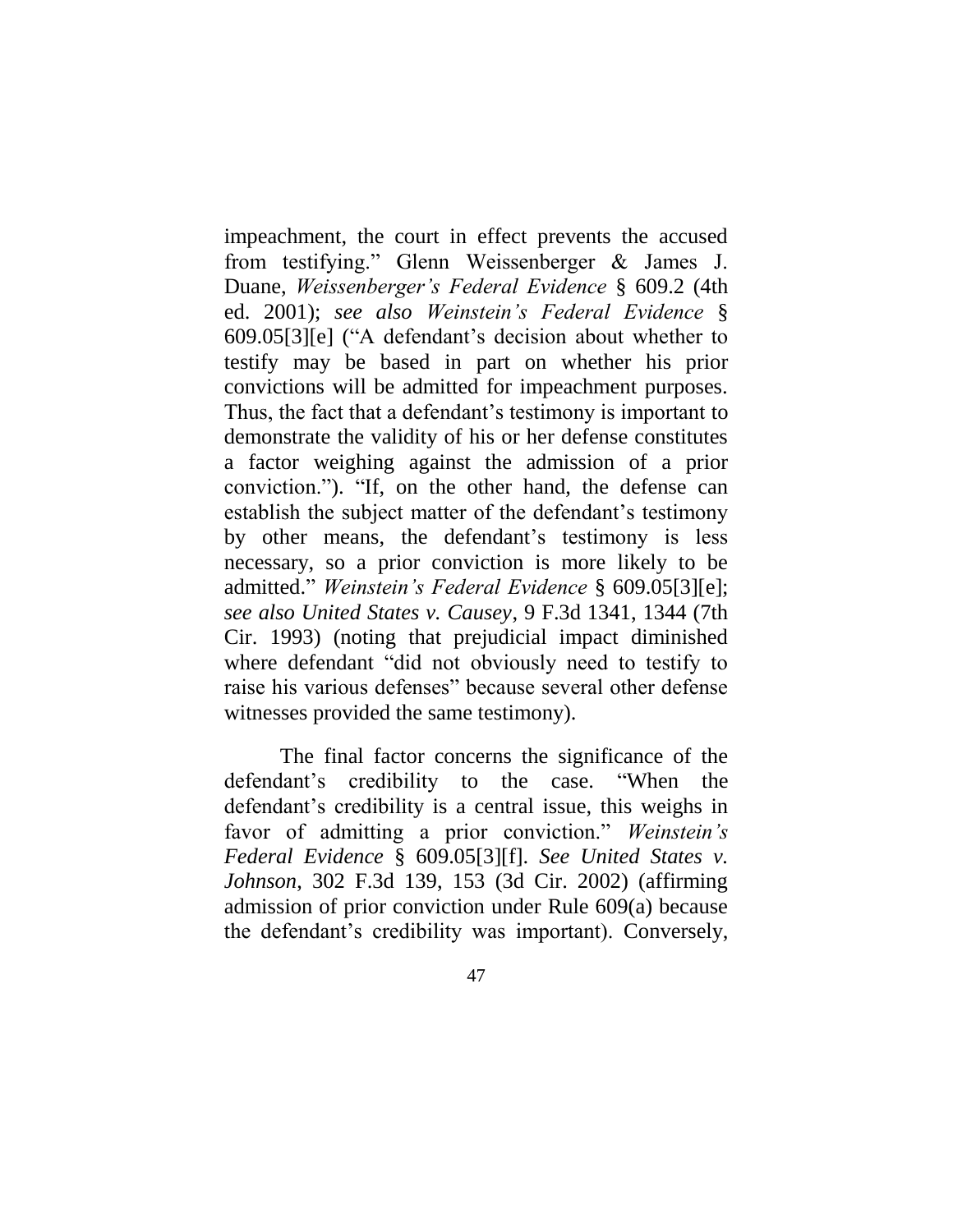the probative value of a defendant's prior conviction may be diminished "where the witness testifies as to inconsequential matters or facts that are conclusively shown by other credible evidence." Wright & Gold, *Federal Practice and Procedure* § 6134, at 258. 15

<sup>15</sup> We acknowledge the tension between the related third and fourth factors. *See, e.g.*, Roger Park & Tom Lininger, The New Wigmore: Impeachment and Rehabilitation § 3.4.4.1.1.4 (2012) ("There is a tension between these two factors. Perhaps they cancel each other out."); Jeffrey Bellin, *Circumventing Congress: How the Federal Courts Opened the Door to Impeaching Criminal Defendants with Prior Convictions*, 42 U.C. Davis L. Rev. 289, 318 (2008) ("In essence, the factors cancel each other out. To the extent a defendant's testimony is 'important' (for example, if the defendant is the key defense witness), his credibility becomes 'central' in equal degree, leading to a curious equipoise. . . . Thus, [these] factors seem[] to have no practical significance at all, existing in a rough state of equipoise that prevent[s] either factor from impacting the overall impeachment calculus."); Roderick Surratt, *Prior-Conviction Impeachment Under the Federal Rules of Evidence: A Suggested Approach to Applying the 'Balancing' Provision of Rule 609(a)*, 31 Syracuse L. Rev. 907, 943 & 945 (1980) (observing that "it appears that as one of these factors increases in importance in a particular case, so does the other" and "there appears to be no principled way to determine which factor should prevail"). Be that as it may, these factors have long been accepted as independent components of the Rule  $609(a)(1)$  balancing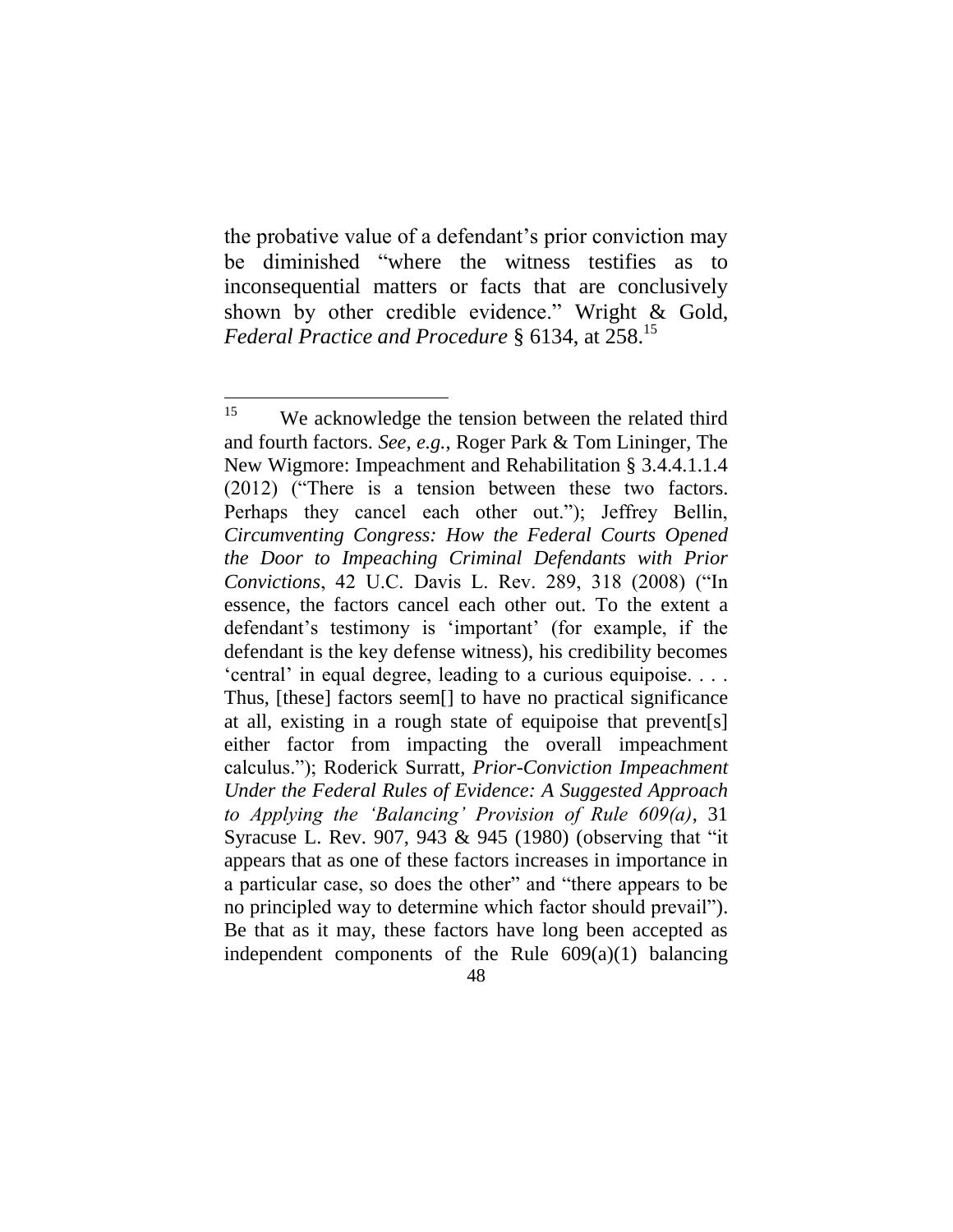After reviewing the record and the arguments presented on appeal, we conclude that the Government has failed to carry its burden of showing that the probative value of Caldwell's prior convictions outweighs their prejudicial effect under Rule  $609(a)(1)(B)$ . The only factor the Government identified in favor of admission is that Caldwell's credibility was a central feature of the case. We do not minimize this point. At its core, this case was a "he said, they said" battle between Caldwell's version of events and that of the detectives. *See* Wright & Gold, *Federal Practice and Procedure* § 6134, at 256 ("[W]here a case is reduced to a swearing contest between witnesses, the probative value of conviction is increased."). But this single factor is not enough to warrant admission of the prior convictions where all others favor exclusion. Caldwell's prior state conviction was quite similar to the charged offense, and his prior federal conviction was an identical match. That made the "priors" highly prejudicial. At the opposite end, the impeachment value of the prior convictions is low because unlawful firearms convictions do not, by their nature, imply a dishonest act. The Government also failed to show that the probative value of the evidence was not diminished by the passage of more than six-and-a-half years. And finally, Caldwell's testimony was fundamentally important to his defense.

 $\overline{a}$ 

inquiry and we conclude that they should continue to inform the district court's admissibility determination.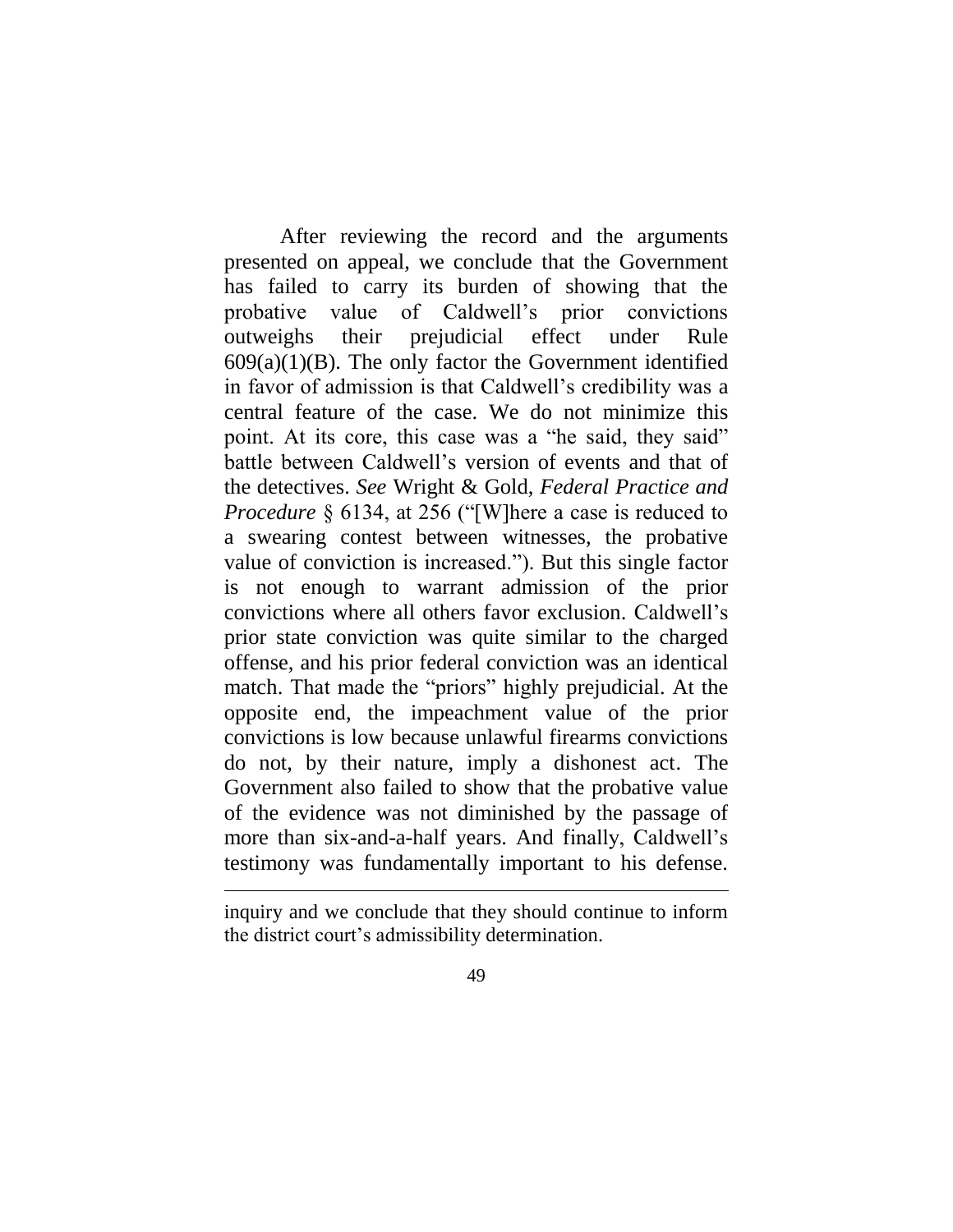As already noted, the jury was required to choose between Caldwell's version of events and that provided by the officers. Given the consistency of the officers' accounts, Caldwell would have taken a great risk by failing to testify in his defense.

When offering a prior conviction to impeach a testifying defendant, the government bears the burden of satisfying the heightened balancing test set out in Rule  $609(a)(1)(B)$ . Based on our review of the record before us, the Government failed to establish that "the probative value of the evidence outweighs its prejudicial effect." Fed. R. Evid.  $609(a)(1)(B)$ . Accordingly, Rule 609 was not a proper alternative basis for admitting Caldwell's prior convictions.<sup>16</sup>

### IV.

Finally, Caldwell claims the District Court erred by refusing to admit Tigney's out-of-court confession to defense counsel as a statement against penal interests under Rule 804(b)(3). We review a district court's decision to admit or exclude evidence under Rule 804(b)(3) for abuse of discretion. *United States v. Boyce*, 849 F.2d 833, 837 n.3 (3d Cir. 1988).

<sup>16</sup> Our determination that the Government did not satisfy its heightened burden under Rule  $609(a)(1)(B)$  in the previous trial does not preclude it from attempting to satisfy this burden in any subsequent proceeding.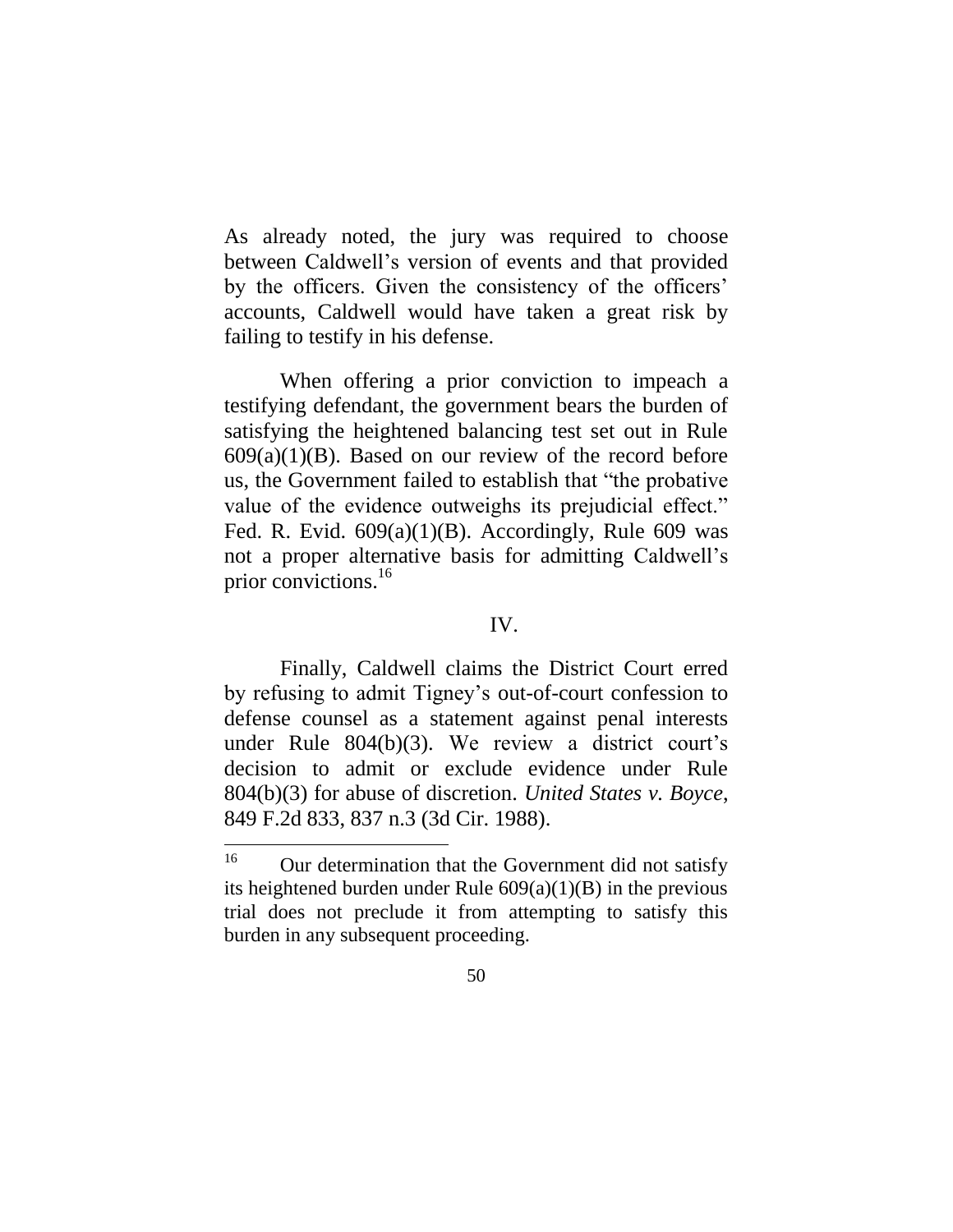Rule 804(b)(3) provides an exception to the general rule against the admission of hearsay statements when a declarant is unavailable and his out-of-court statement tends to subject him to criminal liability. Fed. R. Evid.  $804(b)(3)(A)$ . There is, however, one caveat to admission. Where the statement is offered to exculpate the accused in a criminal trial, it must be "supported by corroborating circumstances that clearly indicate its trustworthiness." Fed. R. Evid. 804(b)(3)(B). This requirement reflects the concern that a third party with less risk of prosecution will fabricate a confession to exculpate the guilty party. *See United States v. Guillette*, 547 F.2d 743, 754 (2d Cir. 1976) (discussing the "inherent danger that third party confessions tending to exculpate a defendant are the result of fabrication"). Importantly, the rule "does not require that *the information within the statement* be clearly corroborated; it requires only that there be corroborating circumstances that clearly indicate the trustworthiness of *the statement itself*." *Weinstein's Federal Evidence* § 804.06[5][b] (second emphasis added); *see also* George E. Dix, et al., *McCormick on Evidence* § 319 (7th ed. 2013) ("Significantly, the rule does not require that the statements themselves be independently proved to be accurate; rather it requires only that corroborating circumstances indicate trustworthiness.").

We assess corroboration in light of the totality of circumstances. *See Boyce*, 849 F.2d at 837. The Federal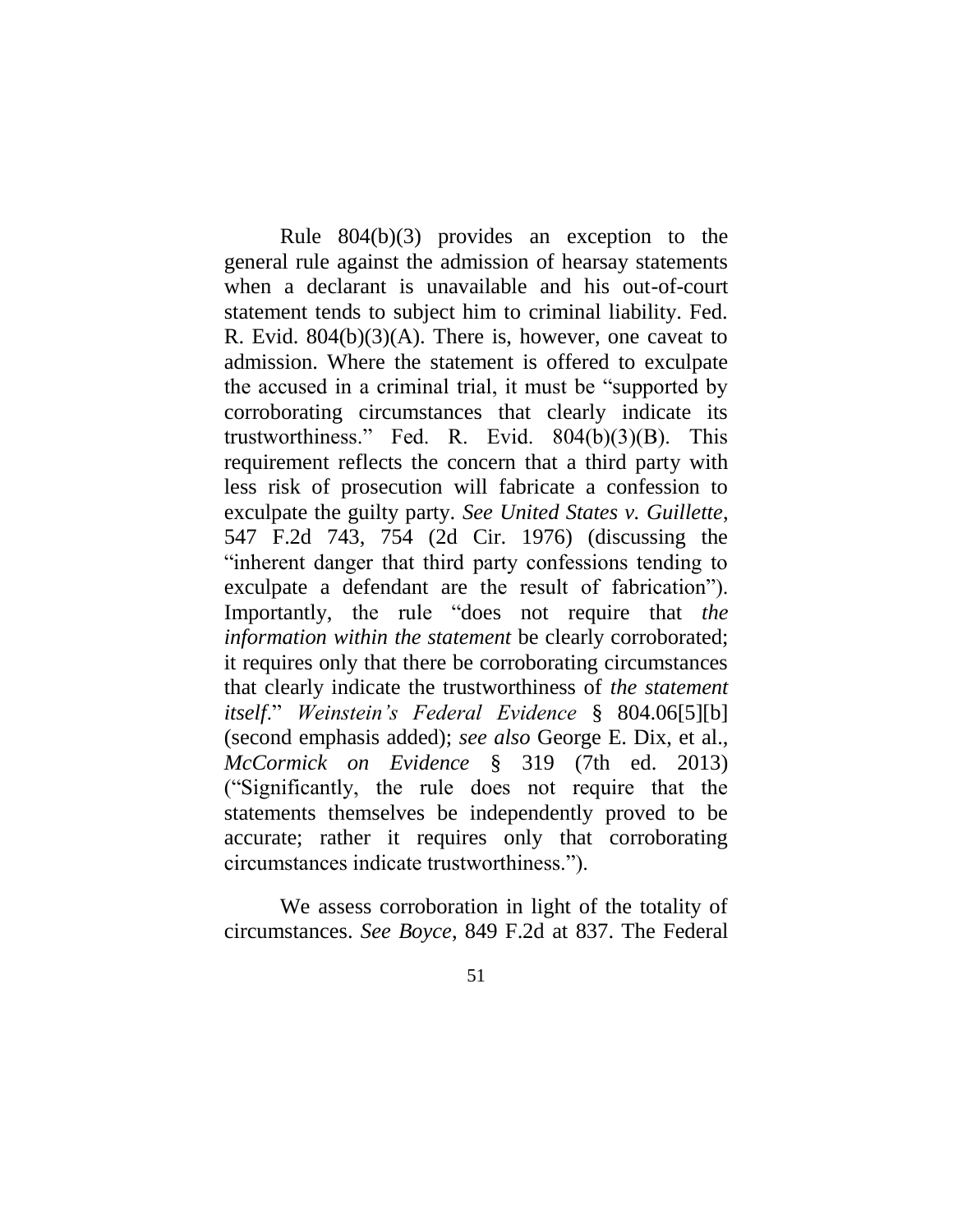Rules of Evidence do not describe the type of corroborating circumstances that "clearly" indicate trustworthiness, nor has our Court expounded on this issue. Examples of corroborating circumstances identified by other courts include the lack of a close relationship between declarant and the accused, *United States v. Silverstein*, 732 F.2d 1338, 1346 (7th Cir. 1984), the fact that the statement was voluntarily made after the declarant was advised of his *Miranda* rights, *United States v. Price*, 134 F.3d 340, 347–48 (6th Cir. 1998); and the fact that the statement was not made to curry favor with the government, *United States v. Garcia*, 897 F.2d 1413, 1421 (7th Cir. 1990). *See also Weinstein's Federal Evidence* § 804.06[5][b][ii] (listing these three as examples of circumstances that might satisfy the corroboration requirement).

Here, the only remotely corroborating circumstance is that Tigney confessed to Caldwell's defense counsel at a time when the Government was not investigating him in connection with the offense. This aside, all other considerations reflect adversely on the trustworthiness of the statement. The record reflects that Tigney viewed Caldwell "like an older brother," app. 108, and thus might have been motivated to lie on Caldwell's behalf. The confession was made to defense investigators (not prosecutors) and it was made nearly four months after Caldwell was arrested. At the time the statement was made, Tigney was not under oath, had not